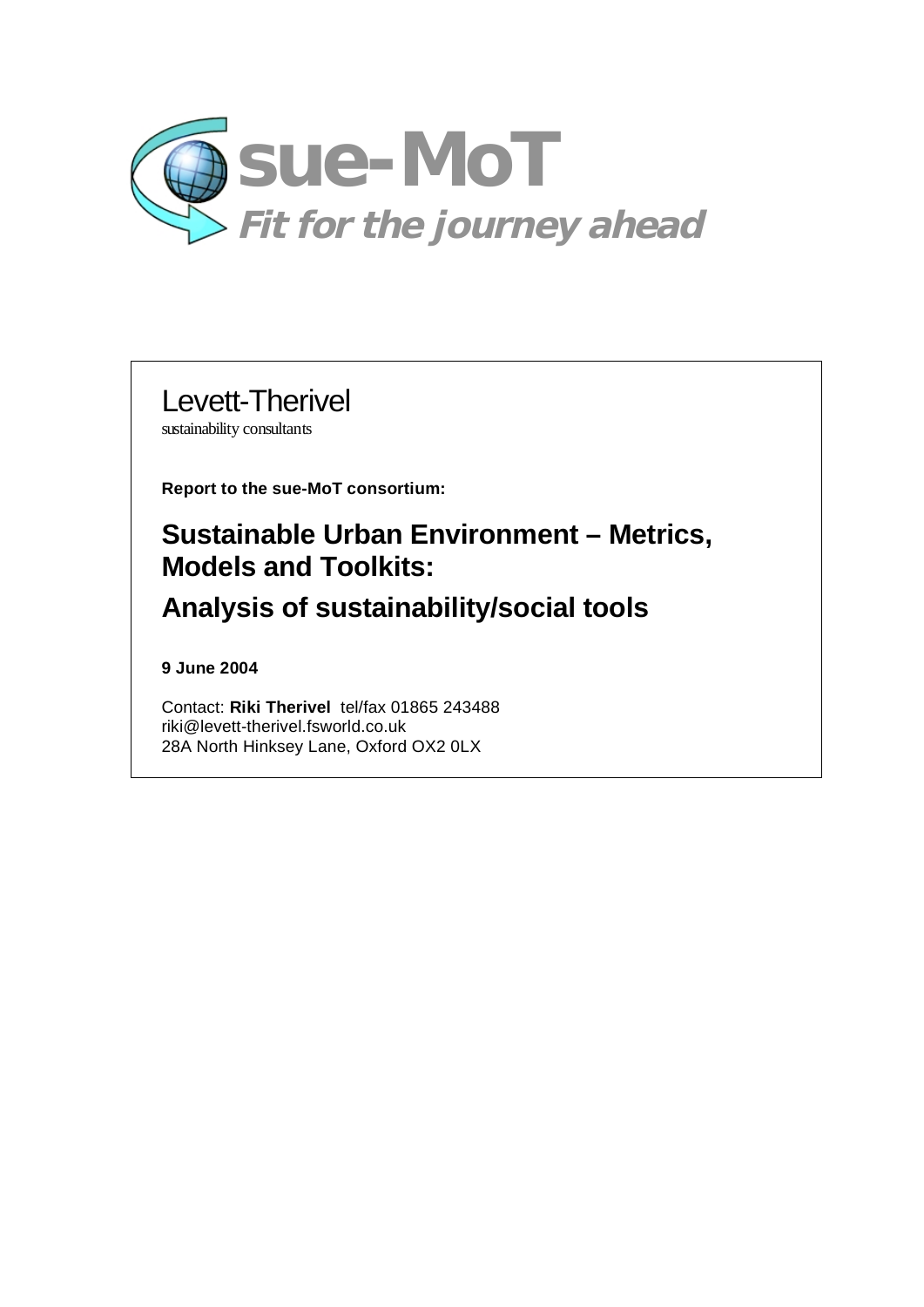# **TABLE OF CONTENTS**

| <b>Summary</b>                                                                                     |                                                                                                                                                                                                                                               | $\mathbf{2}$                     |
|----------------------------------------------------------------------------------------------------|-----------------------------------------------------------------------------------------------------------------------------------------------------------------------------------------------------------------------------------------------|----------------------------------|
| 1. Introduction<br>1.1 Aim of research<br>1.2 Research methodology<br>1.3 Structure of this report |                                                                                                                                                                                                                                               | 5<br>5<br>5<br>6                 |
| 2.1 Introduction<br>2.2 Overview and highlights<br>single unit                                     | 2. Describing and monitoring the status of sustainability<br>2.3 Collecting sustainability data: indicators<br>2.4 Summarising and interpreting sustainability data: conversion into a                                                        | 8<br>8<br>8<br>9<br>12           |
| <b>Information Systems</b>                                                                         | 2.5 Presenting sustainability data: matrices, pie charts and rose diagrams<br>2.6 Presenting spatial sustainability data: maps and Geographical                                                                                               | 16<br>19                         |
| 3.1 Introduction<br>3.2 Overview and highlights                                                    | 3. Predicting and evaluating sustainability impacts<br>3.3 Predicting and analysing overall sustainability impacts: impact assessment<br>3.4 Predicting sustainability status and impacts<br>3.5 Evaluating sustainability status and impacts | 22<br>22<br>23<br>24<br>27<br>33 |
| 4.1 Introduction<br>4.2 Overview and highlights<br>stakeholder involvement                         | 4. Modifying people's perceptions and actions toward sustainability<br>4.3 Changing how the public act or perceive an issue: participation and<br>4.4 Changing how economic decisions are made: cost analysis and accounting                  | 41<br>41<br>41<br>42<br>45       |
| <b>5. Conclusions</b><br>5.1 Key findings                                                          | 4.5 Changing how companies act: corporate social responsibility                                                                                                                                                                               | 48<br>52<br>52                   |
| 5.2 Possible next steps<br><b>Appendix A. Summary of tools</b>                                     |                                                                                                                                                                                                                                               | 54<br>56                         |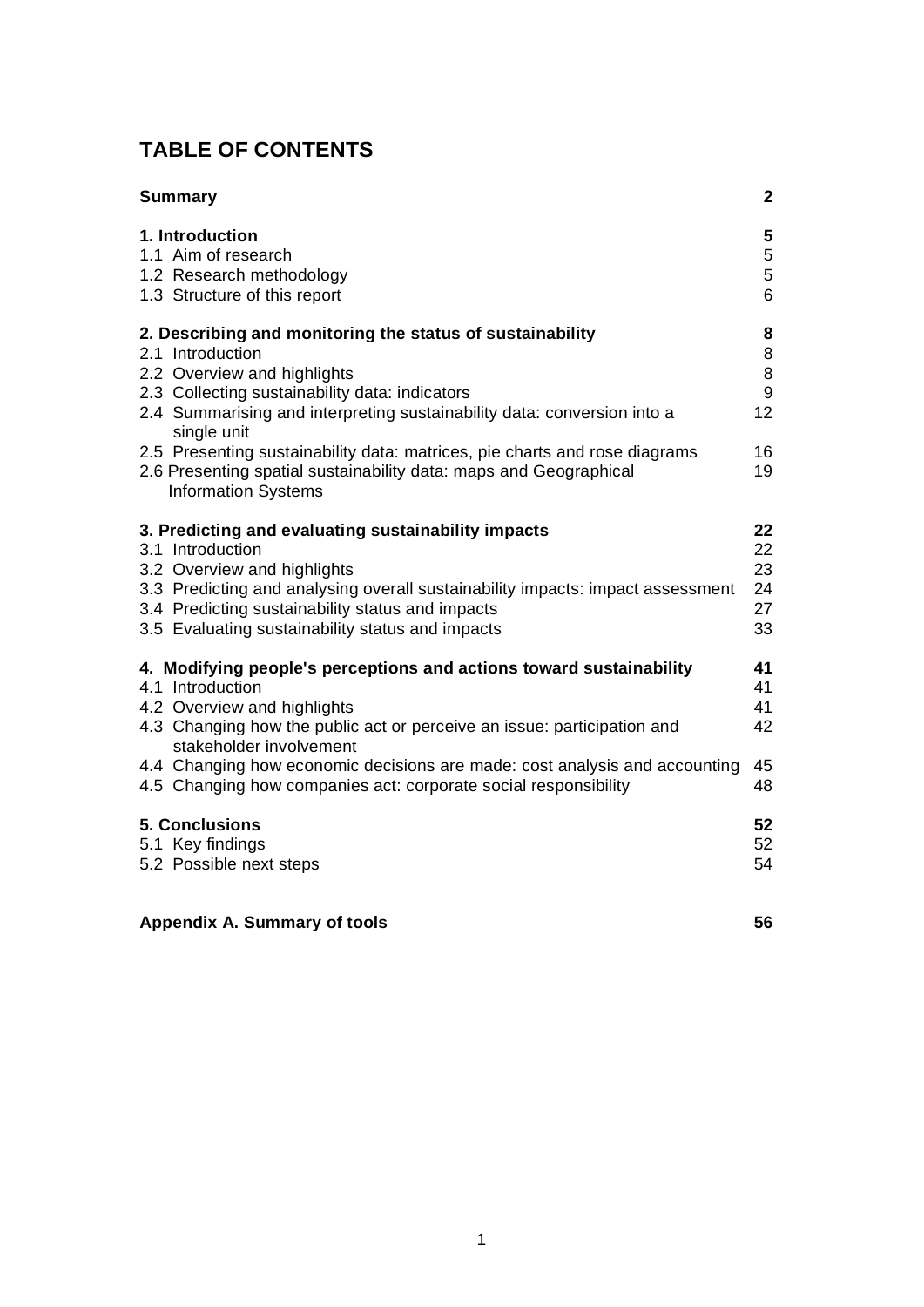# **SUMMARY**

### **Aims and methodology**

The aim of our research has been to analyse a wide range of metrics, models and tools (generically described here as "tools") for describing, predicting, evaluating and modifying behaviour towards sustainability. This has involved:

- 1. Analysing about 100 existing sustainability tools;
- 2. Clustering them into three broad categories and more specific sub-categories according to their purpose or main function. These are:
	- describing and monitoring the status of sustainability: indicators, conversion to a single unit (money, footprint, eco-calorie etc), matrices, rose diagrams, maps;
	- predicting and evaluating sustainability impacts: impact assessment processes; models, GIS, systems analysis etc. for impact prediction; multi-criteria analysis, benchmarking, equity analysis etc. for impact evaluation;
	- monitoring people's perceptions and actions towards sustainability: participation and stakeholder involvement, cost analysis and accounting, tools for corporate responsibility.
- 3. Analysing the sub-categories in terms of
	- what situations they are most likely to apply to
	- what they aim to achieve
	- how they work in practice
	- their strengths, limitations and how they link with other approaches
- 4. Reviewing the full armoury of tools to identify main themes, gaps and research needs.



#### **Figure 1. Links between broad categories of sustainability tools/approaches**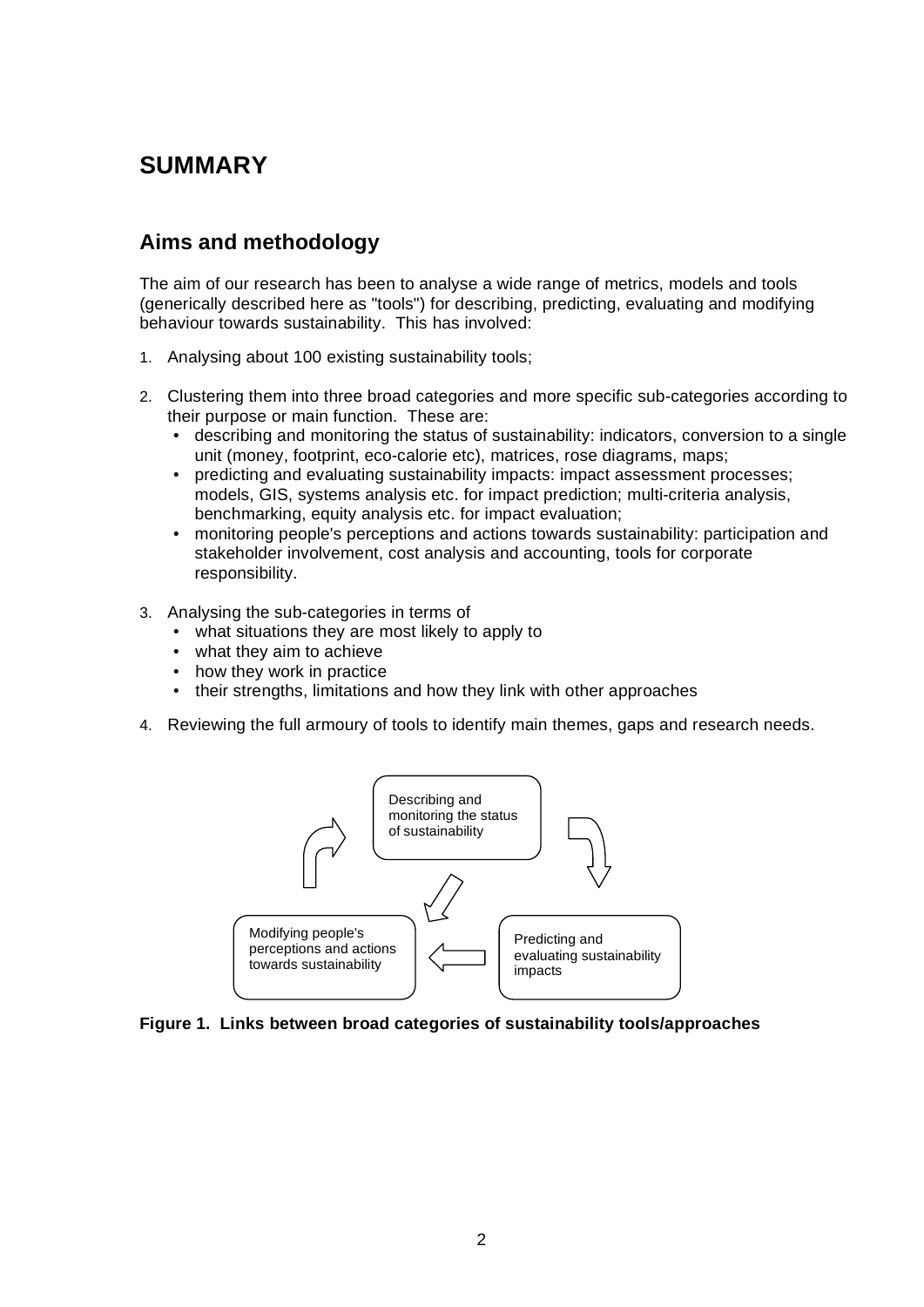## **Summary of findings**

General trends

- There are plenty of existing sustainability metrics, models and toolkits.
- There is no such thing as 'a good tool' in the abstract, only a good match between a tool and the purpose it is being used for.
- The tools do not seem to be converging on one approach, for instance consistent involvement of the public, or consistent presentation of data in a spatial form.
- They vary in terms of how they deal with uncertainty. Tools that require full sets of detailed data so as to reduce uncertainty do not necessarily lead to more certain results than those that assume a certain amount of uncertainty: the former often merely disguise, rather than reduce, uncertainty.
- The decision determines the tool needed. The purpose of a tool is to connect effectively with decision or planning processes so as to have the greatest possible chance of influencing their sustainability effects for the better. What form the tool takes will vary depending on the scale of the action, the stage of decision-making, the time and skills available, etc.

This suggests that, depending on the context, issues that anyone developing sustainability tools should be aware of are:

- the tool's 'fitness for purpose'. This includes understanding the context within which the decision takes place, time and resources available, level of detail needed etc.
- what sustainability tools already exist, so that new tools do not need to be developed from scratch where existing tools may be adapted to the situation
- how much can be expected from any one tool
- the need for tools to cope with uncertainty and incorporate the precautionary principle

#### Social issues within sustainability

- Few of the existing tools come close to being "sustainability" tools in terms of being inclusive, holistic, multi-dimensional and capable of simultaneously addressing the social, environmental and economic core issues together with other factors such as political, technical or legal constraints.
- Sustainability involves judgements about integration, win-win solutions, trade-offs. These judgements can be replicated ("faked") by sustainability tools, but are ultimately for politicians and other decision-makers to take. The concept of a true "sustainability tool" may be impossible to achieve in practice.
- Environmental and economic tools predominate in the tools that we analysed, with less emphasis on the social dimension. There is less consensus about what 'social issues' are, and more contention surrounding what significant social impacts are, than about environmental and economic ones. Intergenerational (between generations) equity is covered particularly poorly.

This suggests that, depending on the context, issues that anyone developing sustainability tools should be aware of are:

- whether/how to cover the full range of sustainability issues, without necessarily aiming to integrate them into "sustainability solutions";
- coverage of social issues vis-à-vis environmental and economic issues;
- the full range of social issues is taken into account: norms, community interactions etc., as well as basic demographics;
- intergenerational equity (typically as environmental constraints on development today to ensure quality of life in the future);

• the appropriateness (or not) of using natural science techniques to analyse social issues.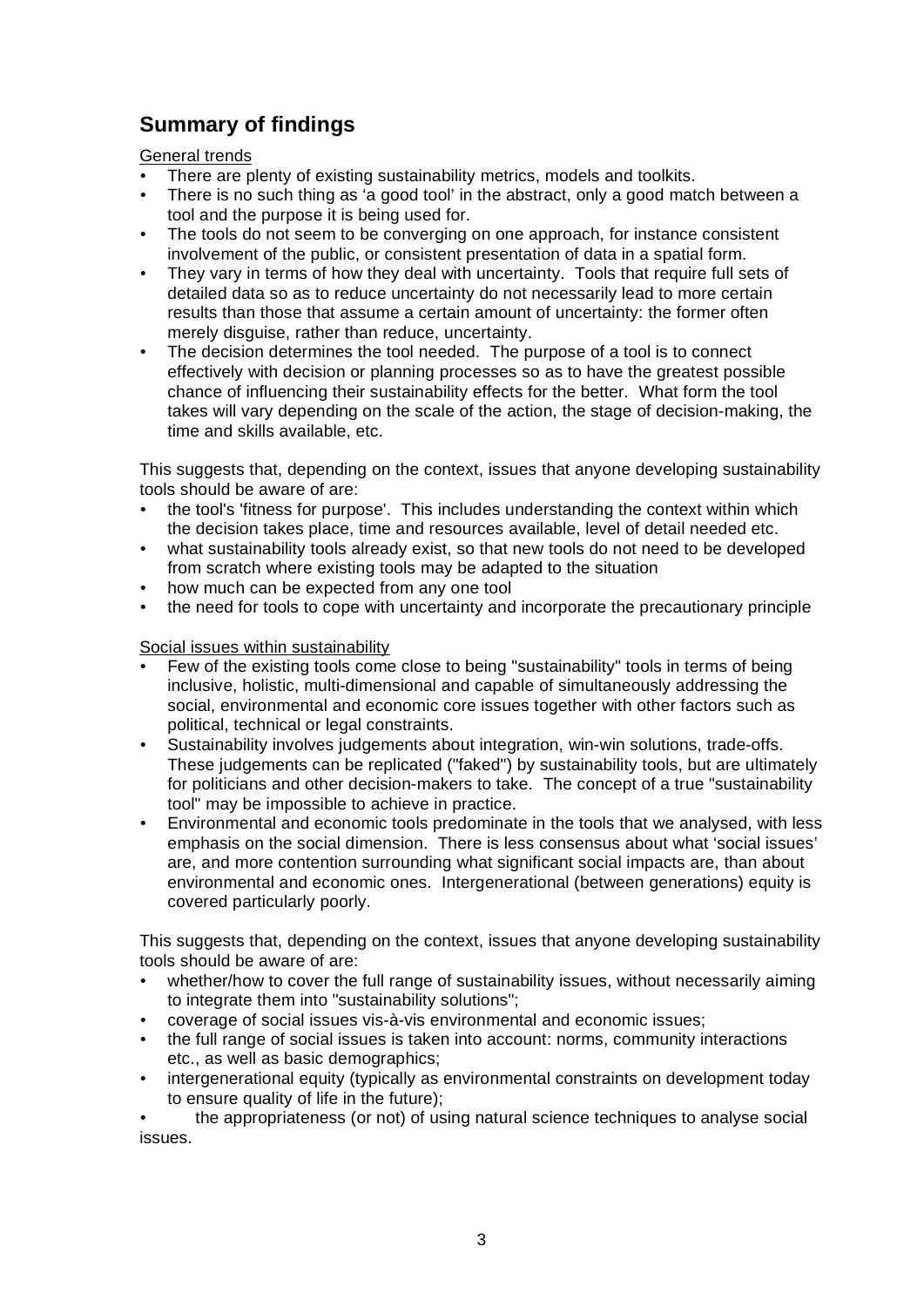Usability of sustainability tools

- Comprehensiveness, rigour, transparency, user-friendliness and low cost are not all compatible. Trade-offs need to be struck between them, and some may need to be sacrificed.
- Several of the tools analysed require so much data and expert input, and their results are so complex that they are essentially unusable in practice. Developers of sustainability tools must be aware of the context in which they are used.
- Some of the most interesting sustainability tools bring together different disciplines and are easy to use, for instance "rural proofing", equity mapping, Quality of Life Capital, Index of Sustainable Economic Welfare, gender analysis matrices and Eco-Cal.

This suggests that, depending on the context, issues that anyone developing sustainability tools should be aware of are:

- the appropriate point of trade-off comprehensiveness, rigour, transparency, userfriendliness and cost. The choice should depend on the decision that the tool is informing;
- the efficiency of the tools: the amount of time and effort they need as input should be proportional to the benefits that they provide as output;
- multi-purpose tools tools that can be used for several different functions and tools that bring together different disciplines; and
- two-stage tools or processes, with a "shallow" initial stage which gives a broad-brush analysis of a problem, and a "deep" focus on those issues that were identified in the first stage as being particularly problematic, contentious or important to the decision making process.

### **Possible next steps**

These findings suggest some themes that could be the focus of future research and information-sharing.

• By far the most important is the issue of *what sustainability questions, challenges, and decisions are currently poorly served by tools* – for instance better interpretation and formulation of wellbeing - and therefore what gaps exist in the toolkit.

Other next steps, focused on the development and dissemination of sustainability tools, include the need for:

- Better information about existing tools, and particularly "rules" that help decisionmakers to choose what tool is appropriate.
- More understanding of, and consensus on, the social dimension of sustainability.
- More understanding of how the three dimensions of sustainability can be integrated.
- A focus on efficient tools that are "fit for purpose". In many cases, this is likely to mean an emphasis on tools that are fast, not resource-intensive, and transparent.
- A focus on tools that can be used in different ways for different purposes.
- Exploration of tools that bring together different existing technologies and approaches. In particular, as GISs become more ubiquitous and user-friendly, they could be combined with other techniques.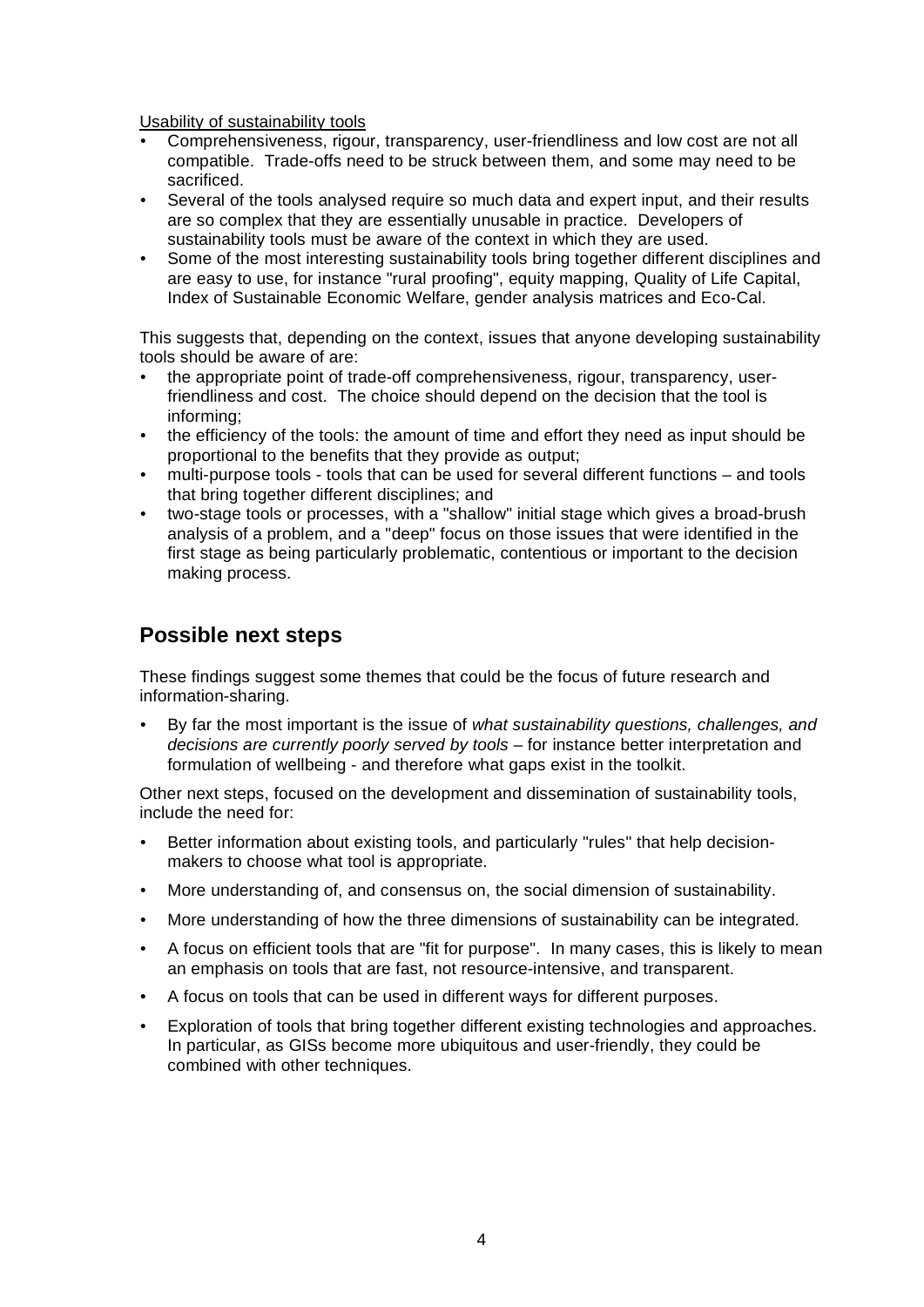# **CHAPTER 1 INTRODUCTION**

### **1.1 Aim of research**

The aim of our research has been to analyse a wide range of metrics, models and tools (hereafter jointly referred to as "tools") for describing, predicting, evaluating and modifying behaviour towards sustainability, so as to identify gaps in the provision of sustainability tools and aspects of sustainability tools that are particularly good and bad. Our particular focus was on whether and how sustainability tools deal with social issues.

### **1.2 Research methodology**

This has involved four main steps.

1. Identifying and reviewing existing tools. 78 existing discrete tools were identified through discussions with the project Steering Group. Additional tools were added from the researchers' experience. In producing each chapter a broad range of sources were used to build as balanced an assessment as possible. The list of tools is not meant to be comprehensive, but rather to represent the range of sustainability tools currently available. Appendix A briefly analyses the discrete tools.

2. Clustering them into broad categories. The tools identified in stage 1 were divided into three broad categories and more specific sub-categories according to their purpose or main function:

- describing and monitoring the status of sustainability: indicators, conversion to a single unit (money, footprint, eco-calorie etc), matrices, rose diagrams, maps;
- predicting and evaluating sustainability impacts: impact assessment processes; models, GIS, systems analysis etc. for impact prediction; multi-criteria analysis, benchmarking, equity analysis etc. for impact evaluation;
- modifying people's perceptions and actions towards sustainability: participation and stakeholder involvement, cost analysis and accounting, tools for corporate responsibility.

These categories act as different stages in a cyclical process of data collection, impact prediction and modification of actions, where findings from one stage inform the other stages. Box 1.1 shows how the categories interact: data are needed before predictions can be made or behaviour influenced; the results of impact prediction can inform changes in behaviour; changes in behaviour will change the baseline. The process of dividing the tools into the categories was reasonably straightforward, suggesting that categorising sustainability tools by function is appropriate although, given the close links between the categories, inevitably some tools fit into several categories.

3. Analysing the categories and sub-categories. Each sub-category was analysed in terms of:

- what situations they are most likely to apply to (in a matrix format: see Box 1.2)
- what they aim to achieve
- how they work in practice
- their advantages and limitations.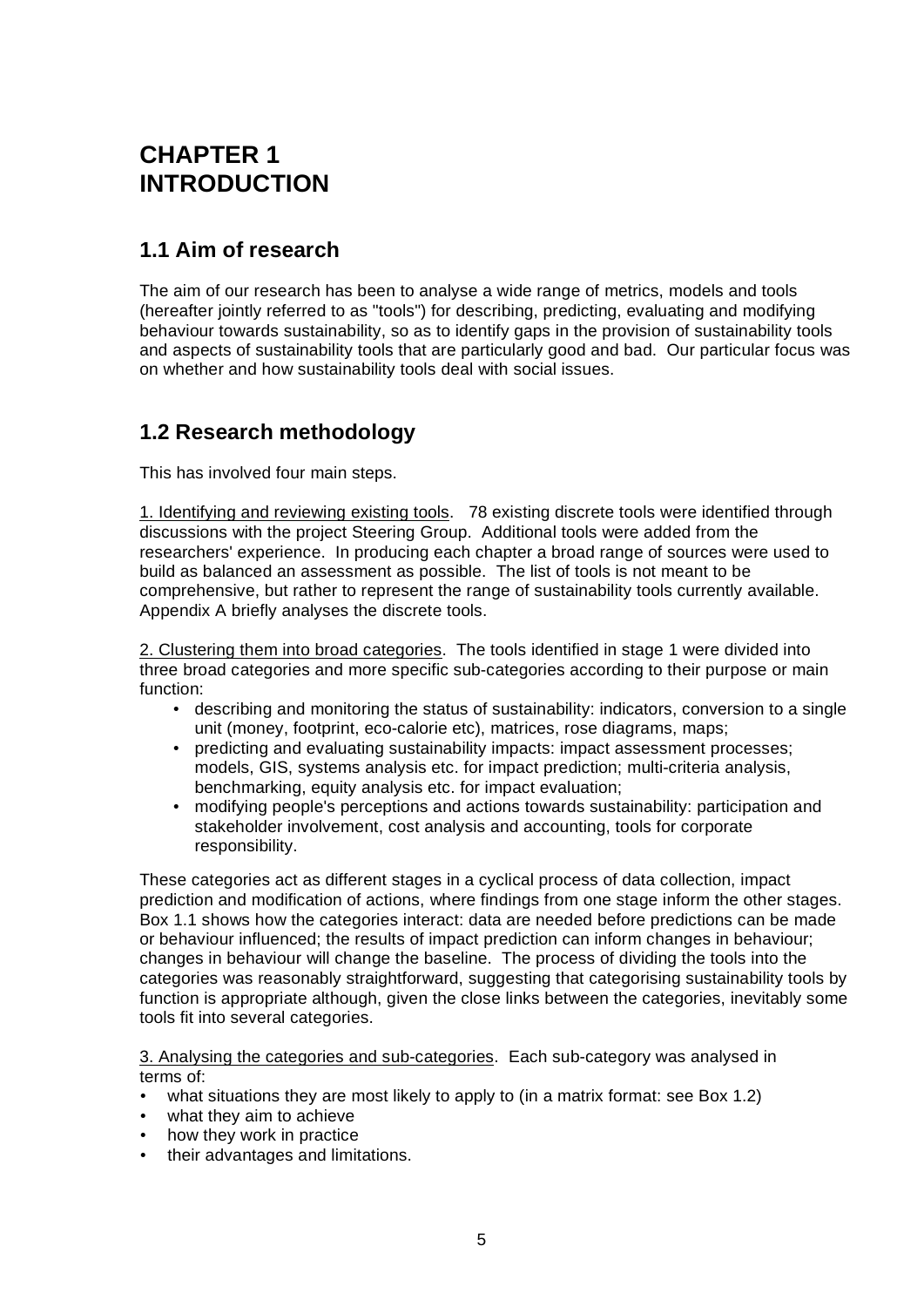

Some qualifiers apply to the matrix. The matrix was meant to assist and stimulate analysis of the tools, and to aid simple comparison with other categories' characteristics. It is broad-brush, and actual situations that tools apply to will vary from tool to tool. For instance, while in general a participatory analysis exercise would be low cost, it would be possible to conduct a very thorough study using a multitude of researchers and interviewers, which would obviously increase the cost. In addition, the matrix is an audit rather than assessment of worth as a tool, i.e. there is no increase in 'value' of the tool by having more shaded cells. A tool which always covered all issues in great detail would be costly, cumbersome and in the end probably difficult to use and a poor aid to decision making, despite perhaps being a beautifully crafted tool.

4. Identifying themes and gaps. Finally the full armoury of tools was analysed to identify main themes, gaps and research needs.

### **1.3 Structure of this report**

The findings of this report can be roughly described as a pyramid, in which the higher levels are based on the findings of the lower levels:



The summary and chapter 5 present the key findings of the research.

Chapters 1-4, the middle level, explain the research methodology and the findings of the detailed analyses of the tools.

Appendix A, the lowest level, briefly describes the 78 discrete sustainability tools analysed for this research.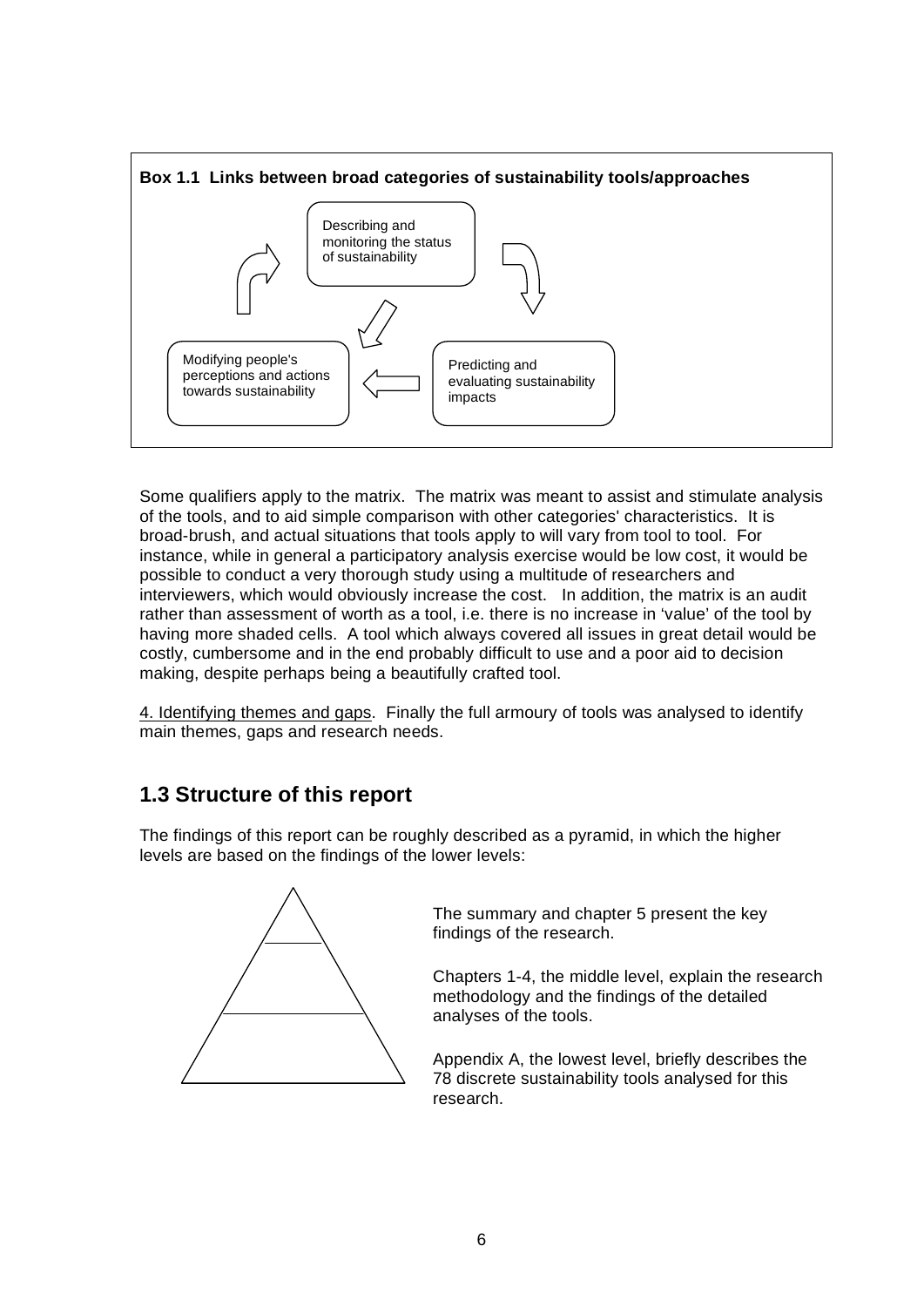### **Box 1.2 Situations that tools apply to**

The questions in *italics* are those used to analyse the tools. The words in plain and bold font are those used to describe the tools in Chapters 2 to 4. Cells that are shaded in the text are those to which the tools generally apply.

| <b>Applies to</b> | is the scale at<br>which the tool                              | international                                                                                                | national/ regional                                                                                    | local                                                                                                                      | site                           |
|-------------------|----------------------------------------------------------------|--------------------------------------------------------------------------------------------------------------|-------------------------------------------------------------------------------------------------------|----------------------------------------------------------------------------------------------------------------------------|--------------------------------|
|                   | applies                                                        |                                                                                                              |                                                                                                       |                                                                                                                            |                                |
|                   | is the stage at                                                | the planning                                                                                                 | its implementation/                                                                                   | monitoring of                                                                                                              |                                |
|                   | which the tool<br>applies                                      | stage of a policy,<br>action, etc?                                                                           | operation stage?                                                                                      | the action's<br>effects?                                                                                                   |                                |
|                   | is the sector at<br>which the tool<br>applies                  | public                                                                                                       | private                                                                                               |                                                                                                                            |                                |
| Data/             | what are the                                                   | neighbourhood                                                                                                | environment                                                                                           | transport                                                                                                                  | health                         |
| <b>indicators</b> | sustainability/<br>social issues<br>covered by the<br>tool?    | education                                                                                                    | local economy                                                                                         | crime                                                                                                                      | participation and<br>lifestyle |
|                   | what are the<br>data used as<br>input by the<br>tool?          | 'hard' quantitative<br>data, e.g. air<br>pollution levels,<br>monetary costs?                                | 'soft' quantitative<br>data, e.g.<br>residents' surveys<br>about quality of<br>life?                  | qualitative data,<br>e.g. landscape<br>descriptions?                                                                       |                                |
| <b>Analysis</b>   | are the outputs<br>of the tool<br>reductionist?                | yes: monetised.<br>The result is in<br>terms of money                                                        | yes: non-<br>monetised. The<br>result is in the<br>form of one<br>number or answer,<br>but not money. | no: multicriteria.<br>The result is in<br>the form of<br>multiple data,<br>possibly quite<br>different from<br>each other. |                                |
|                   | the outputs of<br>the tool are<br>used to:                     | describe current<br>status of<br>sustainability                                                              | predict future<br>status of<br>sustainability                                                         | aid decision-<br>making about<br>sustainability,<br>particularly to<br>change<br>people's actions                          |                                |
|                   | are the outputs<br>comparative?                                | comparative re.<br>other sites etc.:<br>do they compare<br>one alternative<br>against another?               | non-comparative:<br>do they present<br>data but in a non-<br>comparative form?                        |                                                                                                                            |                                |
|                   | what are the<br>skills needed<br>to carry out the<br>analysis? | expert-based:<br>needs someone<br>who understands<br>the intricacies of<br>the tool and/or<br>sustainability | non-expert based:<br>can be carried<br>out by e.g.<br>members of the<br>public                        |                                                                                                                            |                                |
|                   | what does the<br>tool output<br>"look" like?                   | a black box:<br>there are<br>"invisible"<br>calculations or<br>assumptions<br>behind the result              | explicit,<br>transparent: the<br>whole analysis is<br>understandable<br>from the result               |                                                                                                                            |                                |
| Cost/time         |                                                                | Money cost high                                                                                              | Money cost low                                                                                        | time input high                                                                                                            | time input low                 |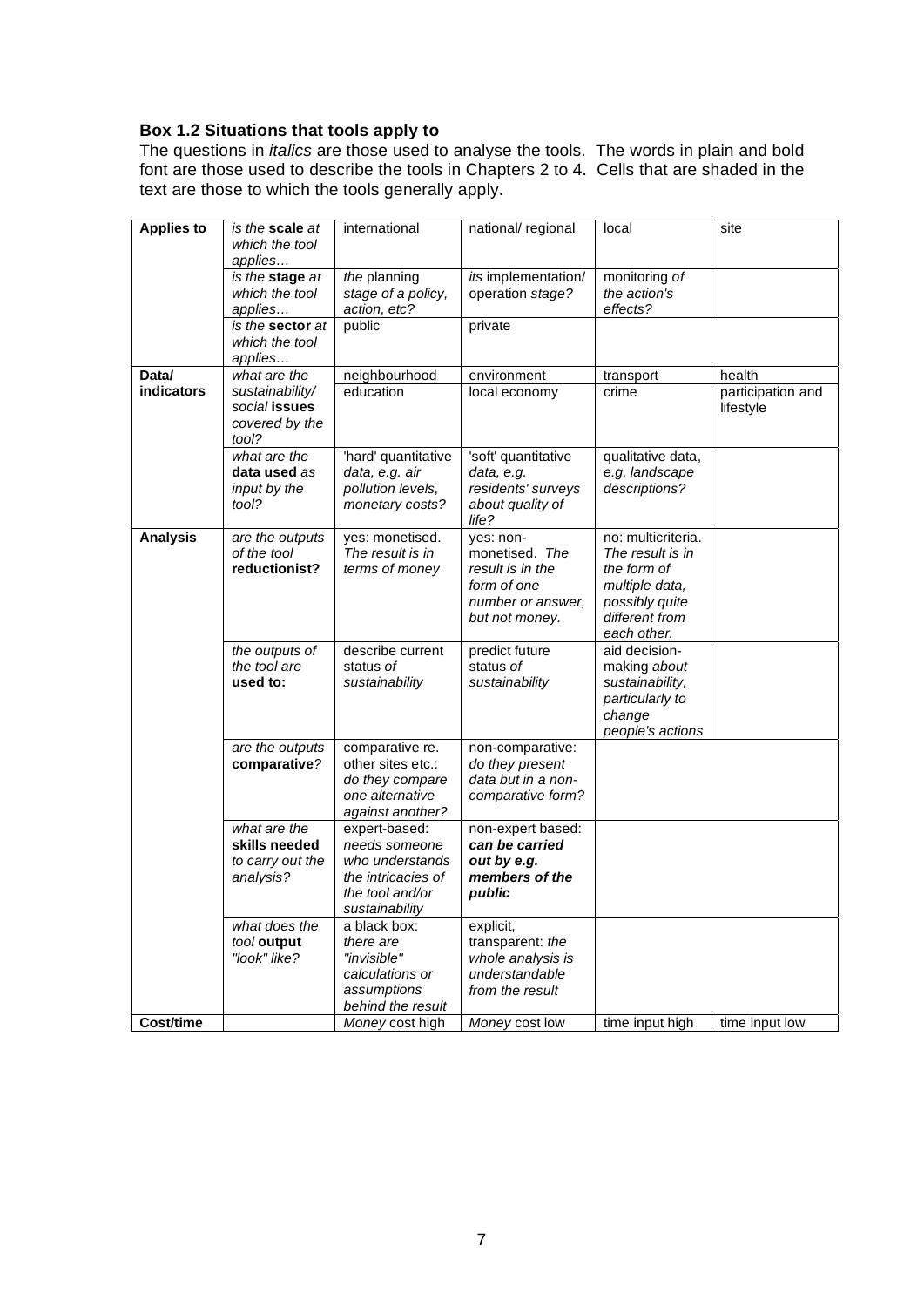### **CHAPTER 2 DESCRIBING AND MONITORING THE STATUS OF SUSTAINABILITY**

### **2.1 Introduction**



This chapter reviews tools which aim to set a framework for gathering, organising, presenting and drawing conclusions from sustainability data, be it gathered for this specific task or available from other sources. It discusses:

- key findings
- indicators to collect sustainability data
- indices to summarise sustainability data
- conversion of data into a single unit to summarise and interpret sustainability data
- matrices and rose diagrams to present sustainability data
- maps and GIS to present spatial sustainability data.

### **2.2 Overview and highlights**

Describing and monitoring the status of sustainability requires:

- 1. collection of data covering the full range of sustainability issues;
- 2. a way of distilling the key information from that data, since otherwise studies are likely to become weighted down by non-critical information; and
- 3. a way of presenting the data that is appropriate for the audience. The more relevant and transparent this presentation is, the more likely it is to inform and influence the intended audience.

Data collection normally involves the use of indicators. Data can be distilled either into indices that summarise the sustainability status into one unit (money, land, etc.); or into matrices or rose diagrams that pull out key data as colours (normally "traffic light" red/amber/green). Data can be presented in maps, matrices or rose diagrams.

The way that sustainability is measured and represented is due in part to historic precedent and trends. There is still, for instance, much discussion about whether sustainability should be described as three separate "legs of the stool" (social, environmental, economic) or as cross-cutting themes such as equity and access; and whether GDP is an appropriate indicator for quality of life. The tools which in practice are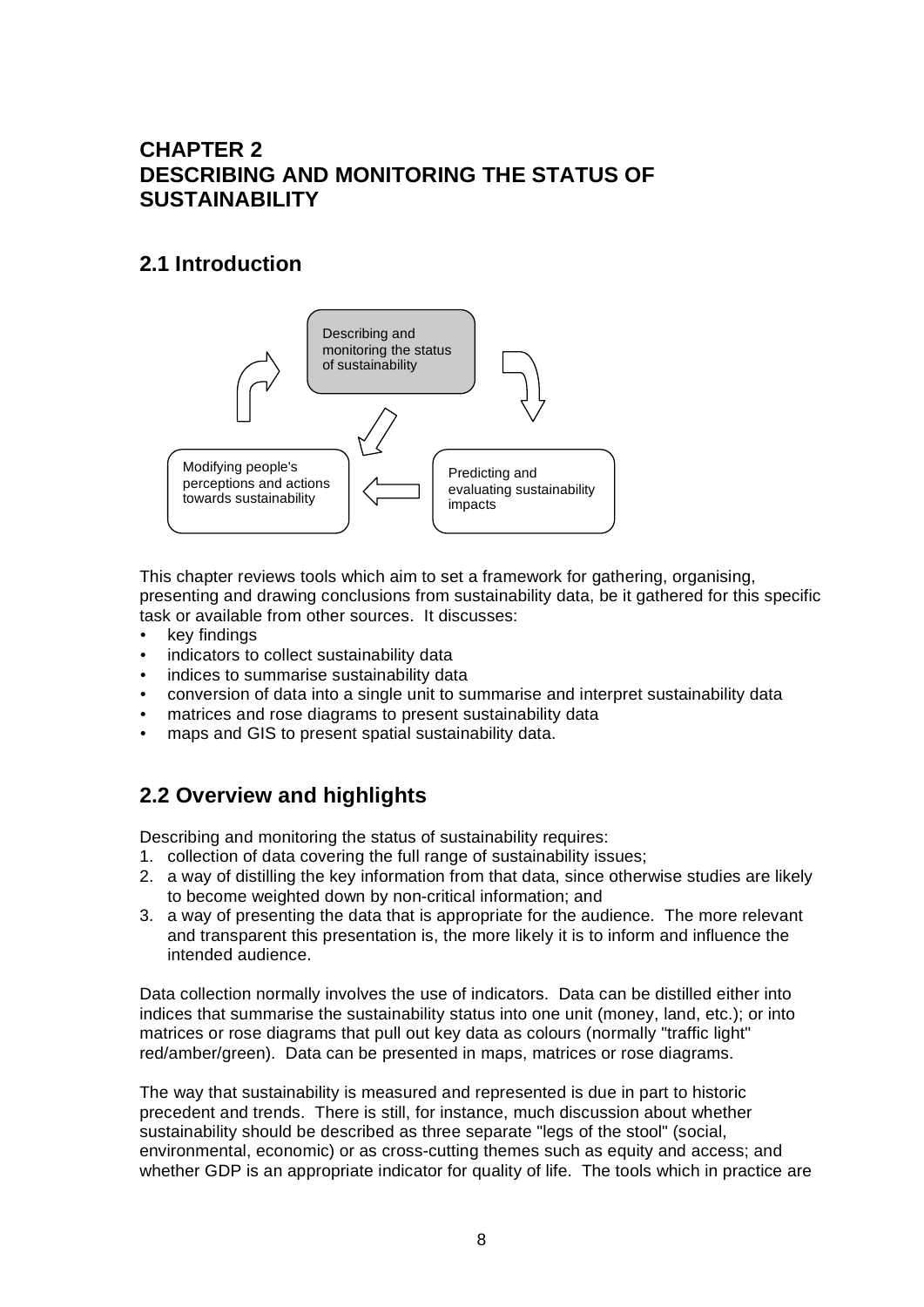most popular may not necessarily provide the clearest, or most accurate assessment of the status of sustainability. Some of the "newer" tools explored in this chapter are:

- The Index of Sustainable Economic Welfare (tool 5), which "calculates" quality of life using GDP as a basis. It is an interesting tool because it challenges orthodoxy using very orthodox methods.
- GIS, which has recently become much cheaper and more user-friendly, and now allows even individual members of the public to map sustainability issues.
- Eco-cal (tool 72), which uses a simple questionnaire together with a computer model to educate individuals about the environmental impact of their actions.

| <b>Applies to</b> | scale         | international                       | national/ regional       | local                   | site                           |
|-------------------|---------------|-------------------------------------|--------------------------|-------------------------|--------------------------------|
|                   | stage         | planning                            | implementation/          | monitoring              |                                |
|                   |               |                                     | operation                |                         |                                |
|                   | sector        | public                              | private                  |                         |                                |
| Data/             | issues        | neighbourhood                       | environment              | transport               | health                         |
| indicators        | covered       | education                           | local economy            | crime                   | participation and<br>lifestyle |
|                   | data used     | 'hard' quantitative                 | 'soft' quantitative      | qualitative             |                                |
| <b>Analysis</b>   | reductionist? | yes: monetised                      | yes: non-<br>monetised   | no: multicriteria       |                                |
|                   | used to:      | describe current<br>status          | predict future<br>status | aid decision-<br>making | analyse complex<br>situations  |
|                   | comparative   | comparative re.<br>other sites etc. | non-comparative          |                         |                                |
|                   | skills needed | expert-based                        | non-expert based         |                         |                                |
|                   | output        | black box                           | explicit,                |                         |                                |
|                   |               |                                     | transparent              |                         |                                |
| Cost/time*        |               | cost high                           | cost low                 | time input high         | time input low                 |

## **2.3 Collecting sustainability data: indicators**

\* assumes need to collect new data. Otherwise cost and time input would be low.

#### Summary of approach

Due to the inherent complexity in understanding and measuring all inter-linked sustainability issues and all economic sectors, the full status of sustainability can only be described at the site level, if at all. For all larger scales, it can only be described by using *indicators*, i.e. measures of some part of sustainability which indicate how the rest of it is doing. Indicators provide a series of markers or pointers based on focussed and specific data which can be used to identify existing or emerging issues.

Indicators can describe:

- the state of sustainability ("state indicators"), e.g. NOx levels, the health of the population
- pressures on sustainability ("pressure indicators"), e.g. NOx emissions from vehicles
- responses to problems ("response indicators" or "input indicators"), e.g. % of vehicles with catalytic converters, average hospital waiting times
- phenomena that underlie policies and that decision-makers have little control over ("context indicators"), e.g. population structure.

These categories are not necessarily exclusive, nor is the terminology fully agreed. For instance, pressure and state indicators are difficult to distinguish for many social and economic issues, and these state and pressure indicators are often jointly called "outcome indicators"; and response indicators are often called "input indicators". Most indicator lists include a combination of state, pressure, response and context indicators with the aim of producing a full a 'picture' of sustainability as possible.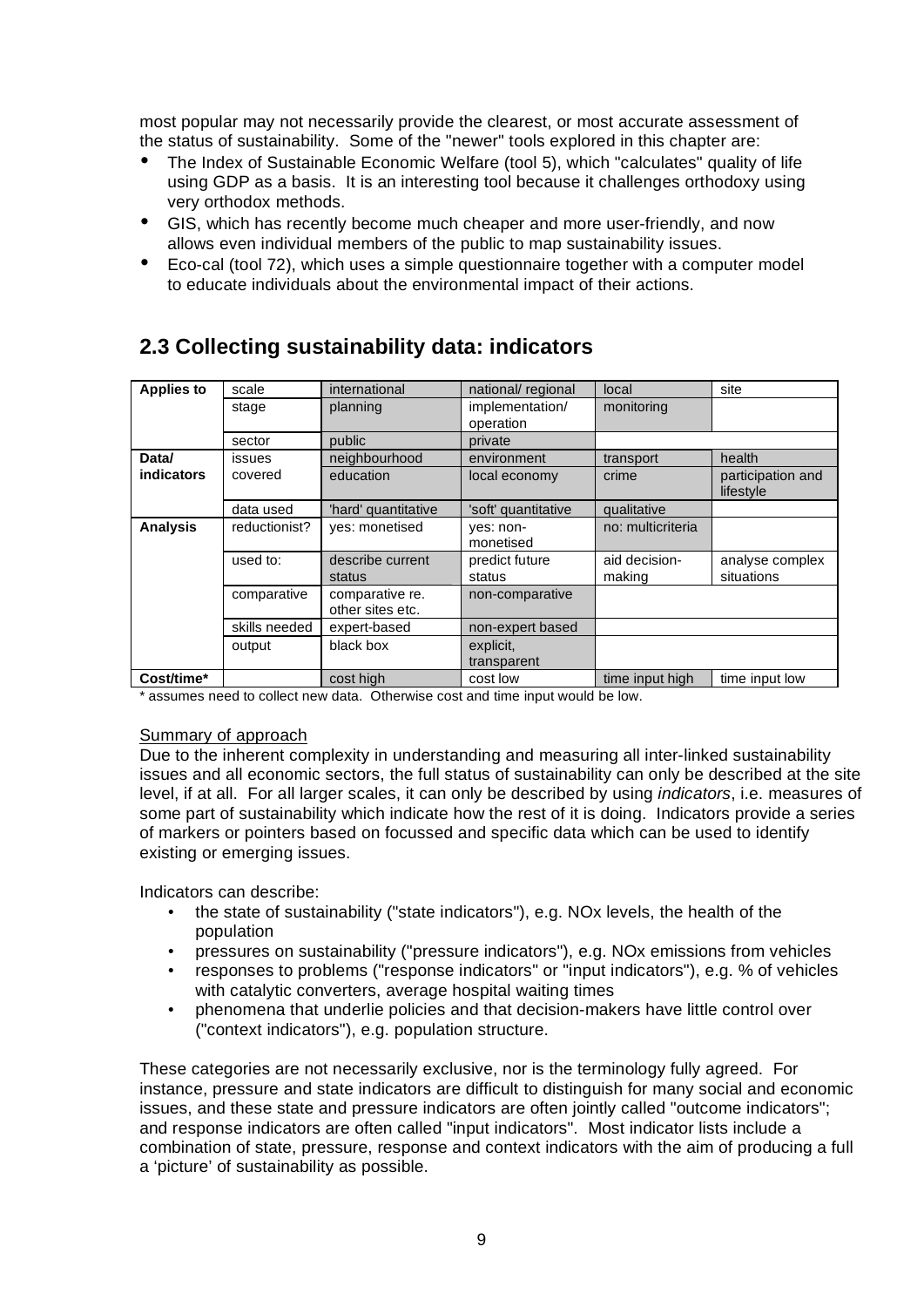Where common sets of indicators are used, and where methodology and data gathering / assimilation practices are sufficiently similar, indicator data can be used to compare the sustainability of different regions or alternatives; describe sustainability trends over time; and as a basis for impact prediction and evaluation.

#### How does it work in practice?

Various sustainability indicator lists have been established at a variety of levels, from international to local. Boxes 2.1 and 2.2 show two examples. In the UK, one of the most widely recognised indicator sets is the national Quality of Life Counts indicators,

**Box 2.1** The UK's **Quality of Life Counts reports** (tool 43a) describe the status of 147 sustainability indicators, including 15 "headline indicators". The indicators have been formally monitored since 1999, with the latest report out in 2004, but many are based on indicators with a much longer history. Where possible, the report uses a "traffic light" (red, amber, green) system to describe changes since 1970, 1980, 1990 and 2000. The figure below shows an example of the information presented in the 2004 report.

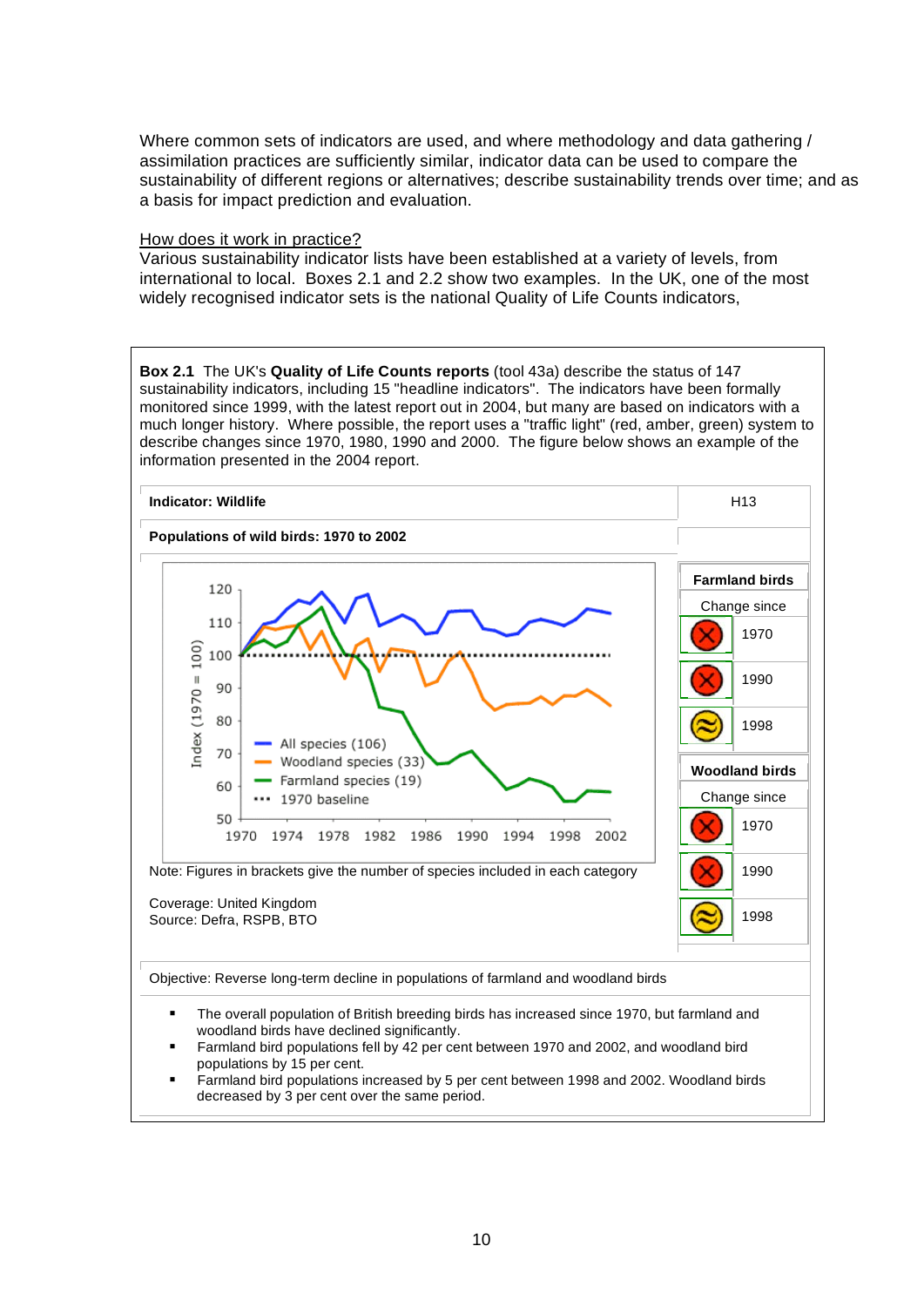#### **Box 2.2**

The **Calvert Henderson Quality of Life Indicators** (tool 45) compile information about quality of life in the US in a book form. Indicators are "bundled" into themes, and each theme is explained and analysed by an expert.

For instance, the Calvert Henderson indicators for "shelter" include homeownership rate, overcrowding, units lacking complete plumbing facilities, rental cost burdens, population of 100 largest cities living in extreme poverty. This is an example of why it is essentially impossible to distinguish between pressure and state indicators for social issues.

which have been measured since 1999, and are linked with regional scale Regional Quality of Life Counts. These indicators are used as the foundation for reporting on sustainability issues and status, from the national to the local level.

#### Advantages and limitations

Indicators have the *advantage* of:

- providing a clear and explicit message using a relatively simple set of data.
- being able to use/recycle existing data where appropriate.
- encouraging data to be collected for important sustainability topics.
- potentially covering the full range of sustainability issues.
- providing a base for many other sustainability tools.

They have the *limitations* that:

- Indicator lists can get very long; this has resource implications for compiling data sets and keeping them up to date.
- Some indicators, particularly those that describe the more subtle and complex aspects of sustainability, will almost by definition be difficult to measure: for instance, after five years the UK Quality of Life Counts reporting still does not have indicators for countryside quality, sites affected by water abstraction, or sustainable tourism.
- As the role of indicators is to present a broad picture using the measurement and presentation of only a selection of key issues, the choice of indicators is crucial. The wrong indicator will give the wrong message: for instance GDP has long been used as an indicator of quality of life, even though some activities that increase GDP (e.g. accidents leading to employment of doctors, physiotherapists, undertakers etc.) clearly do not increase quality of life.
- An indicator can only ever be as good as the data used. A commonly stated key requirement of indicators is that they are objectively verifiable, transparent and measurable. With complex lists of indicators this may not always be possible, however where data is incomplete or unreliable, care is necessary in the interpretation of indicators.

| Number (from App. A)                                  | Name                                                            |  |  |
|-------------------------------------------------------|-----------------------------------------------------------------|--|--|
|                                                       | <b>Quality of Life Counts</b>                                   |  |  |
| 3                                                     | <b>Conjunction of Criminal Opportunity</b>                      |  |  |
| 9                                                     | Social/ Human Capital Rapid Appraisal Model                     |  |  |
| 43                                                    | Quality of Life indicators                                      |  |  |
| 45                                                    | Calvert Henderson Quality of Life Indicators                    |  |  |
| $\overline{47}$                                       | Florida Sustainable Community Index                             |  |  |
| Hertfordshire sustainability appraisal indicator list |                                                                 |  |  |
| United Nations Millennium Development Goals (MDGs)    |                                                                 |  |  |
|                                                       | UK Regional Sustainable Development Frameworks (one per region) |  |  |

Tools assessed in this category:

Note: This list is indicative rather than exhaustive.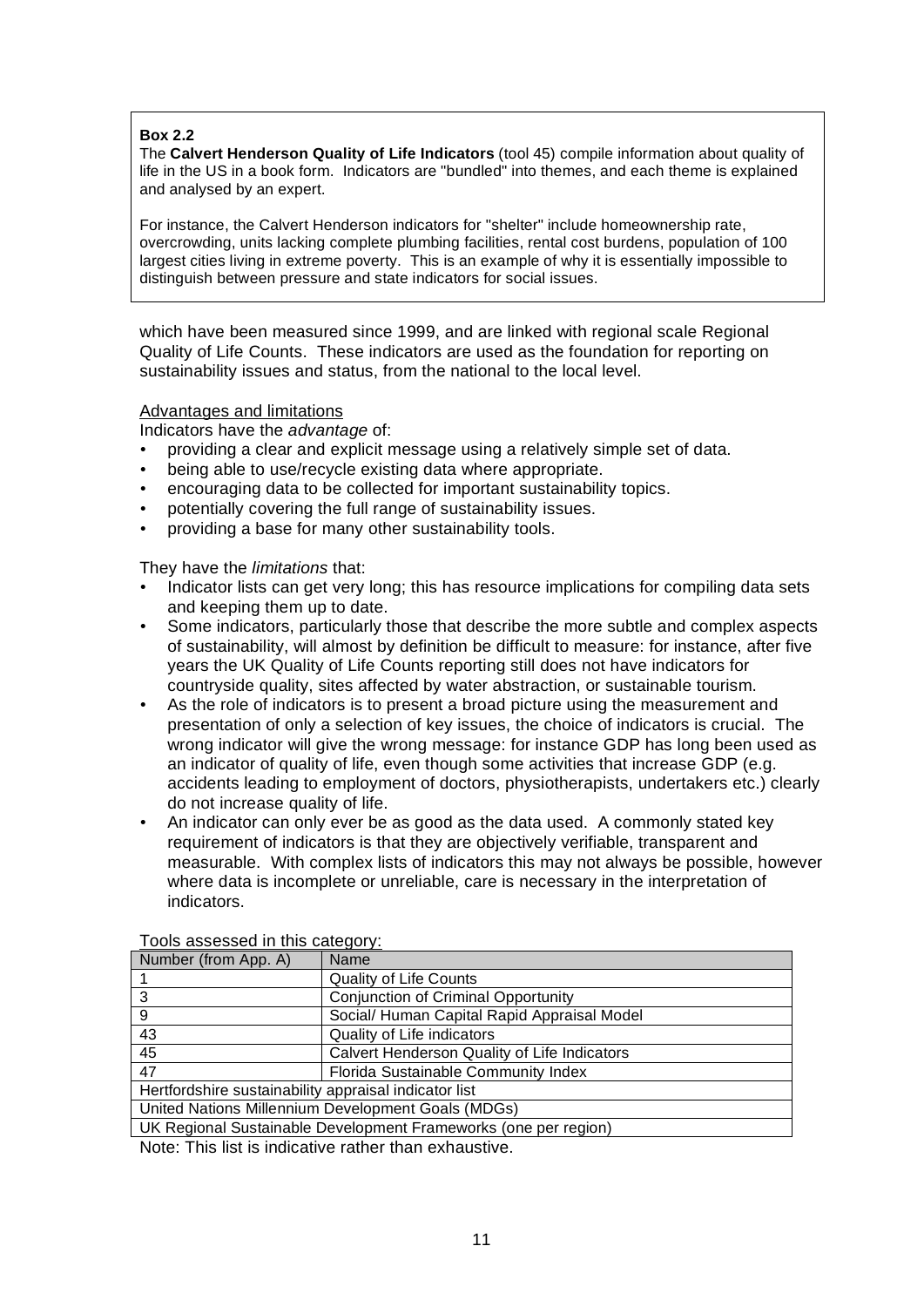### **2.4 Summarising and interpreting sustainability data: conversion into a single unit**

| <b>Applies to</b> | scale         | varies by technique                 |                                              |                         |                               |  |
|-------------------|---------------|-------------------------------------|----------------------------------------------|-------------------------|-------------------------------|--|
|                   | stage         | planning                            | Implementation/                              | monitoring              |                               |  |
|                   |               |                                     | operation                                    |                         |                               |  |
|                   | sector        | public                              | Private                                      |                         |                               |  |
| Data/             | issues        | varies by technique                 |                                              |                         |                               |  |
| indicators        | covered       |                                     |                                              |                         |                               |  |
|                   | data used     | varies by technique                 |                                              |                         |                               |  |
| <b>Analysis</b>   | reductionist? | varies by technique                 |                                              |                         |                               |  |
|                   | used to:      | describe current<br>status          | Predict future<br>status                     | aid decision-<br>making | analyse complex<br>situations |  |
|                   | comparative   | comparative re.<br>other sites etc. | Non-comparative                              |                         |                               |  |
|                   | skills needed | expert-based                        | Non-expert based                             |                         |                               |  |
|                   | output        | black box                           | Explicit.<br>transparent                     |                         |                               |  |
| Cost/time         |               |                                     | varies by technique and availability of data |                         |                               |  |

#### Summary of approach

Due to the complexity of the issues that indicators seek to represent, and the fact that to build a complete picture of sustainability requires information on a number of variables, many indicator lists are very long. This means that it is often difficult to identify and interpret key issues, and compare alternatives or regions, using the full list as a basis. The simplest way of summarising sustainability data is in the form of indices, or groups of indicators.

A more complex way of summarising and interpreting sustainability indicator data is by translating it into one "currency". In theory this allows all impacts to be put on the same footing and thus facilitates much easier and quicker comparison. The currencies used in the examples we have reviewed include money, the amount of land needed to maintain a given activity or lifestyle, "eco-calories", and the benefits that people gain from an activity.

#### How does it work in practice?

Indices are generated by compiling a number of indicators that have been ranked without being weighted (see Section 3.5 for a discussion of weightings). The final index for each alternative is the sum of its indicator rankings. Boxes 2.3 and 2.4 give examples of indices: other examples include the Index of Multiple Deprivation (tool 13) and the Social/Human Capital Rapid Appraisal Model (tool 9).

#### **Box 2.3**

The **UN Human Development Index** (tool 15) describes and compares the "human development" of countries. It is based on three indicators, each with the same weighting: life expectancy at birth, the percentage of children enrolled in school, and GDP. Trends in human development for each country have been calculated every five years since 1975. Norway, Iceland and Sweden topped the list in 2001; Sierra Leone, Niger and Burkina Faso were at the bottom.

"*The HDI can be seen as an alternative measure of development, rivalling the GNP. Unfortunately, over the years, people have attributed to HDI things that it does not stand*  for and this has led to severe criticism of the index. The HDI has a limited scope and it *should be seen within that scope*" (Jahan, S. "Measuring Living Standard and Poverty: Human Development Index as an alternate measure").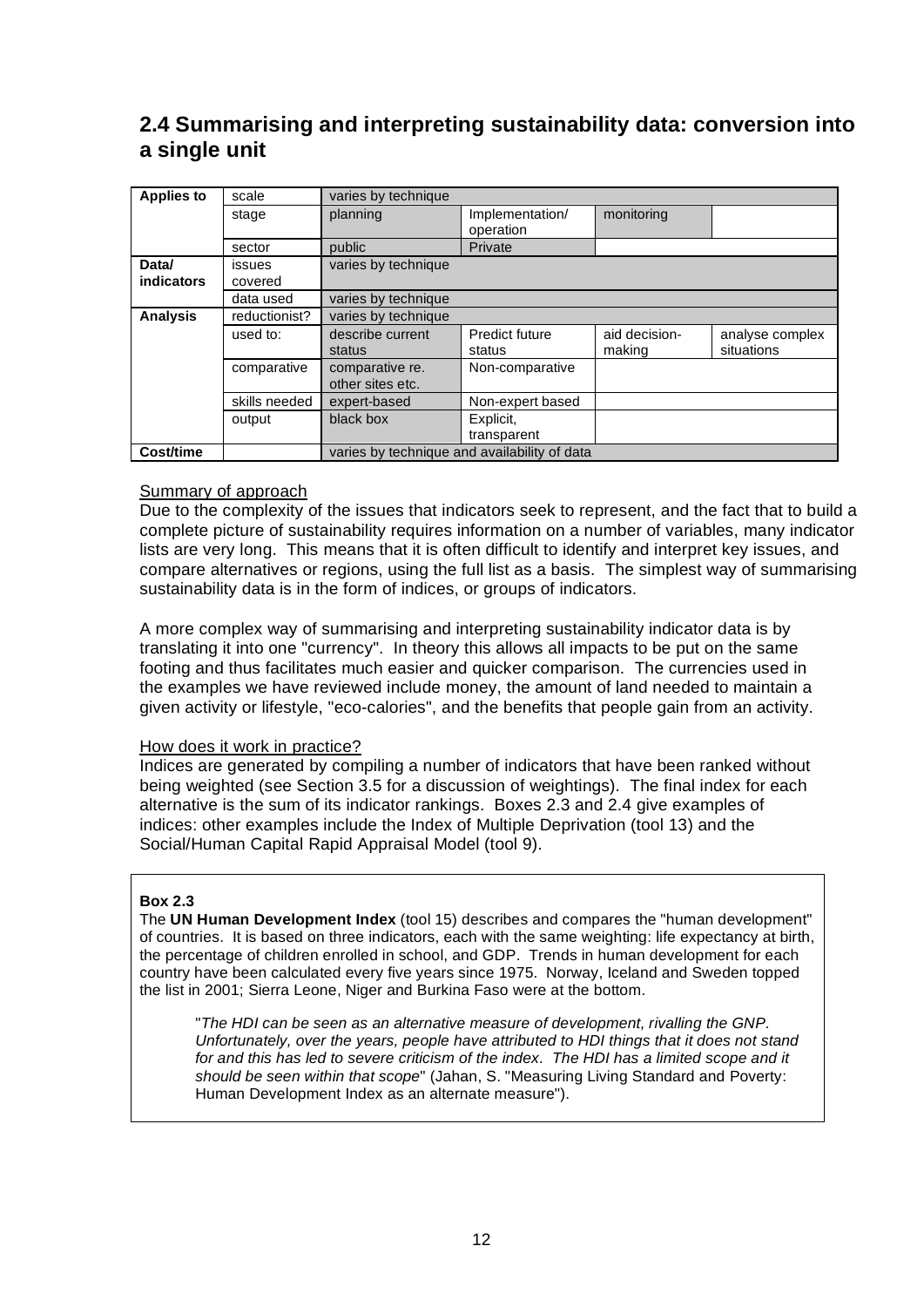#### **Box 2.4**

The **IUCN Wellbeing Index** (tool 46) compares 180 countries in terms of their "wellbeing" using 28 indicators of human welfare, 49 indicators of ecosystem wellbeing, plus other wellbeing and stress indices. Sweden, Finland and Norway topped the list in 2001; Iraq, the Syrian Arab Republic and Afghanistan were at the bottom.

The most typical conversion of sustainability status or impacts into a comparable 'currency' is into money using *cost-benefit assessment.* CBA compares the monetary value of the benefits arising from an activity or alternative with the monetary value of its costs. There are two broad approaches to doing CBA: 1. identifying people's stated preferences (e.g. on willingness to pay for environmental resources or accept compensation for changes in resources); and 2. assessment of preferences inferred from peoples behaviour (e.g. how much people would pay to restore the environment to its original state if it was damaged, or how much they would pay to offset environmental impacts such as noise).

CBA is a well-developed and documented method for appraising project alternatives, and is widely used in business and public decision making. CBA methodologies vary from relatively quick and easy comparisons of the purely economic costs and benefits of particular options, to complex analyses of a range of social, environmental and economic factors combined with theoretical means of transposing costs from social impacts and environmental change. An unusual example of CBA is the Index of Sustainable Economic Welfare, discussed in Box 2.5.



However some of the most interesting sustainability tools and toolkits are those that convert impacts into non-money indices. These are particular relevant where the monetisation of impacts is hard or controversial, which can often be the case with social and environmental issues. Examples of such methods reviewed include: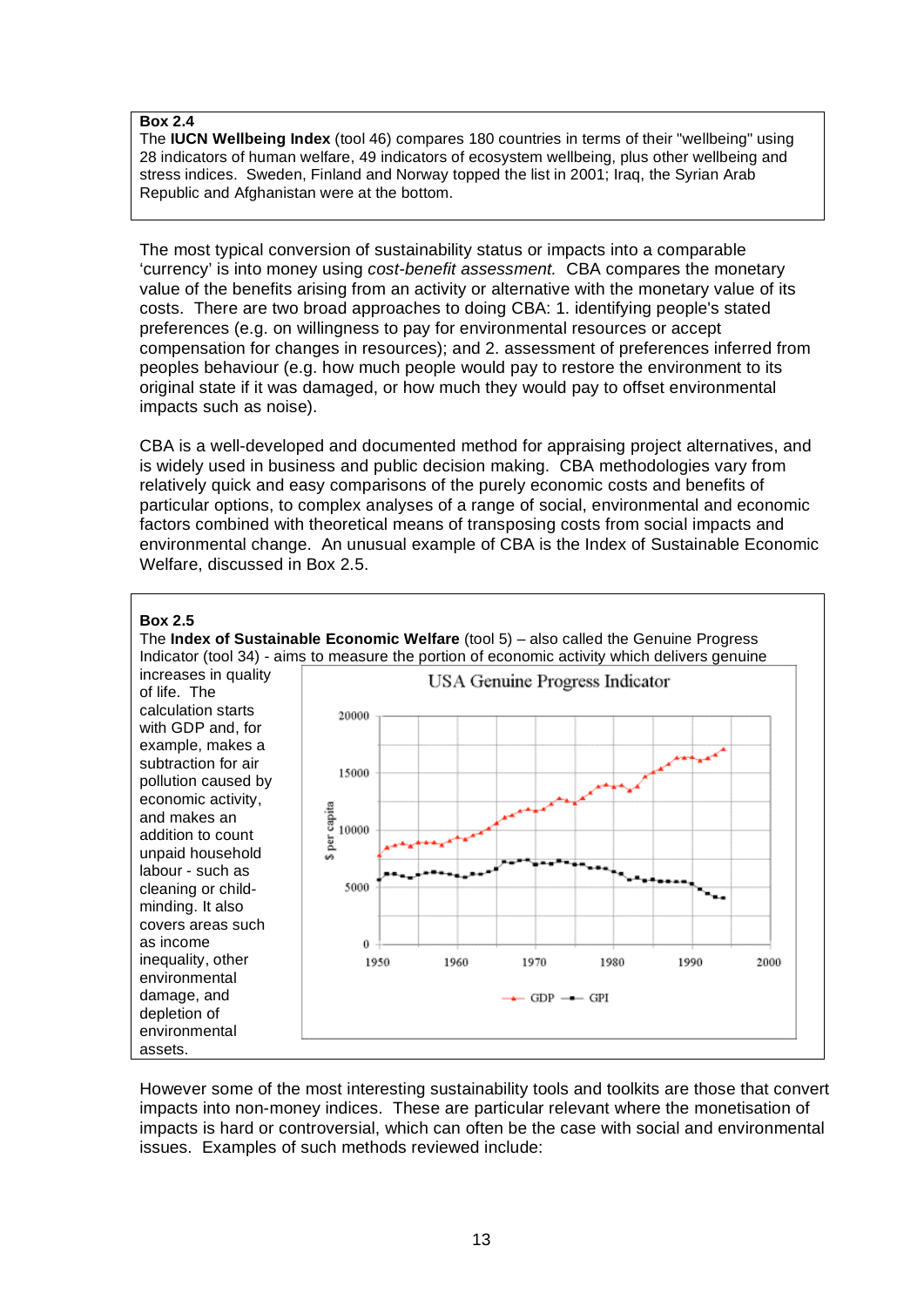- Going for Green's *"Eco-Cal"* computer programme (tool 72) calculates the environmental impacts of a household by converting them into "eco-calories". The programme asks a series of questions about six categories of impact (e.g. waste, energy, transport) and converts the answers into six red-amber-green dials that show how sustainable the household is for each topic.
- The concept of *ecological footprinting* takes as a basis that: total human impact on an area (the footprint) = the area's population x per capita impact. It converts activities/ impacts into how much productive land and water area is required to support that activity. If the required area is larger than that which exists, then the activity is unsustainable. The equation can also be turned around to identify the maximum rate of resource consumption and waste discharge that can be sustained indefinitely by a given population in a given area.
- *Quality of life assessment* converts an area's sustainability status into the benefits and disbenefits that people gain from it. The core idea of QoLA is that the environment, the economy and society provide a range of benefits for people, and that it is these benefits that need to be protected and/or enhanced. For example a small woodland on the edge of a town does not matter because it provides x hectares of woodland, but rather because it provides recreation, a habitat for rare species, carbon 'fixing', jobs for foresters etc. Analysing these benefits gives an indication of how the area should be managed in the future.

#### Advantages and limitations

Conversion of complex sustainability data into a single unit has several *advantages*:

- It allows all impacts to be considered on the same footing by 'integrating' different types of impact appraisal; and thus allowing comparison of alternatives.
- It is educational. CBA makes economists think of impacts that they have not thought about before, and may be the only way that environmental values can be taken into account in some decision-making processes. The Eco-Cal programme informs individuals about how "green" they are and, by allowing them to try out different scenarios (e.g. of recycling, or different modes of transport), allows them to identify more sustainable ways of living<sup>1</sup>. Ecological footprints allow a comparison of different countries' and lifestyles' impacts.
- QoLA provides an equitable basis for comparing sites in terms of the benefits they offer and the degree to which those benefits can be substituted. In doing so, it sets a context for development proposals by stipulating benefits that any development should provide to an area, whilst offering flexibility for developers in terms of *how* they provide the benefits. It most effectively protects those sites that provide the most benefits.

On the other hand, comparing the status or impact of issues from different sustainability areas, or which are normally measured using different units, is complex and sometimes controversial. *Limitations* include:

- Only a limited number of things can be converted into indices: footprinting is limited in what it can convert to land, CBA in what can be converted to money.
- Indices are not very transparent, and require considerable technical experience and data, e.g. economists for CBA, footprinting experts for footprinting.
- The indicators and conversions have to be done correctly. Many CBA or footprinting techniques are very indirect – for instance house values in a given neighbourhood may have little to do with air pollution levels – and the techniques used can greatly affect the results.
- CBA is particularly contentious. For instance, the discount rate which can have a dramatic effect on the estimated costs and benefits of future impacts – as a result also has a large impact on the CBA's results. Anything other than no discount rate – future

 $\frac{1}{1}$  $1$  We know this firsthand. As a result of the Eco-Cal programme, one of us has changed their travel behaviour to radically reduce how much they fly (with considerable benefits for quality of life).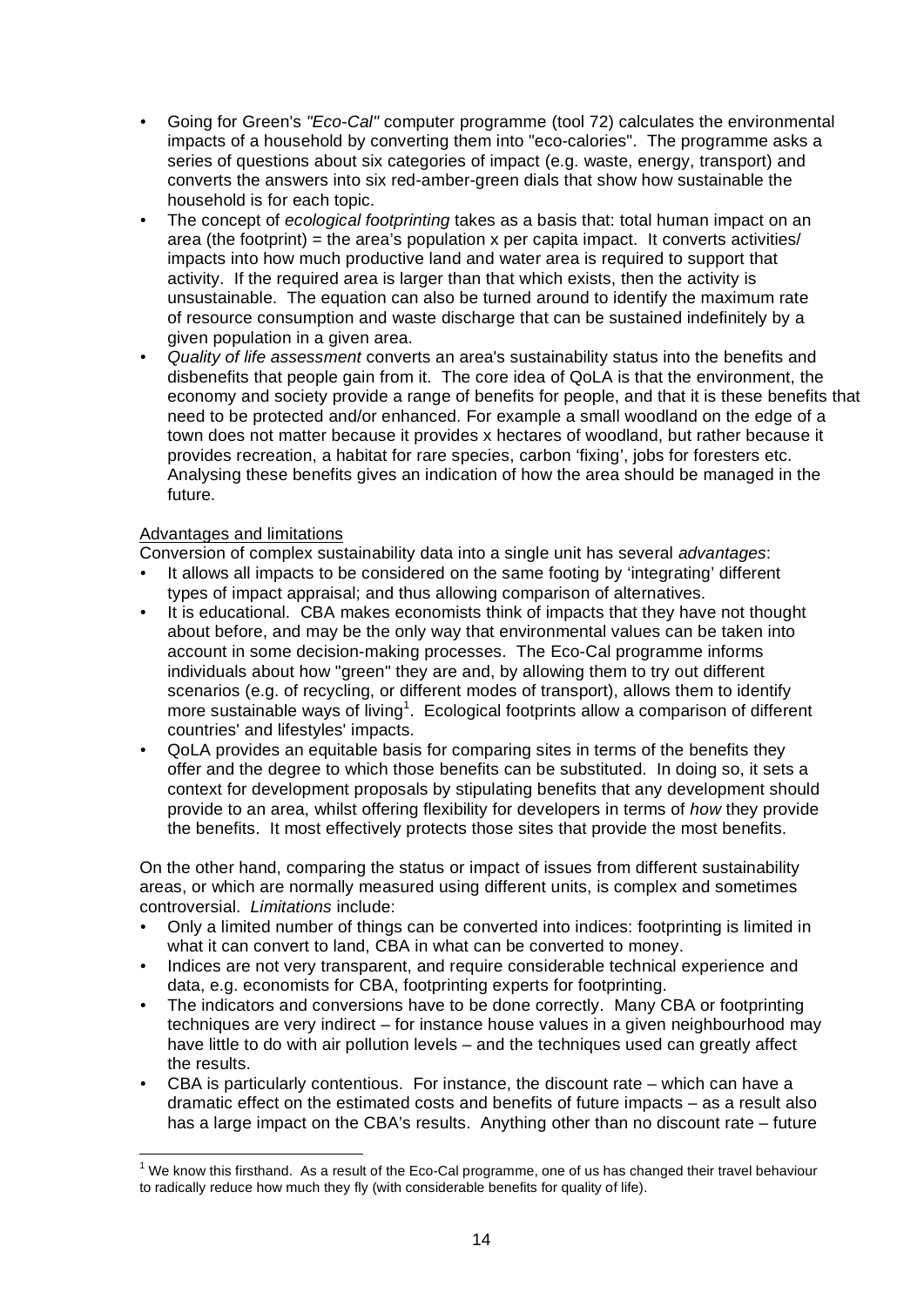impacts given the same cost as today's – contradicts the inter-generational principle of sustainable development. It is unclear over what time period costs and benefits should be compared: the impact on jobs may last for 20 years, on climate change for hundreds of years. CBA can also be perceived as unethical: it relies on individuals' judgements about their personal interests, which is arguably not an appropriate approach to decision-making about public goods. CBA does not consider who wins and who loses: for instance it does not distinguish whether the noise increases are borne by people with already high noise levels or not.

|               | conversion into |               |               |              |                 |  |
|---------------|-----------------|---------------|---------------|--------------|-----------------|--|
|               | indices         | money         | eco-calories  | footprints   | <b>benefits</b> |  |
| scale         | all             | all           | household     | national,    | regional to     |  |
|               |                 |               |               | regional     | site            |  |
| <b>issues</b> | all             | primarily     | environment,  | primarily    | all             |  |
| covered       |                 | environment,  | transport     | environment  |                 |  |
|               |                 | health, local |               |              |                 |  |
|               |                 | economy       |               |              |                 |  |
| data used     | 'hard' and      | 'hard'        | primarily     | 'hard'       | all             |  |
|               | sometimes       | quantitative  | 'hard'        | quantitative |                 |  |
|               | 'soft'          |               | quantitative  |              |                 |  |
|               | quantitative    |               |               |              |                 |  |
| reductionist? | yes: non-       | yes:          | yes: non-     | yes: non-    | yes:            |  |
|               | monetised       | monetised     | monetised     | monetised    | monetised       |  |
|               |                 |               |               |              | and             |  |
|               |                 |               |               |              | multicriteria   |  |
| output        | black box       | black box     | black box     | black box    | explicit,       |  |
|               |                 |               |               |              | transparent     |  |
| cost/time     | low cost        | low cost,     | low cost, low | low cost,    | reasonably      |  |
|               | and time if     | high time if  | time if       | high time if | low cost        |  |
|               | data are        | data are      | existing      | data are     | and time        |  |
|               | already         | already       | programme     | already      |                 |  |
|               | available,      | available;    | is used       | available;   |                 |  |
|               | else both       | else both     |               | else both    |                 |  |
|               | high            | high          |               | high         |                 |  |

#### Tools assessed in this category:

| Number (from App. A)                                                  | Name                                                                       |  |  |  |
|-----------------------------------------------------------------------|----------------------------------------------------------------------------|--|--|--|
| 5                                                                     | Index of Sustainable Economic Welfare                                      |  |  |  |
| 9                                                                     | Social/Human Capital Rapid Appraisal Model                                 |  |  |  |
| 12/13                                                                 | Index of Deprivation                                                       |  |  |  |
| 15                                                                    | UN Human Development Reports/ Index                                        |  |  |  |
| 29                                                                    | Quality of Life Assessment                                                 |  |  |  |
| 34                                                                    | Genuine Progress Indicator                                                 |  |  |  |
| 44                                                                    | Sustainability calculator                                                  |  |  |  |
| 46                                                                    | Wellbeing index                                                            |  |  |  |
| 47                                                                    | <b>FSCN Index</b>                                                          |  |  |  |
| 72                                                                    | Eco-Cal                                                                    |  |  |  |
| Department of Environment (1991) Policy Appraisal and the Environment |                                                                            |  |  |  |
| Chambers et al. (2000) Sharing Nature's Interest, Earthscan, London.  |                                                                            |  |  |  |
|                                                                       | Pearce et al. (1989) Blueprint for a Green Environment, Earthscan, London. |  |  |  |

Note: This list is indicative rather than comprehensive.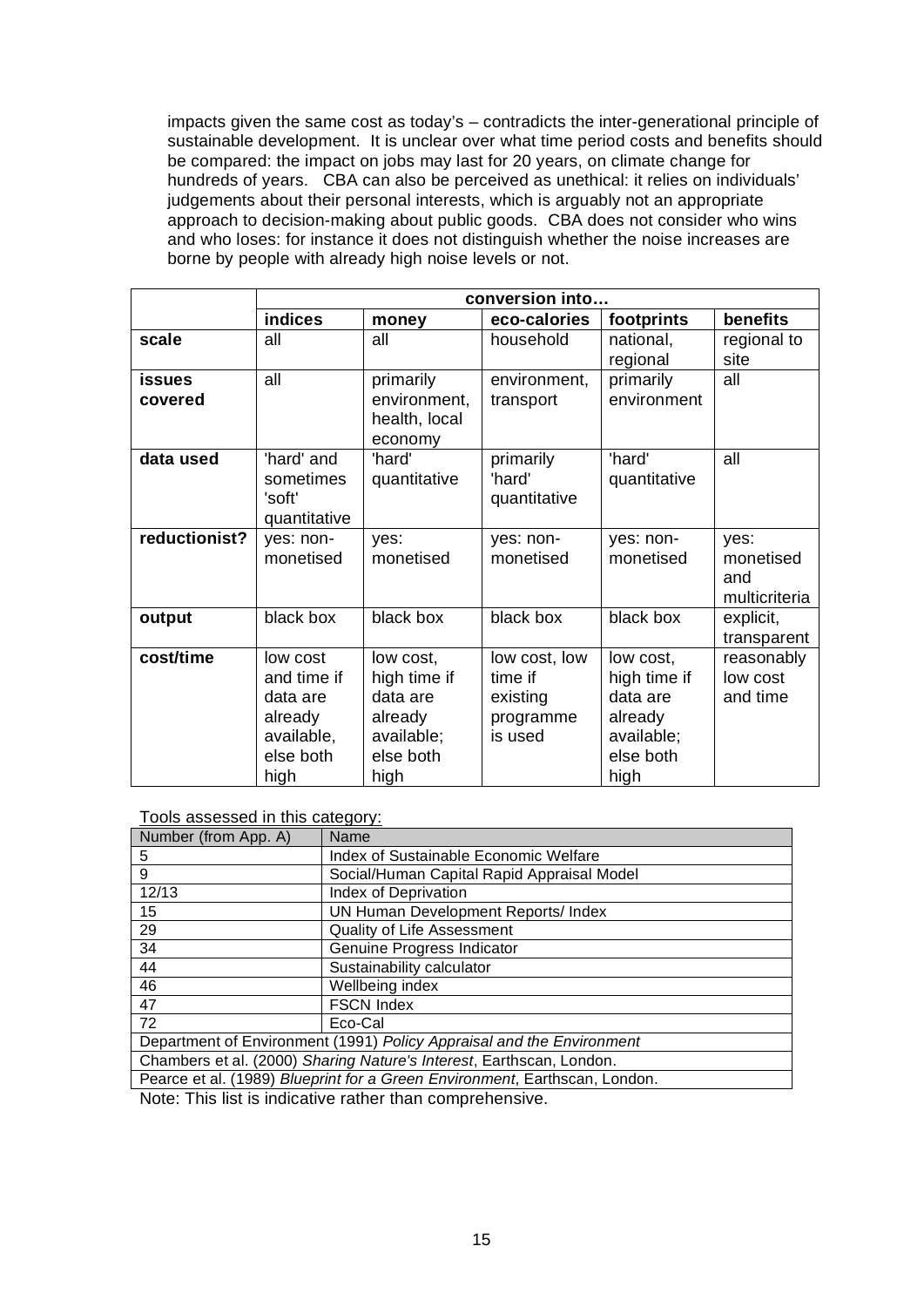## **2.5 Presenting sustainability data: matrices, pie charts and rose diagrams**

| <b>Applies to</b> | scale         | international                       | national/ regional           | local                   | site                           |
|-------------------|---------------|-------------------------------------|------------------------------|-------------------------|--------------------------------|
|                   | stage         | planning                            | implementation/<br>operation | monitoring              |                                |
|                   | sector        | public                              | private                      |                         |                                |
| Data/             | issues        | neighbourhood                       | environment                  | transport               | health                         |
| indicators        | covered       | education                           | local economy                | crime                   | participation and<br>lifestyle |
|                   | data used     | 'hard' quantitative                 | 'soft' quantitative          | qualitative             |                                |
| <b>Analysis</b>   | reductionist? | ves: monetised                      | yes: non-<br>monetised       | no: multicriteria       |                                |
|                   | used to:      | describe current<br>status          | predict future<br>status     | aid decision-<br>making | analyse complex<br>situations  |
|                   | comparative   | comparative re.<br>other sites etc. | non-comparative              |                         |                                |
|                   | skills needed | expert-based                        | non-expert based             |                         |                                |
|                   | output        | black box                           | explicit,<br>transparent     |                         |                                |
| Cost/time         |               | cost high                           | cost low                     | time input high         | time input low                 |

#### Summary of the approach

Matrices, pie charts and rose diagrams aim to present multiple types of sustainability data in a structured form that brings out key messages. They aid interpretation of data and highlight issues in a simple to understand and unambiguous manner. At their simplest, matrices represent data as simply a plus or minus, depicting whether an indicator, outcome or issue is considered to be good or bad from a sustainability perspective. However graphics, colours and symbols can also be used to convey more complex and detailed data.

#### How does it work in practice?

Matrices provide a simple means to represent and summarise sustainability data in a structured format. They can use text, symbols (tick/cross, +/-), and/or colours to describe data. The matrix cells can provide different levels of detail of analysis for different criteria as in Box 2.6; or can compare alternatives based on different criteria, as in Box 2.7.

#### **Box 2.6**

The **Sustainable Development Commission's analysis of how the UK is performing with respect to the Government's sustainability criteria** is in a matrix form:

| Indicator                       | <b>Score</b> | <b>Comments</b>                                                                                                                                                                                                                                                                                                                                                           |
|---------------------------------|--------------|---------------------------------------------------------------------------------------------------------------------------------------------------------------------------------------------------------------------------------------------------------------------------------------------------------------------------------------------------------------------------|
| 1.<br><b>Economic</b><br>growth | ©/©<br>, B   | <b>OThe UK</b> is succeeding in the Government's aim of 'high and stable<br>growth', outperforming comparators on growth and above European<br>average for GDP. But some of the growth is in unsustainable<br>directions, and overall it does not seem to be making us happier; and<br>inequalities between rich and poor people, and between regions, are<br>increasing. |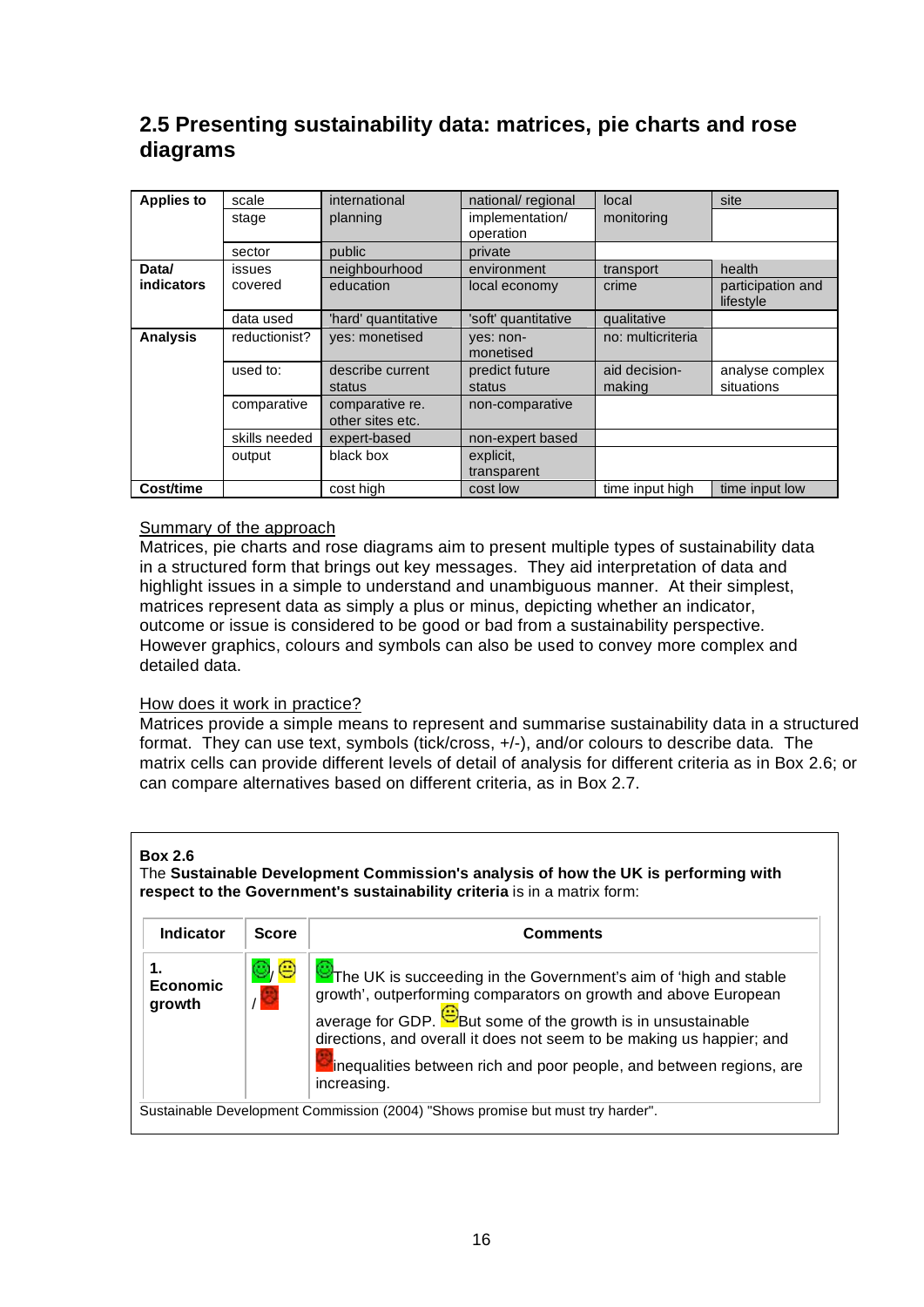#### **Box 2.7**

The matrix below shows how two agricultural management approaches – "orange" and "brown" – compare in terms of four indicators. It is taken from an unpublished **analysis of the National Farmers Union's Little Red Tractor scheme** carried out for the Sustainable Development Commission.

| Comparison of "orange" v. "brown" approach                                                                                           | orange                                 |      |  |
|--------------------------------------------------------------------------------------------------------------------------------------|----------------------------------------|------|--|
| A. Produce safe, healthy food & non-food products in response to market demands,<br>now & in the future                              |                                        | J 31 |  |
| B. Enable viable livelihoods to be made from sustainable land management, taking<br>account of payments for public benefits provided |                                        |      |  |
| C. Operate within biophysical constraints & conform to other environmental imperatives                                               | $\checkmark$ $\checkmark$ $\checkmark$ |      |  |
| D. Provide environmental improvements & other benefits that the public wants – such<br>as re-creation of habitats & access to land   |                                        | O    |  |

A more complex form of data representation is by using rose diagrams (or, as its originator Tony Clayton calls them, Sustainability Appraisal Maps). Colours describe whether the sustainability status is good or bad, and the size of "slices" of a pie chart describe the importance of the issue. "Traffic light" colours are popular, as shown in Boxes 2.8 and 2.9.

#### Advantages and limitations

Matrices, pie-charts and dashboards have the *advantages* of:

- being useful across a wide range of issues and fields.
- highlighting key issues; pulling main points out of complex data.
- providing visible, accessible data representation, and thus communication of issues to a wider audience than more technical (or simply boring!) methods.

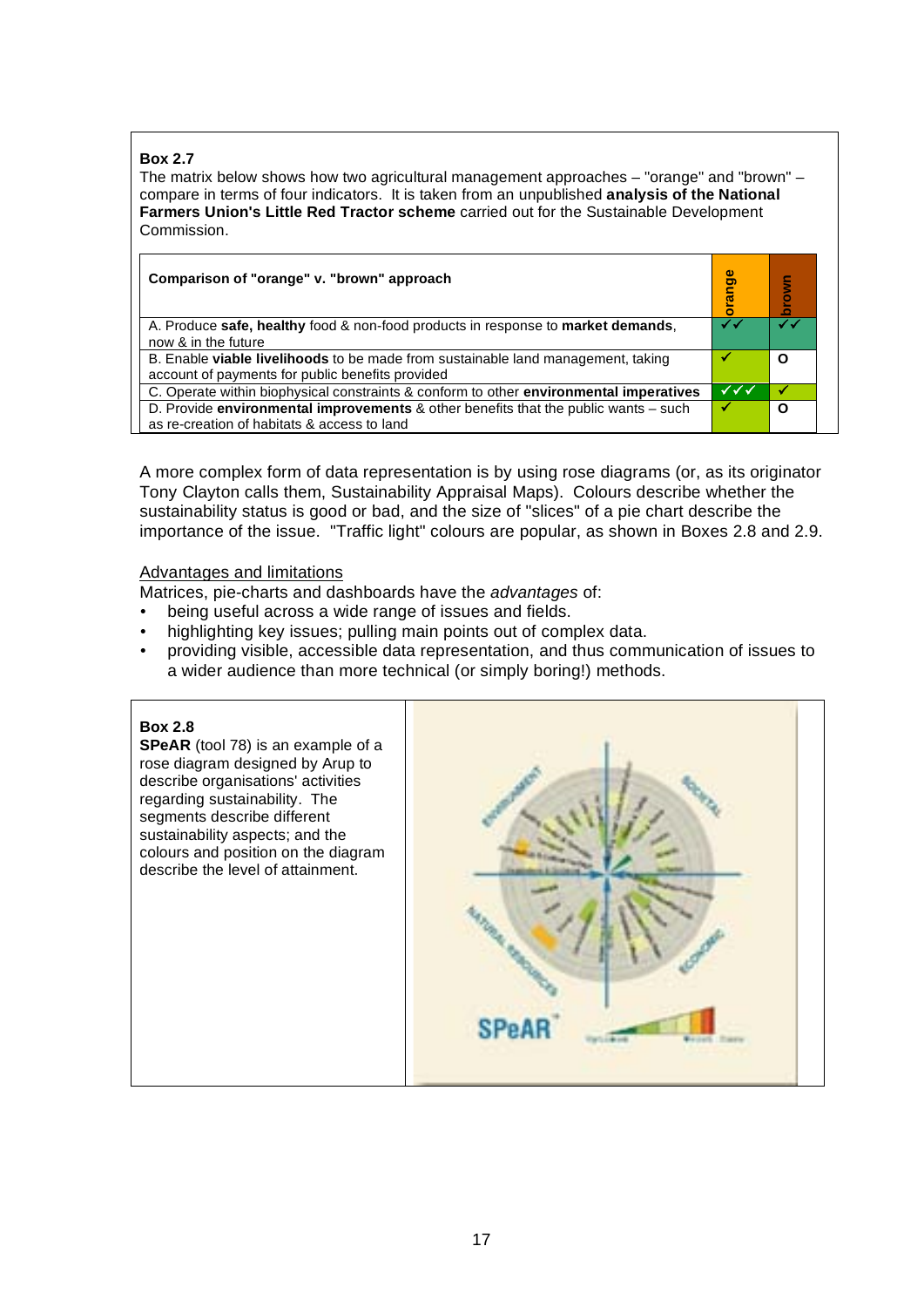#### **Box 2.9**

The **Dashboard of Sustainable Development** (tool 39), developed by the Canadian Consultative Group on Sustainable Development presents sets of indicators in a pie chart format based on three principles: 1. the size of a segment reflects the relative importance of the issue described b the indicator; 2. a colour code signals performance; 3. the central circle summarises the information of the component indicators. The left-hand figure is an example. The group also compiled 46 indicators for more than 100 countries, and compared the countries using maps and rankings: the right-hand figure is an example.



They have the *limitations* of:

- being unable to present spatial data, meaning that they can only present a snapshot of an issue over an entire region or study area with no detailed analysis of pressure points or critical areas.
- being unable to present indirect impacts.

| Number (from App. A) | Name                                 |  |  |  |
|----------------------|--------------------------------------|--|--|--|
|                      | <b>Quality of Life Counts</b>        |  |  |  |
| 29                   | <b>Quality of Life Assessment</b>    |  |  |  |
| 39                   | Dashboard of Sustainable Development |  |  |  |
| 50                   | Project innovation matrix            |  |  |  |
| 72                   | Eco-Cal                              |  |  |  |
| 78                   | <b>SPeAR</b>                         |  |  |  |
|                      |                                      |  |  |  |

### Tools assessed in this category:

Sustainable Development Commission (2004) "Shows promise but must try harder". Note: This list is indicative rather than exhaustive.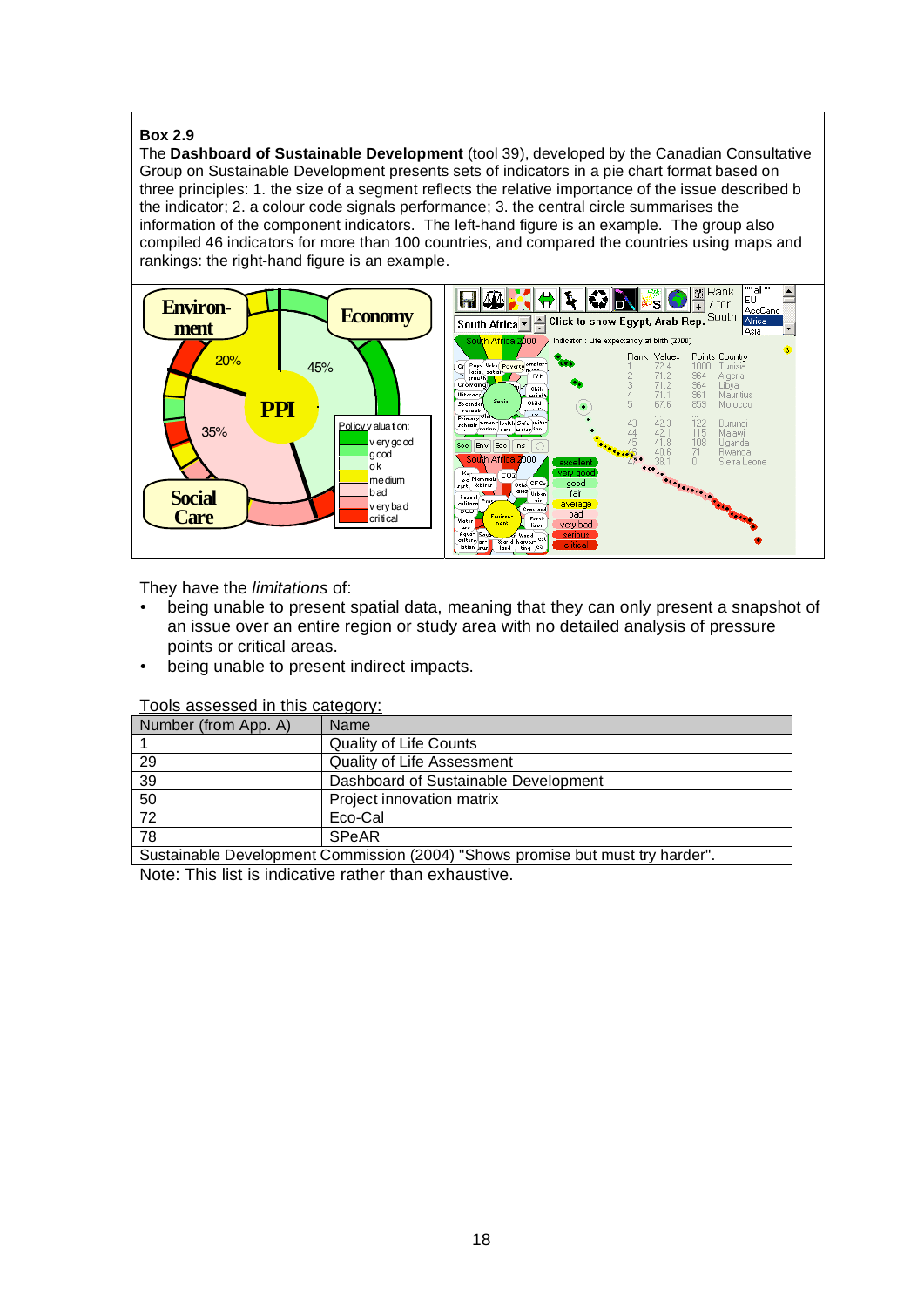### **2.6 Presenting spatial sustainability data: maps and Geographical Information Systems**

| <b>Applies to</b> | scale         | international                       | national/ regional           | local                   | site                           |
|-------------------|---------------|-------------------------------------|------------------------------|-------------------------|--------------------------------|
|                   | stage         | planning                            | implementation/<br>operation | monitoring              |                                |
|                   | sector        | public                              | private                      |                         |                                |
| Data/             | issues        | neighbourhood                       | environment                  | transport               | health                         |
| <b>indicators</b> | covered       | education                           | local economy                | crime                   | participation and<br>lifestyle |
|                   | data used     | 'hard' quantitative                 | 'soft' quantitative          | qualitative             |                                |
| <b>Analysis</b>   | reductionist? | yes: monetised                      | ves: non-<br>monetised       | no: multicriteria       |                                |
|                   | used to:      | describe current<br>status          | predict future<br>status     | aid decision-<br>making | analyse complex<br>situations  |
|                   | comparative   | comparative re.<br>other sites etc. | non-comparative              |                         |                                |
|                   | skills needed | expert-based                        | non-expert based             |                         |                                |
|                   | output        | black box                           | explicit,<br>transparent     |                         |                                |
| Cost/time         |               | cost high                           | cost low                     | time input high         | time input low                 |

#### Summary of the approach

Maps – including GIS maps – present and analyse location-based sustainability data. They can show the status of sustainability, impacts on sustainability, and impact significance.

#### How does it work in practice?

GISs link attribute or issue data to map data. Map data (spatial reference points) are essentially points or lines on a map. Attribute data are characteristics of map-features, for instance land use of an area or slope of a road. GISs are thus a combination of a computerised cartography system that stores map data, and a database management system that stores attribute data. Links between map data and attribute data allow maps of the attribute data to be displayed, combined and analysed with relative speed and ease. GISs are often used as analytical tools (see Section 3.4), but can also be used simply to map data. Box 2.10 gives an example.

Considerable data are already presented in GIS form, for instance:

- Multi-Agency Geographic Information for the Countryside (MAGIC) (tool 71), which gives information on UK designations, floodplains, etc., from the national to the district level;
- Neighbourhood Statistics, which enable local authorities and other users to identify spatially specific social, community and service provision characteristics;
- Participatory and reflective Analytical Mapping (tool 20) which provided free international level GIS data for use by (particularly developing country) decisionmakers;
- Equity mapping (tool 38), which was used by Los Angeles's Sustainable Cities Programme. Maps showing an 0.25 mile buffer zone from parks were superimposed on maps showing the racial characteristics of the local resident population, and analyses were carried out of the number of park acres per 1000 African American, Latino, White and Asian population. This showed serious differences between the races in terms of access to parks: for instance white were shown to have 100 times better access than Latinos.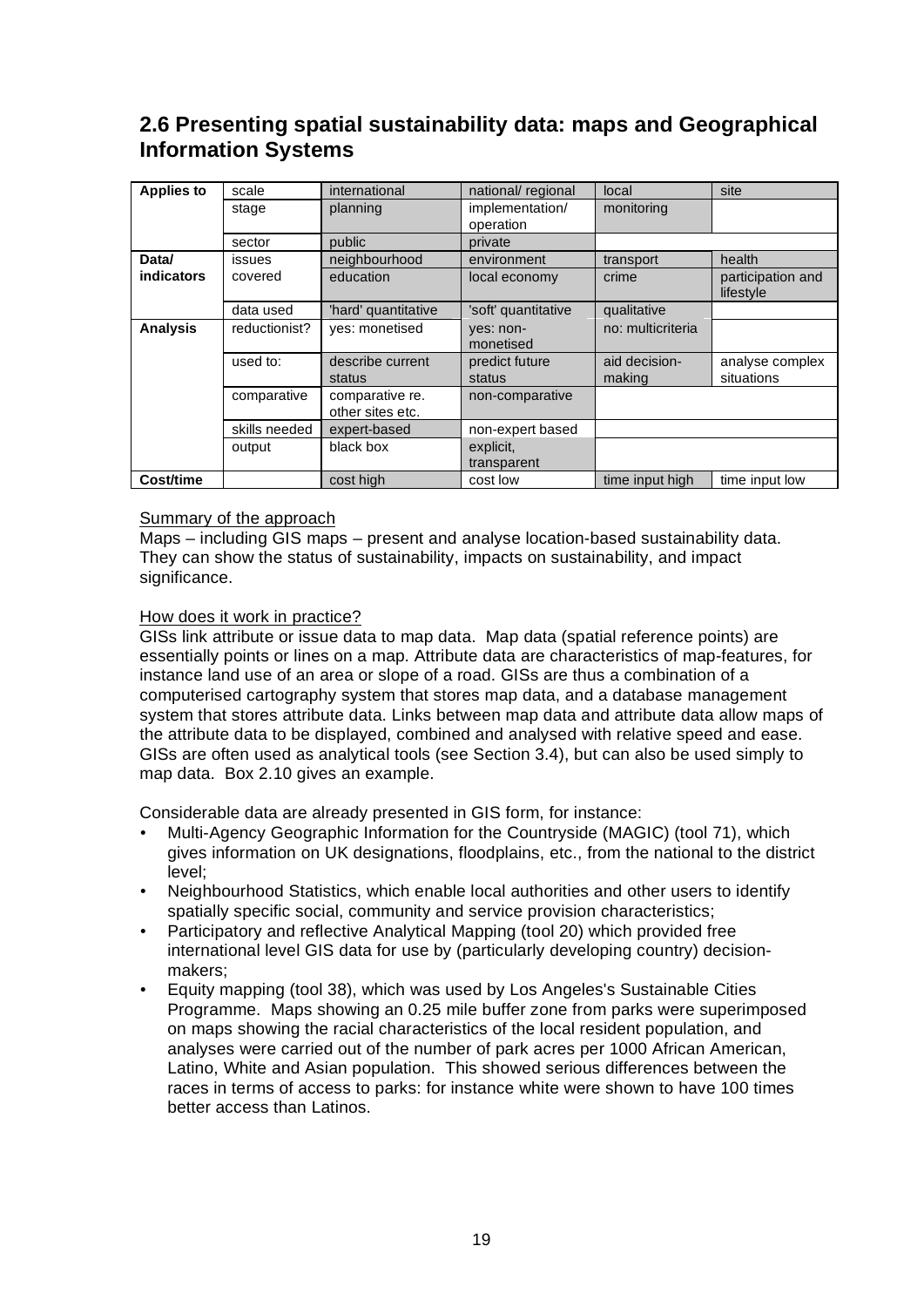#### **Box 2.10**

The **Council for the Protection of Rural England's tranquillity maps** show changes in rural tranquillity in England between the 1960s and 1990s. They are overlay maps: they overlay (in white on green, as shown below):

- 4km radius from the largest power stations
- 3km buffers from the most heavily used roads and from major industrial areas
- 2km buffers from other heavily used roads and from the edge of smaller towns<br>• 1km buffers from roads with medium disturbance, some main line railways, and
- 1km buffers from roads with medium disturbance, some main line railways, and 400KV and 275KV power lines,
- noise lozenges from military and civil airfields
- areas of very extensive opencast mining



#### Advantages and limitations

Maps and GIS have the *advantage* of:

- allowing location-specific impacts to be clearly visualized. By placing issues in a geographical context, maps/GIS can expose problems and issues which may remain hidden in non-spatial presentation techniques.
- being easy to use in public participation exercises, sometimes in an interactive manner.
- being able to show current status, impacts and significance. GIS's zoning features and ability to consider several layers of information at a time can be used in sensitivity mapping.
- GISs makes it relatively easy to manipulate large amounts of data, with long-term cost savings in map-making.

They have several *limitations*:

- They are limited to impacts that have a direct spatial component. They generally cannot cope well with data about indirect and cumulative effects.
- GIS systems require an appropriate computer system, which can be costly and also requires the compilation or purchase of map data and related attribute data. Analysis of these data is a complex and time-consuming task which requires specialist skills.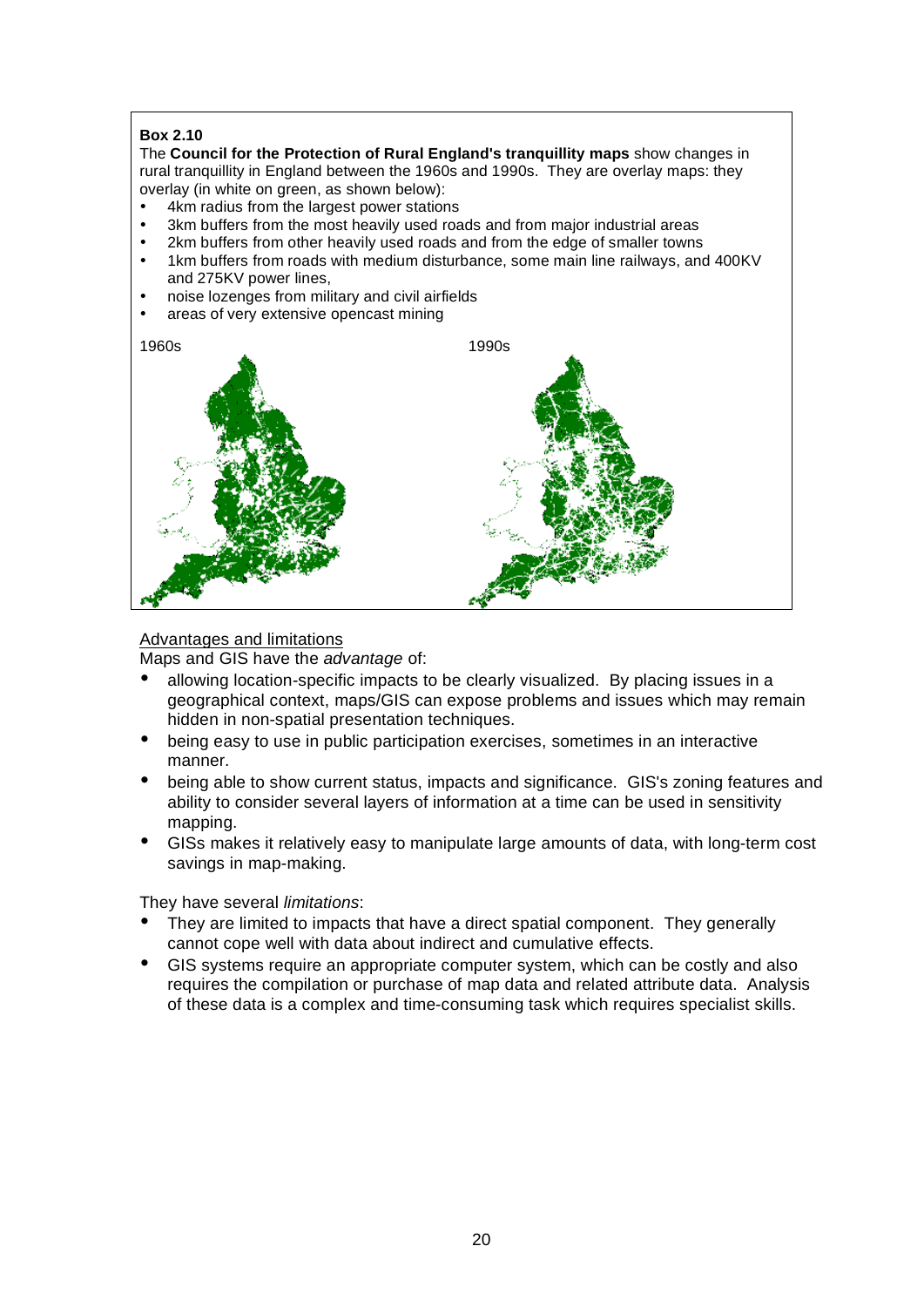Tools assessed in this category:

| Number (from App. A)                                      | <b>Name</b>                                             |  |  |  |
|-----------------------------------------------------------|---------------------------------------------------------|--|--|--|
| 20                                                        | Participatory and Reflective Analytical Mapping         |  |  |  |
| 38                                                        | Equity mapping                                          |  |  |  |
| $\overline{47}$                                           | Florida Sustainable Communities Index                   |  |  |  |
| 71                                                        | Multi-Agency Geographic Information for the Countryside |  |  |  |
| CPRE tranquillity maps (www.cpre.org.uk)                  |                                                         |  |  |  |
| Environment Agency, www.environment-agency.gov.uk/yourenv |                                                         |  |  |  |
| www.neighbourhood.statistics.gov.uk                       |                                                         |  |  |  |
|                                                           |                                                         |  |  |  |

Note: This list is indicative rather than exhaustive.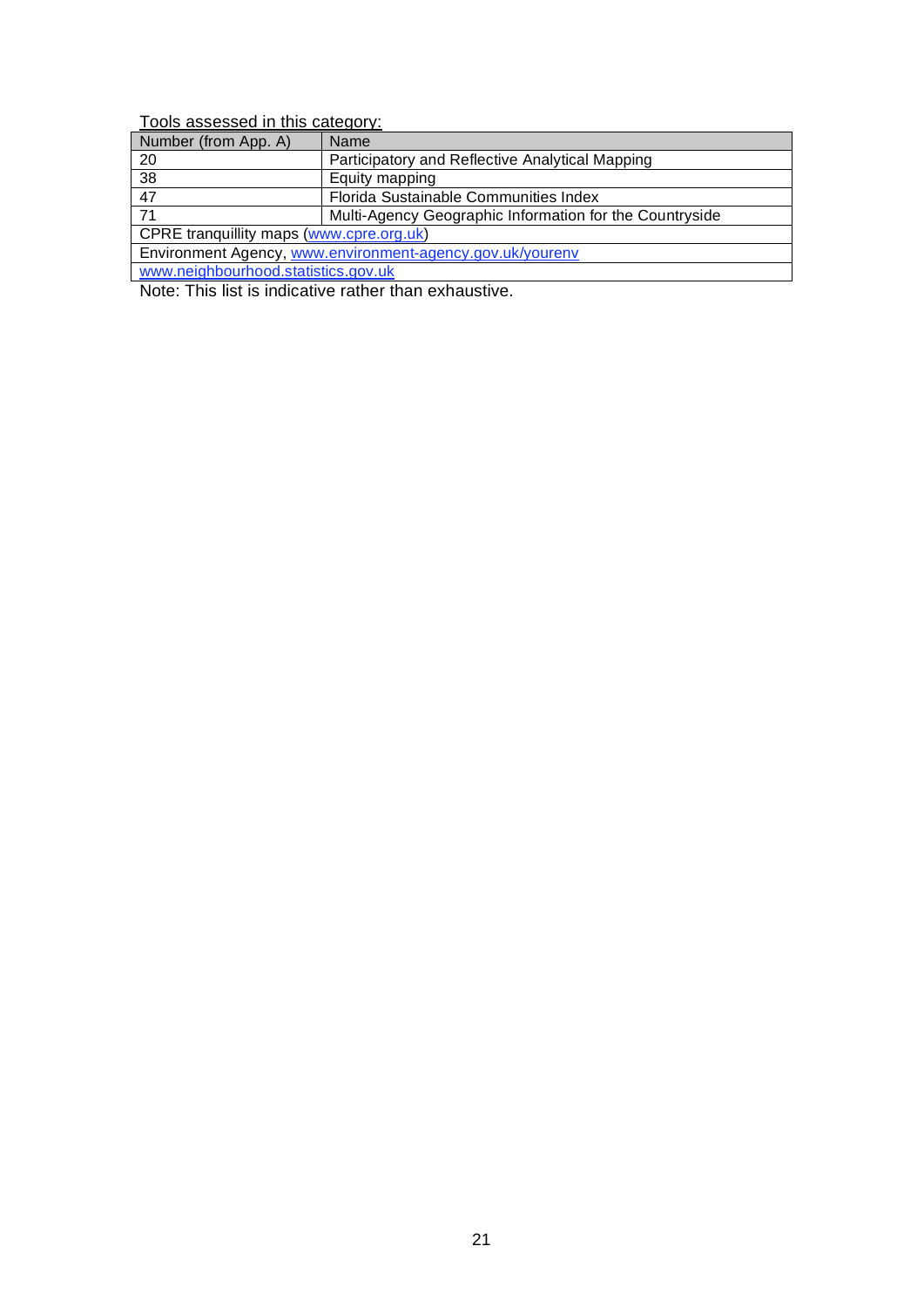# **CHAPTER 3 PREDICTING AND EVALUATING SUSTAINABILITY IMPACTS**

### **3.1 Introduction**



A wide variety of tools can be used to predict and evaluate the impact of actions on sustainability. This is because different tools are designed to deal with:

- Different actions, for instance:
	- o policies, plans and programmes (e.g. in strategic environmental assessment),
	- o large development projects (e.g. environmental impact assessment)
	- $\circ$  individual buildings (e.g. various tools to analyse building energy use, waste management etc)
	- o technologies (e.g. life cycle analysis).
- Different scales, from the national to the site-specific scale.
- Different stages of the action: either one stage (e.g. operation) or the action's entire life cycle, including where materials come from and are finally disposed to.
- Different sustainability aspects:
	- o social only (e.g. social impact assessment / audit / analysis)
	- o social sub-components (e.g. community, equity, crime)
	- o environmental only (e.g. environmental impact assessment)
	- o environmental sub-components (e.g. energy, water)
	- o general sustainability, lifestyle or quality of life (e.g. "rural proofing", benchmarking).

This chapter distinguishes between three main categories of prediction and evaluation tools: those that deal with

- the assessment process as a whole by specifying assessment stages, timing, etc.
- identification and prediction of the magnitude, duration etc. of impacts
- evaluation of the significance of impacts.

Due to the complex nature of prediction and evaluation, the second and third of these sections have been structured slightly differently from others. For each section we have provided a summary of the approach and an overview of how such methods work in practice. However, it has been necessary to sub-divide the latter sections to provide some more specific examples and analysis, rather than doing this once at the end of each section.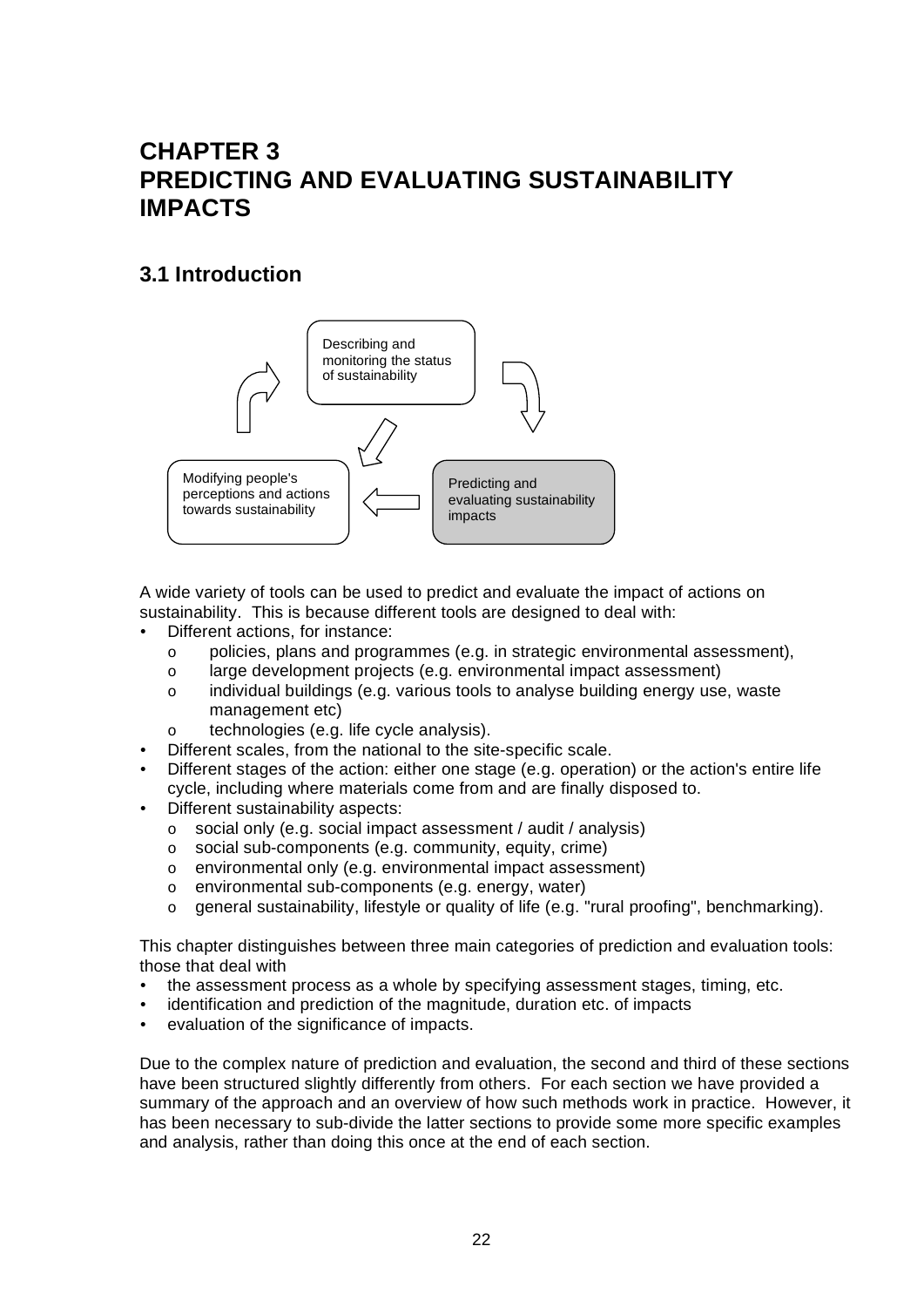## **3.2 Overview and highlights**

This chapter deals with a wide variety of tools, many of which can also be useful in description of impacts (Chapter 2) and modification of actions (Chapter 4). They range from very transparent and simple techniques such as checklists and matrices through to very complex computer models linked to GIS. Some of the most user-friendly tools, and those that can cope with the widest range of data types, are also those that can be used for other purposes, for instance matrices and GIS which can also be used to describe the sustainability status.

In theory, the type of decision that the tool aims to support should determine the tool used. For decisions that are reasonably clear-cut, strategic, not particularly important, and technically noncomplex, a simple, quick "shallow" tools is probably sufficient. For others, more complex "deep" tools will be needed. It may be possible to use a "shallow" tool for most of an analysis, and a "deep" tool only for those elements that require more detailed analysis.

Impact prediction tools are quite different from evaluation techniques: the former aims to be comprehensive, detailed and "technical", the latter apply judgement. It may be useful to use several different evaluation tools to the result of one prediction tool, as a form of triangulation of significance.

The UK is probably unusual in its willingness to accept uncertainty, and its acceptance of "shallow" tools. In many other countries – for instance France and, in the researchers' experience, many developing countries – impact prediction and evaluation is expected to be a detailed, quantitative, expert-driven exercise, no matter what the context. Given the complexity and inevitable uncertainty surrounding many sustainability decisions, such an approach is likely to be unnecessarily resource-intensive without necessarily reducing uncertainty or risk.

Some of the newest tools, which take a novel approach to integrating other, more traditional tools, include:

- strategic environmental assessment, which extends impact assessment from projects to more strategic policies, plans and programmes,
- equity mapping (tool 38), which uses GIS to map different communities' access to services,
- "rural proofing" (tool 70), which not only uses a very straightforward checklist to identify problems, but also suggests a range of possible ways of dealing with these problems, and
- causal network diagrams, which help to identify impacts and also assumptions about implementation made by decision-makers.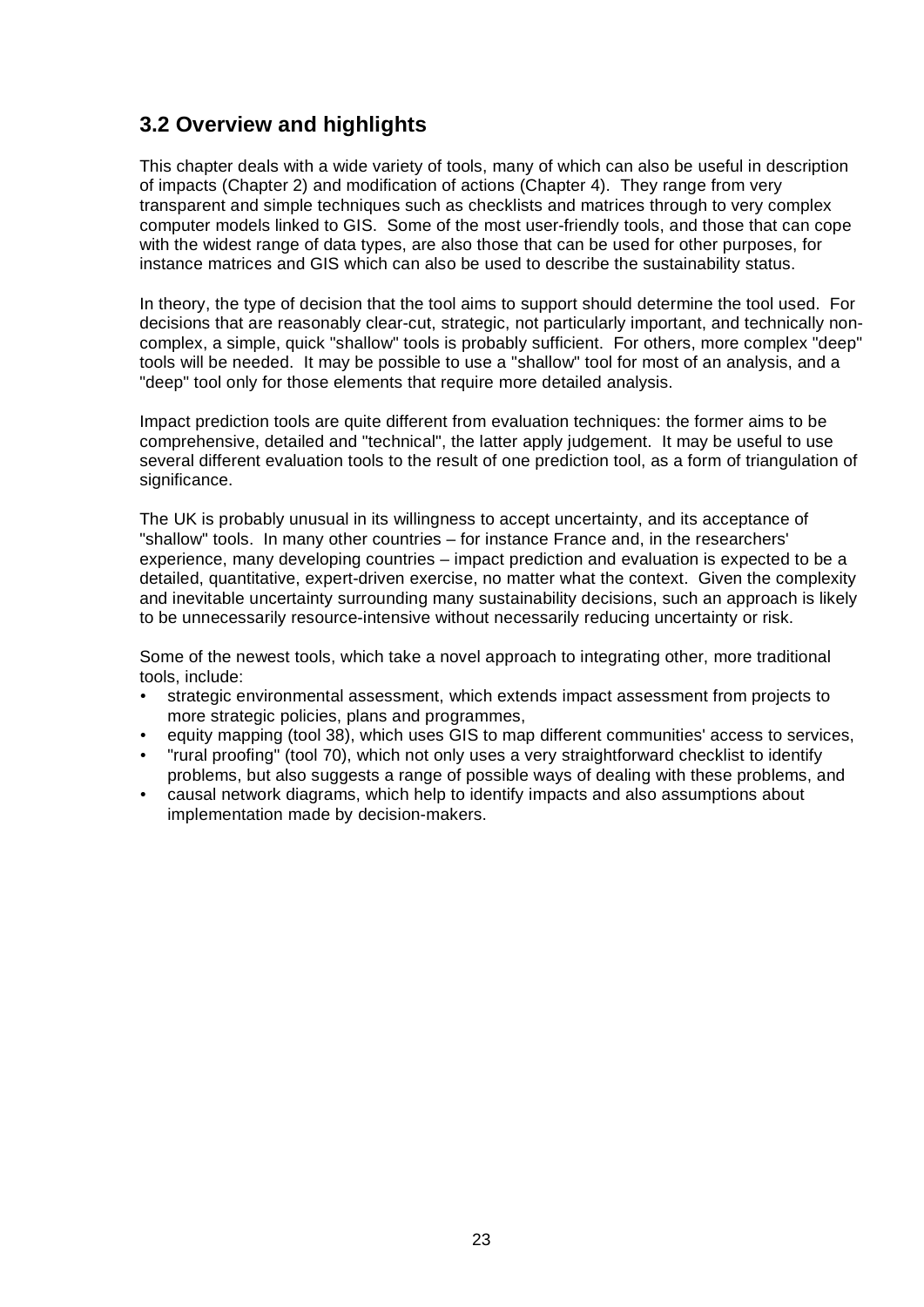### **3.3 Predicting and analysing overall sustainability impacts: impact assessment**

| <b>Applies to</b> | scale                                           | international                       | national/ regional                                     | local                   | site                           |
|-------------------|-------------------------------------------------|-------------------------------------|--------------------------------------------------------|-------------------------|--------------------------------|
|                   | stage                                           | planning                            | implementation/<br>operation                           | monitoring              |                                |
|                   | sector                                          | public                              | private                                                |                         |                                |
| Data/             | issues                                          | neighbourhood                       | environment                                            | transport               | health                         |
| <b>indicators</b> | covered                                         | education                           | local economy                                          | crime                   | participation and<br>lifestyle |
|                   | data used                                       | no data used: procedural tool       |                                                        |                         |                                |
| <b>Analysis</b>   | reductionist?                                   |                                     | no specific type of analysis proposed: procedural tool |                         |                                |
|                   | used to:                                        | describe current<br>status          | predict future<br>status                               | aid decision-<br>making | analyse complex<br>situations  |
|                   | comparative                                     | comparative re.<br>other sites etc. | non-comparative                                        |                         |                                |
|                   | skills needed                                   | expert-based                        | non-expert based                                       |                         |                                |
|                   | black box<br>output<br>explicit.<br>transparent |                                     |                                                        |                         |                                |
| Cost/time         |                                                 | depends on the tool and application |                                                        |                         |                                |

#### Summary of approach

These procedures – they are not tools *per se* - suggest steps and approaches for identifying, predicting and evaluating the sustainability impacts of actions. They aim to provide information to decision-makers about sustainability, so that the decision-maker can minimise any negative impacts, and/or reject any actions with significant impacts.

Some of these tools are legally required. In particular, environmental impact assessment is required for many development projects worldwide (by EC Directives 85/337 and 97/11 and about 40 different regulations in the UK); and strategic environmental assessment is increasingly being required (by EC Directive 2001/42/EC and draft regulations in the devolved administrations).

Typically the tool will explain:

- who should carry out the assessment, on what actions
- how the assessment stages fit with the stages of the action: typically the assessment stages will be
	- $\circ$  describe the baseline sustainability status and existing sustainability problems
	- o describe the action
	- o identify the impacts of the action on the sustainability baseline
	- o determine whether the impacts are significant
	- o avoid, minimise or compensate for any significant impacts ("mitigation")
	- o determine what impacts are left over after mitigation
- who should be consulted on the assessment findings and how
- how the results of the decision-making which should take into account the findings of the assessment - should be documented

#### How does it work in practice?

Different tools focus on different scales, levels of "strategic-ness", and stages of actions; and on different sustainability topics.

*Environmental impact assessment* (EIA) focuses on the construction and operation of large development projects, for instance airports and industrial developments. It focuses on their environmental impacts, although the definition of "environment" also encompasses social aspects affected by the environment, for instance human health and "material assets". EIA is well-developed worldwide, and is legally required for large development projects in the UK.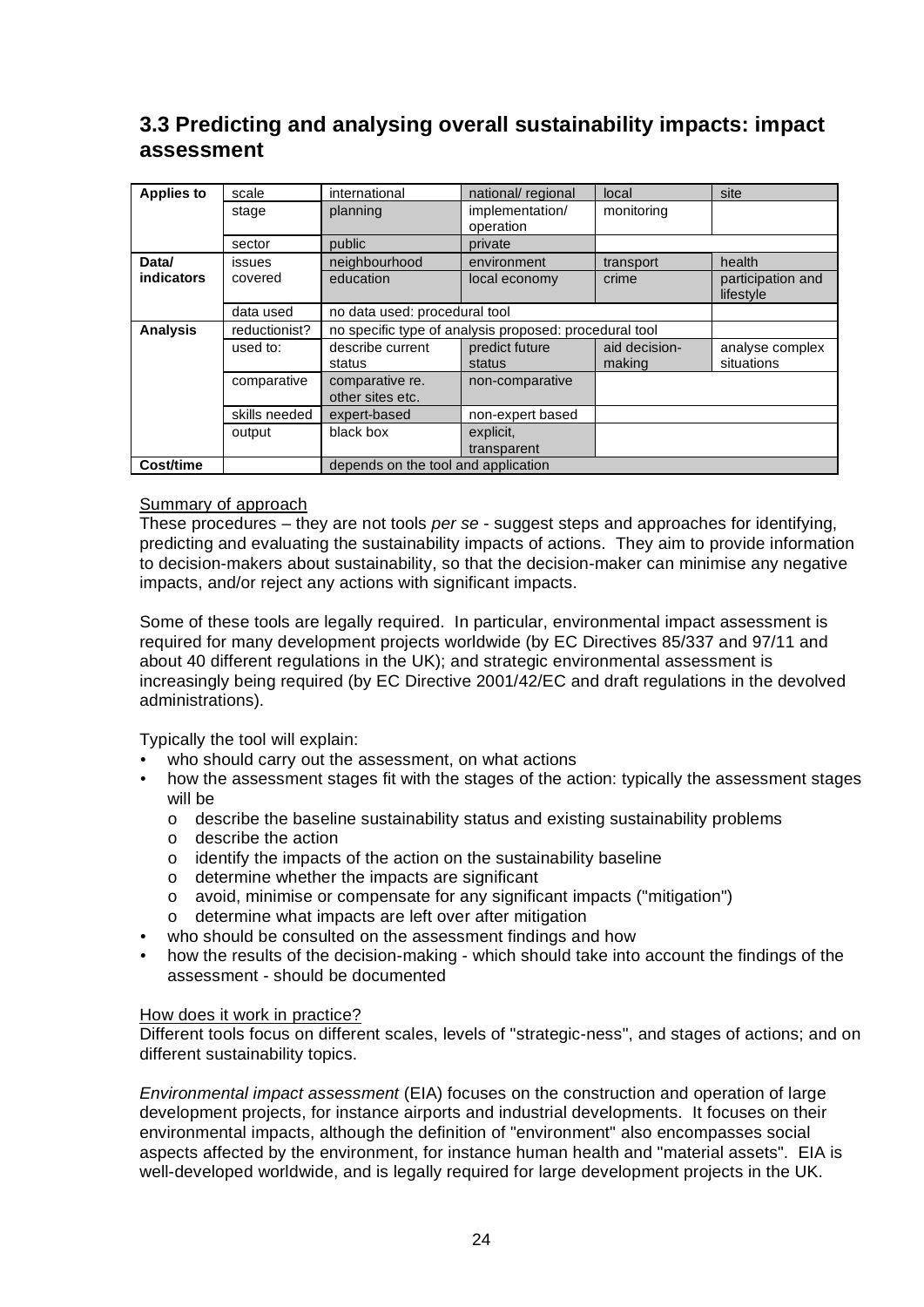*Strategic environmental assessment* (SEA, tool 69) has a similar "environment-plus" focus as EIA, but applies at the plan, programme and (sometimes) policy level. The use of SEA has been advocated because policies, plans and programmes set the context within which projects are planned and implemented, and because cumulative impacts of multiple projects/actions are easier to deal with at the strategic level. Procedurally, SEA resembles project EIA, but the tools required for impact prediction are more focused on qualitative predictions and on techniques that deal with uncertainty (e.g. about the types and locations of project that might arise, likelihood and types of new technologies emerging etc.). Box 3.1 summarises the requirements of the European "SEA Directive".

### **Box 3.1 Requirements of the "SEA Directive": Directive 2001/42/EC**

**Preparing an environmental report** in which the likely significant effects on the environment of implementing the plan, and reasonable alternatives taking into account the objectives and geographical scope of the plan, are identified, described and evaluated. The information to be given is:

- a) An outline of the contents, main objectives of the plan, and relationship with other relevant plans and programmes;
- b) The relevant aspects of the current state of the environment and the likely evolution thereof without implementation of the plan;
- c) The environmental characteristics of areas likely to be significantly affected;
- d) Any existing environmental problems which are relevant to the plan including, in particular, those relating to any areas of a particular environmental importance;
- e) The environmental protection objectives, established at international, Community or national level, which are relevant to the plan and the way those objectives and any environmental considerations have been taken into account during its preparation;
- f) The likely significant effects on the environment, including on issues such as biodiversity, population, human health, fauna, flora, soil, water, air, climatic factors, material assets, cultural heritage including architectural and archaeological heritage, landscape and the interrelationship between the above factors. (These effects should include secondary, cumulative, synergistic, short, medium and long-term permanent and temporary, positive and negative effects);
- g) The measures envisaged to prevent, reduce and as fully as possible offset any significant adverse effects on the environment of implementing the plan;
- h) An outline of the reasons for selecting the alternatives dealt with, and a description of how the assessment was undertaken including any difficulties (such as technical deficiencies or lack of knowhow) encountered in compiling the required information;
- i) a description of measures envisaged concerning monitoring in accordance with Article 10;
- j) a non-technical summary of the information provided under the above headings

#### **Consulting**:

- authorities with environmental responsibilities, when deciding on the scope and level of detail of the information which must be included in the environmental report.
- authorities with environmental responsibilities and the public, to give them an early and effective opportunity within appropriate time frames to express their opinion on the draft plan and the accompanying environmental report before the adoption of the plan.
- other EU Member States, where the implementation of the plan is likely to have significant effects on the environment in these countries.

#### **Taking the environmental report and the results of the consultations into account in decision-making Providing information on the decision**:

When the plan is adopted, the public and any countries consulted must be informed and the following made available to those so informed:

- the plan as adopted
- a statement summarising how environmental considerations have been integrated into the plan and how the environmental report, the opinions expressed and the results of consultations entered into have been taken into account, and the reasons for choosing the plan as adopted, in the light of the other reasonable alternatives dealt with; and
- the measures decided concerning monitoring.

**Monitoring** the significant environmental effects of the plan's implementation.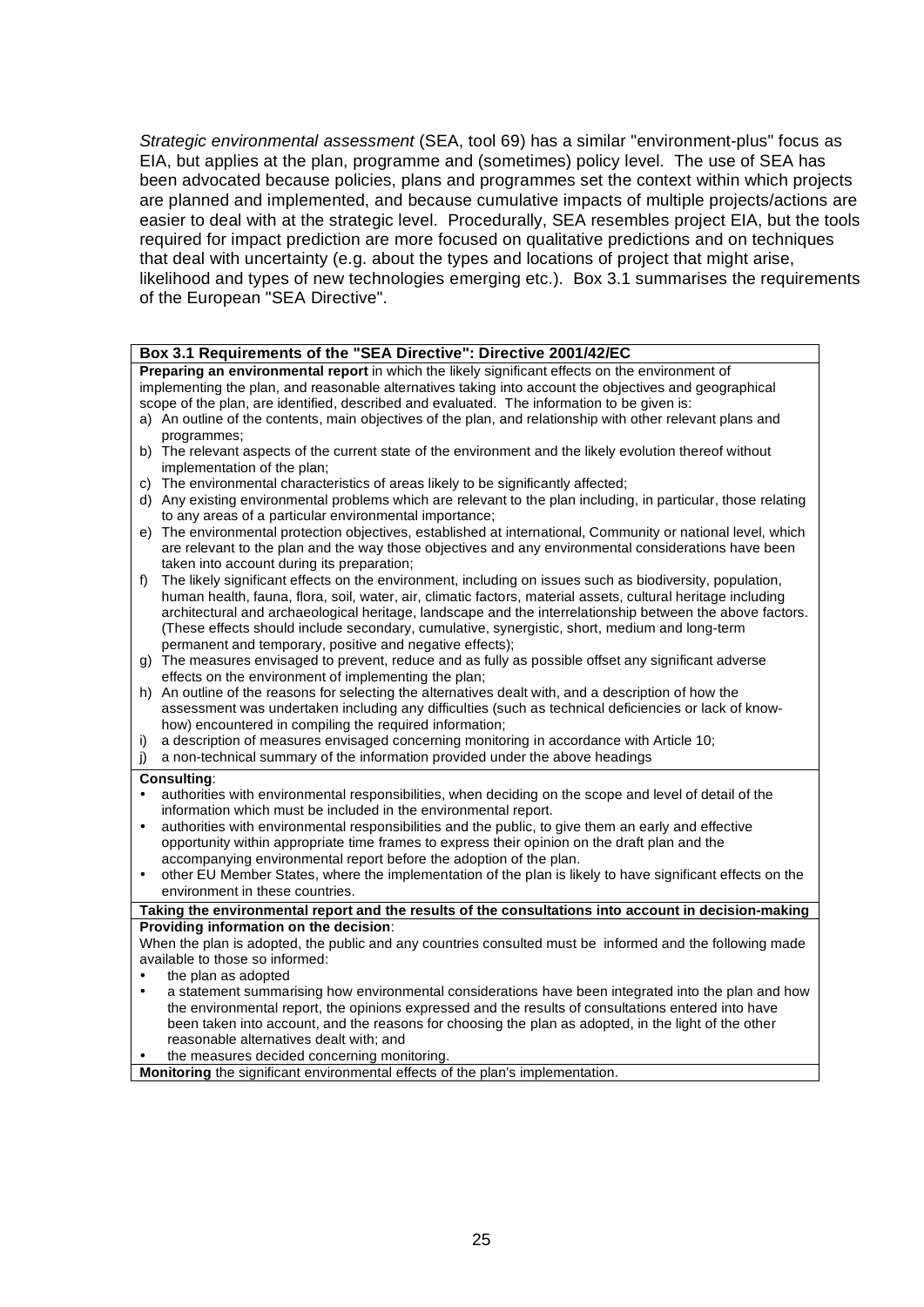*Sustainability appraisal* is a form of SEA, but it covers the full range of sustainability issues, at a lesser level of detail and rigour than SEA. Sustainability appraisal of development plans has been carried out in the UK since 1992, and recently became a legal requirement.

*Life cycle assessment* (tool 58) focuses on the impacts not just of a particular project or technology, but of the materials and energy required to produce the project/technology, and the waste produced by the project/technology: it is a "cradle-to-grave" assessment tool. It has been used, for instance, to determine whether cloth or disposable nappies are more environmentally sound (cloth ones use more water and detergent; disposable ones more landfill space); or whether the impact of providing the extra materials needed to insulate a building is outweighed by the reduction in energy that the building subsequently uses.

*Social impact assessment* (tools 9, 11, 17, 35, 37, 51) assesses the social (only) impacts of actions. Depending on the technique, this covers more technical/quantitative issues (eg. on population characteristics and demographics) and/or more qualitative issues such as norms, values, community interactions etc. Box 3.2 lists the main contents of the World Bank's Social Analysis Sourcebook.

#### **Box 3.2**

The **World Bank's Social Analysis Sourcebook** (tool 52) has five main chapters:

1. Why do social analysis? (participation, dimensions of poverty, forms of social analysis etc.) 2. The scope of social analysis: social diversity and gender; institutions, rules and behaviour; stakeholders; participation; social risks

3. Building social analysis into project design: what does it take?; using the project cycle to integrate social analysis into design and operations; applying the five entry points of social analysis in project design; mechanisms for delivery of project benefits

4. Social assessment: basic concepts; responsibility for social assessment; deciding whether to do a social assessment; the facets and phases of social assessment; tools and methods; ensuring the quality of social assessments

5. The way forward: good practices in social analysis; new instruments for social analysis

| Number (from App. A) | Name                                                                            |
|----------------------|---------------------------------------------------------------------------------|
| 2/16                 | Social Capital Assessment Tool (SOCAT / SCAT)                                   |
| 9                    | Social/ Human Capital Rapid Appraisal Model                                     |
| 11                   | "Community capacity assessment" re. riparian issues                             |
| $\overline{17}$      | Social capital assessment tool                                                  |
| 30                   | <b>Community Profile</b>                                                        |
| 35                   | Community impact assessment                                                     |
| $\overline{37}$      | <b>Social Audit</b>                                                             |
| 41                   | <b>Corporate Sustainability Assessment (SAM)</b>                                |
| 42                   | Community sustainability assessment                                             |
| 51                   | Social impact assessment                                                        |
| 55                   | <b>Whole Life Costing</b>                                                       |
| 69                   | Strategic environmental assessment                                              |
|                      | Glasson et al. (2004) Introduction to Environmental Impact Assessment, 3rd ed., |

Tools assessed in this category:

Spon Press, London.

Note: This list is indicative rather than exhaustive.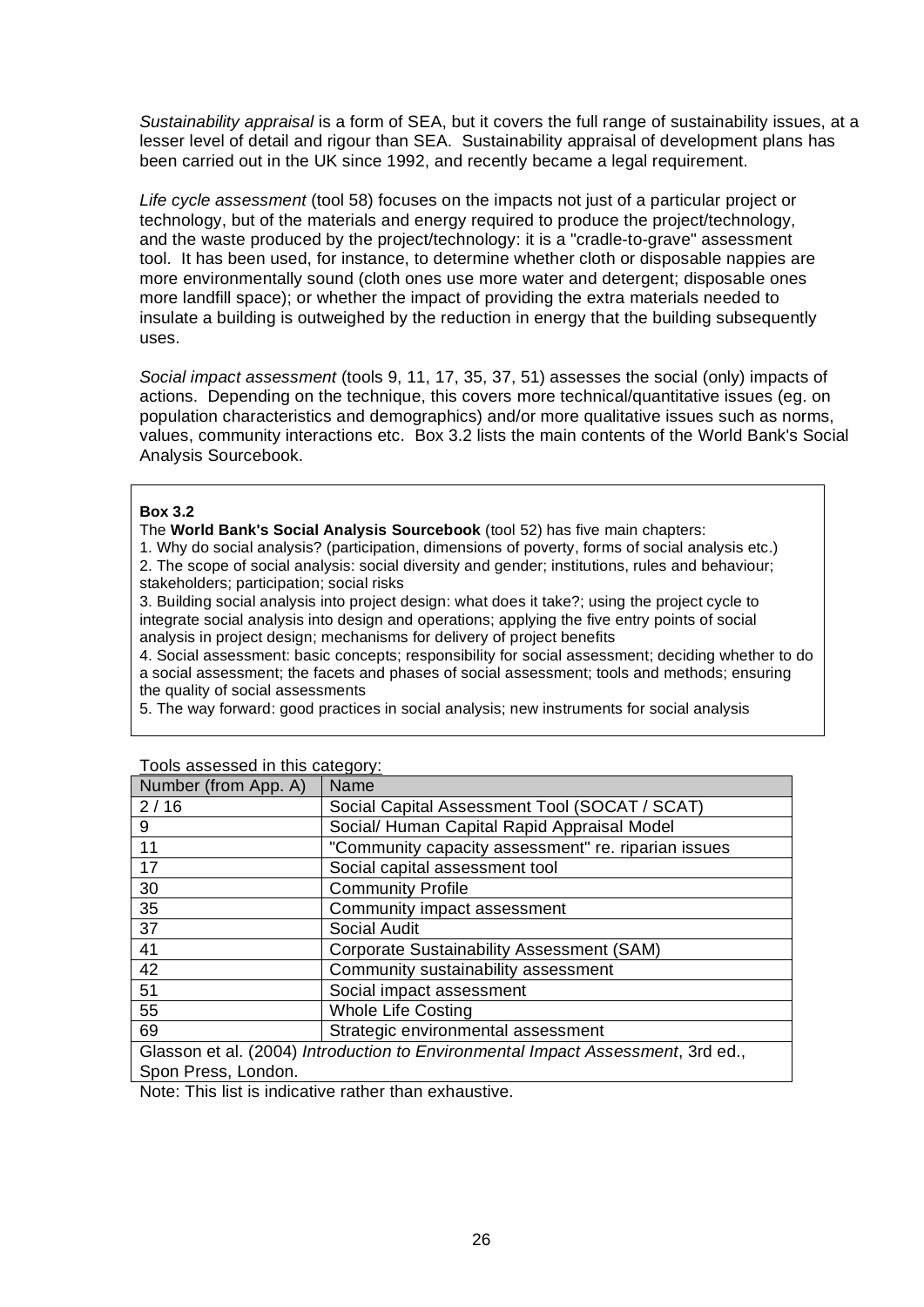## **3.4 Predicting sustainability status and impacts**

| <b>Applies to</b>   | scale             | international                                          | national/ regional           | local      | site                          |
|---------------------|-------------------|--------------------------------------------------------|------------------------------|------------|-------------------------------|
|                     | stage             | planning                                               | implementation/<br>operation | monitoring |                               |
|                     | sector            | public                                                 | private                      |            |                               |
| Data/<br>indicators | issues<br>covered | depends on the tool and application                    |                              |            |                               |
|                     | data used         | depends on the tool and application                    |                              |            |                               |
| <b>Analysis</b>     | reductionist?     | depends on the tool and application                    |                              |            |                               |
|                     | used to:          | describe current<br>status                             | predict future<br>status     |            | analyse complex<br>situations |
|                     | comparative       | non-comparative<br>comparative re.<br>other sites etc. |                              |            |                               |
|                     | skills needed     | depends on the tool and application                    |                              |            |                               |
|                     | output            | depends on the tool and application                    |                              |            |                               |
| Cost/time           |                   | depends on the tool and application                    |                              |            |                               |

#### Summary of approaches

Impact prediction tools all start with some information and assumptions about the action and the baseline (without-action) sustainability status, and then identify and predict the future status of sustainability with the action. The action's impacts are the difference between the with-action and without-action baseline.

The dimensions of impact that the tools predict include:

- the magnitude/size of the impact
- whether the impact is positive or negative<br>• the impact's timing and duration (short/me
- the impact's timing and duration (short/medium/long term, temporary/permanent)
- how likely the impact is to occur
- indirect impacts caused by the primary impact, e.g. additional traffic caused by a new retail development
- cumulative impacts of multiple actions

Where significant negative impacts are identified, the tools might suggest measures for avoiding or minimising these effects.

Typical tools to predict sustainability impacts are, in order of complexity:

- 
- checklists and matrices<br>• causal network diagram • causal network diagrams
- resource balance accounting
- Geographical Information Systems
- models
- systems analysis

#### Checklists and matrices

The simplest impact prediction techniques rely on expert judgement: they set up a framework within which the views of experts are structured and documented. Checklists (see Sec. 3.5) and matrices are the most commonly-used tools for this. Box 3.3 shows a typical impact prediction matrix. The right-hand column fosters the consideration of mitigation measures.

Matrices and checklists have the *advantages* of being very easy to set up and understand. They can be used as *aide memoires*, and/or as a framework for presenting the results of other, more detailed impact prediction techniques. They can be used for qualitative as well as quantitative data; and for data from non-experts as well as experts. If set up like in Box 3.3, they can suggest mitigation measures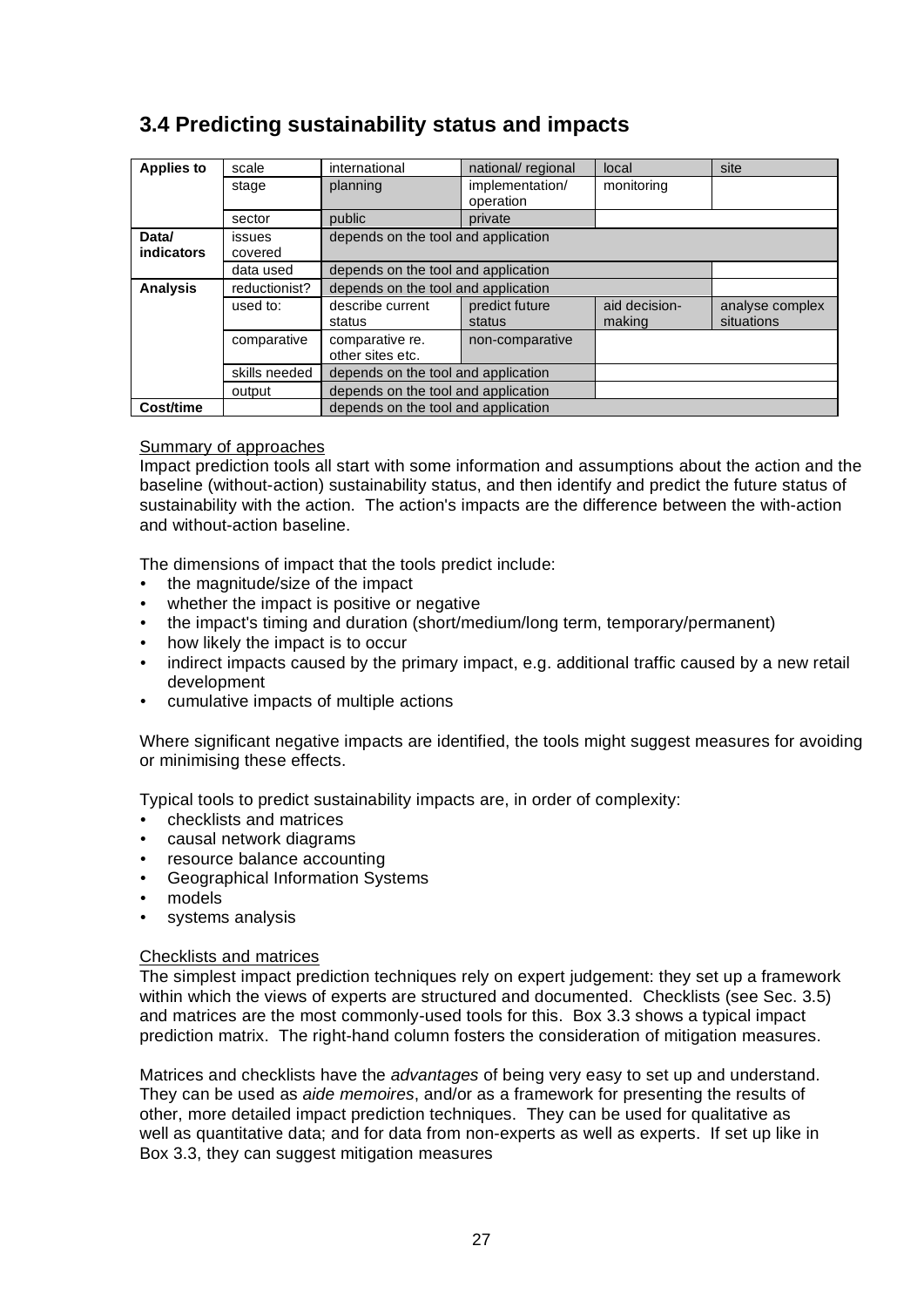| <b>Box 3.3</b><br>Matrix for assessing and mitigating components of a development plan (based on the draft<br>strategic environmental assessment for West Sussex Local Transport Plan) |                                               |                                                                          |                                                                   |  |                                                                                                                                                                    |                                                                                                                                                                                                                                                                                                                                                                                                                                                      |  |
|----------------------------------------------------------------------------------------------------------------------------------------------------------------------------------------|-----------------------------------------------|--------------------------------------------------------------------------|-------------------------------------------------------------------|--|--------------------------------------------------------------------------------------------------------------------------------------------------------------------|------------------------------------------------------------------------------------------------------------------------------------------------------------------------------------------------------------------------------------------------------------------------------------------------------------------------------------------------------------------------------------------------------------------------------------------------------|--|
| plan option<br>or sub-<br>component                                                                                                                                                    | health, reduce health<br>Improve<br>nequality | sustainability<br>poverty and social<br>Reduce<br>2. Reduce<br>exclusion | criteria/objectives<br>and fear of crime<br>crime<br>Reduce<br>ო. |  | comments and<br>overall<br>assessment (e.g.<br>assumptions made,<br>further studies<br>needed, how<br>implementation<br>might make impact<br>negative or positive) | proposed changes to the option<br>or sub-component:<br>• where text is not clear, possible<br>changes to clarify it<br>• where impact is negative (-),<br>possible changes to reduce or<br>reverse impact<br>$\bullet$ where impact is positive $(+)$ ,<br>possible changes to further<br>enhance impact<br>• where impact depends on how the<br>plan is implemented (I), measures<br>needed to ensure that the<br>implementation is done positively |  |
| T1                                                                                                                                                                                     | ÷                                             |                                                                          | 2                                                                 |  |                                                                                                                                                                    |                                                                                                                                                                                                                                                                                                                                                                                                                                                      |  |
| T2                                                                                                                                                                                     |                                               |                                                                          |                                                                   |  |                                                                                                                                                                    |                                                                                                                                                                                                                                                                                                                                                                                                                                                      |  |
|                                                                                                                                                                                        |                                               |                                                                          |                                                                   |  |                                                                                                                                                                    |                                                                                                                                                                                                                                                                                                                                                                                                                                                      |  |

They have *the limitation* of being unable to predict indirect and cumulative impacts – those that are several stages removed from the original action or that are due to several actions. They can also end up being very large, and it can be difficult to "see" the key data.

#### Causal network diagrams

Causal network diagrams – also called cause-effect analyses or causal chain analyses involve, through expert judgement, drawing the direct and indirect impacts of an action as a network of boxes (activities, outcomes) and arrows (interactions between them). These diagrams explicitly recognise and show that sustainability systems consist of a complex web of relationships, and that many activities' impacts occur at several stages removed from the action itself. They can identify cumulative and indirect impacts, and factors that support or constrain the effective implementation of an action. Box 3.4 shows an example.

Causal network diagrams have the *advantages* of being easy to understand, quick and cheap to draw, and can integrate non-expert views. They are probably the best way of identifying cumulative and indirect impacts. They are a useful starting point for other impact prediction techniques, for instance for modelling.

They have the *limitation* of missing important impacts if not done well, and of not dealing well with spatial impacts. They can also look cumbersome and user-unfriendly.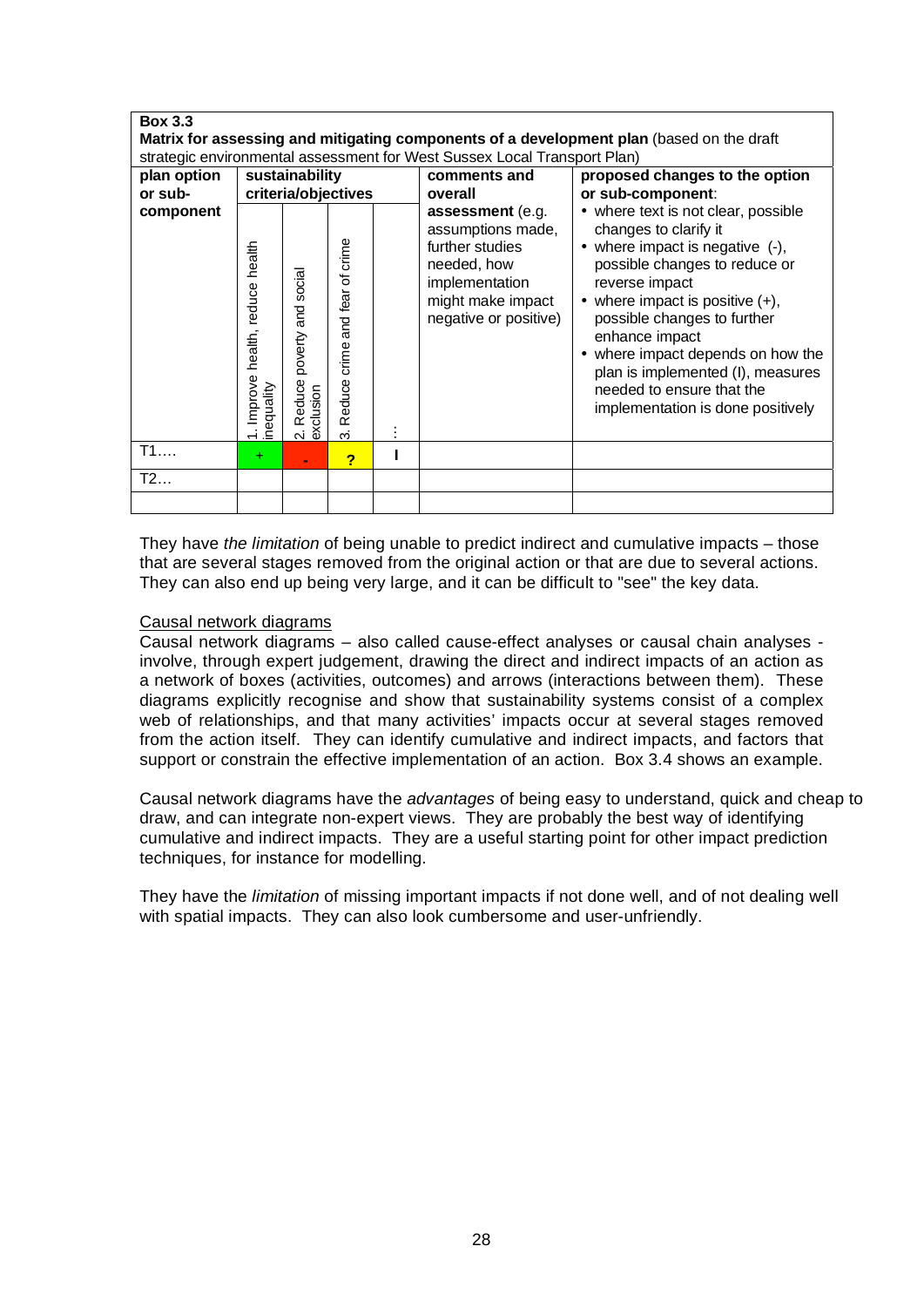

#### Resource balance accounting

Resource balance accounting (RBA) is based on the concept that "pools" if resources can be identified and accounted for using a variant on economic input-output accounting. For finite resources such as minerals, fossil fuel and water, RBA models where the resource is at a given point (using sources and sinks). For non-finite resources such as wood and fish, RBA also models growth (e.g. reproduction) and depletion (e.g. fishing).

RBA is already used in practice, for instance, to predict future fish stocks and oil resources. This has identified limits to future development, and problems such as over-fishing and years of remaining mineral reserves.

RBA has the *advantage* of acknowledging that many resources are finite. It is often carried out for international-level issues, and is one of the few sustainability tools that deals well with the international level. Ecological footprinting (see Section 2.4) is based on RBA.

RBA has the *limitation* of applying only to natural resources. It does not work for social issues, except the concept that social resources can be run down. It does not integrate findings for the different resources, and is thus not a "sustainability" tool.

#### Geographical information systems

GIS, already discussed at Section 2.x, can be used for impact prediction as well as description. For instance GIS can be used to:

- generate overlay maps to illustrate the spatial coincidence of environmental features
- generate basic spatial measurements (distance, area, length) and statistics relating to attributes contained in the database
- construction buffer zones around features
- identify viewing areas from a point
- 'clip' data from one map into another map
- interpolate between values from existing monitoring points to generate a continuous surface or contour map
- perform "map algebra" to identify areas that satisfy a series of predetermined rules (e.g. all areas that are within 2km of a town and more than 5km from a designated conservation area)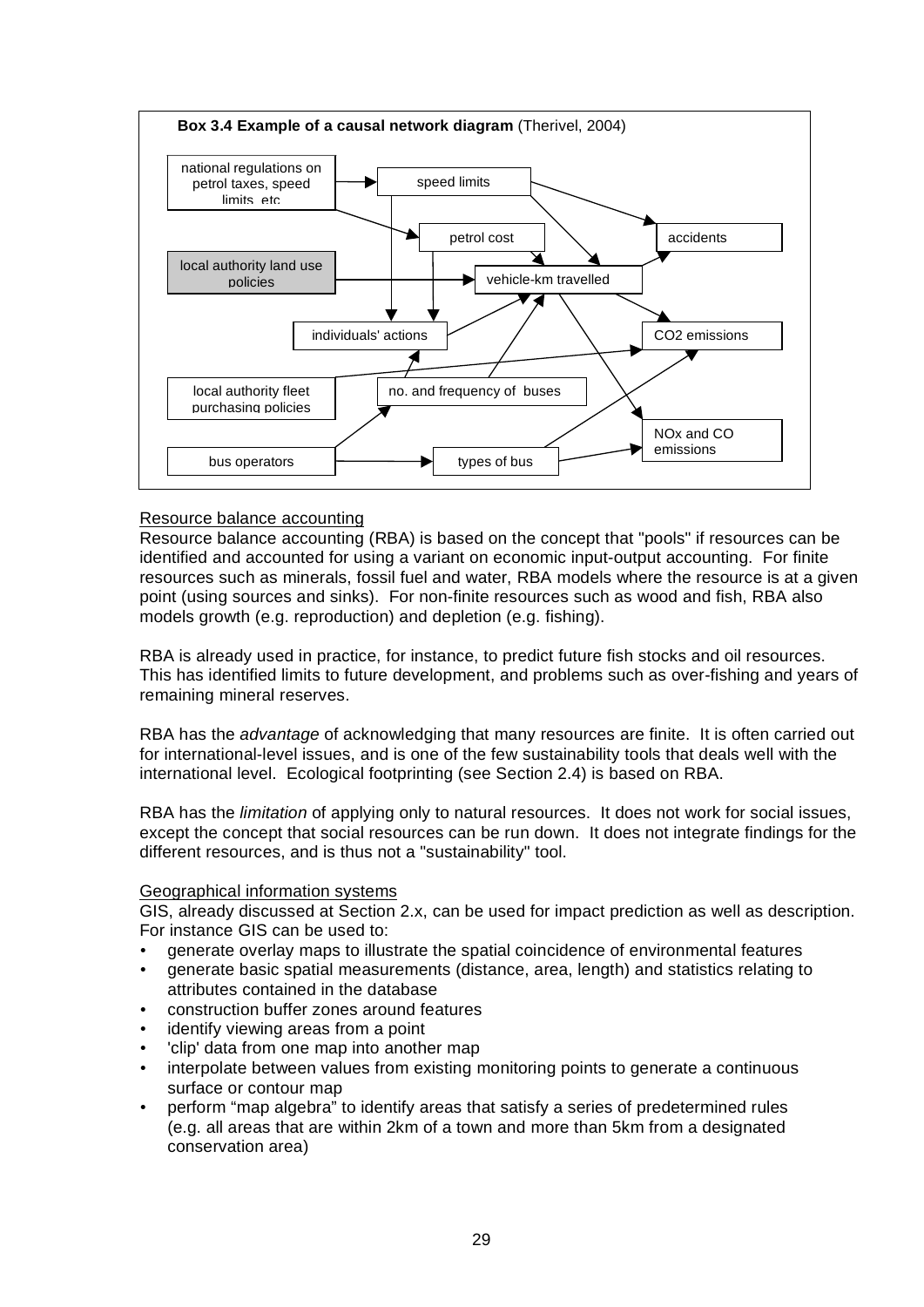- implement a spatial version of multi-criteria analysis by weighting the relative importance of different criteria
- generate maps that show topography and act as a base for 'virtual' models of the landscape (Therivel and Wood, 2004).

GIS has the *advantage* of presenting data in an accessible, visual manner, and of dealing well with spatial data. As such, it is particularly useful for public participation. It can identify constraints; simulate scenarios; and can act as a platform to draw together data from other tools (e.g. models, impact matrices, multi-criteria analysis).

GIS has the *disadvantage* of requiring much data and specialist knowledge. If the data are not readily available in a GIS compatible format, a GIS database must be built up. Data must be kept up to date, which is particularly difficult for some criteria (e.g. developed land, coastlines). GIS often represents things that are fuzzy on the ground – for instance soil types or ecosystems – as being inaccurately distinct, and is only as accurate as the least detailed data in it. Most importantly, GIS only works for issues that have a spatial expression, and does not deal with issues that change over time or indirect impacts.

#### Models and systems analysis

Models quantify the cause-effect relationships leading to impacts. They typically take the form of algorithms or mathematical equations that describe the interactions between different system components. Given inputs like the time frame, spatial boundary, starting environment and action, models typically predict what the final outcome/impact will be. For instance, given an air pollutant, prevailing wind directions, height of chimney stack etc., a model could predict the height and location of air pollution plumes. This allows users to test scenarios that make assumptions about future circumstances, for instance different levels of economic growth, new technologies, or use of resources.

Models may typically:

- interpolate data about one action based on information about other existing actions;
- extrapolate (using trend analysis) from current impacts and trends into the future;
- use resource balance accounting to analyse the sources, flows and sinks of resources such as water or energy (Box 3.5 gives an example);

#### **Box 3.5**

The **Stockholm Environment Institute's Water Evaluation and Planning System** (tool 61) models water flows at the regional and local level:

"Operating on the basic principle of water balance accounting, [the Water Evaluation and Planning System] is applicable to municipal and agricultural systems, single subbasins or complex river systems... The analyst represents the system in terms of its various supply sources (e.g. rivers, cre groundwater, reservoirs); withdrawal, transmission and wastewater treatment facilities; ecosystem requirements; water demand and pollution generation…

WEAP applications generally include several steps. The study definition sets up the time frame, spa boundary, system components and configuration of the problem. The Current Accounts provide a snapshot of actual water demands, pollution loads, resources and supplies for the system. Alternati sets of future assumptions are based on policies, costs, technological development and other factor that affect demand, pollution, supply and hydrology. Scenarios are constructed consisting of alterna sets of assumptions or policies. Funally, the scenarios are evaluated with regard to water sufficiency costs and benefits, compatibility with environmental targets, and sensitivity to uncertainty in key variables."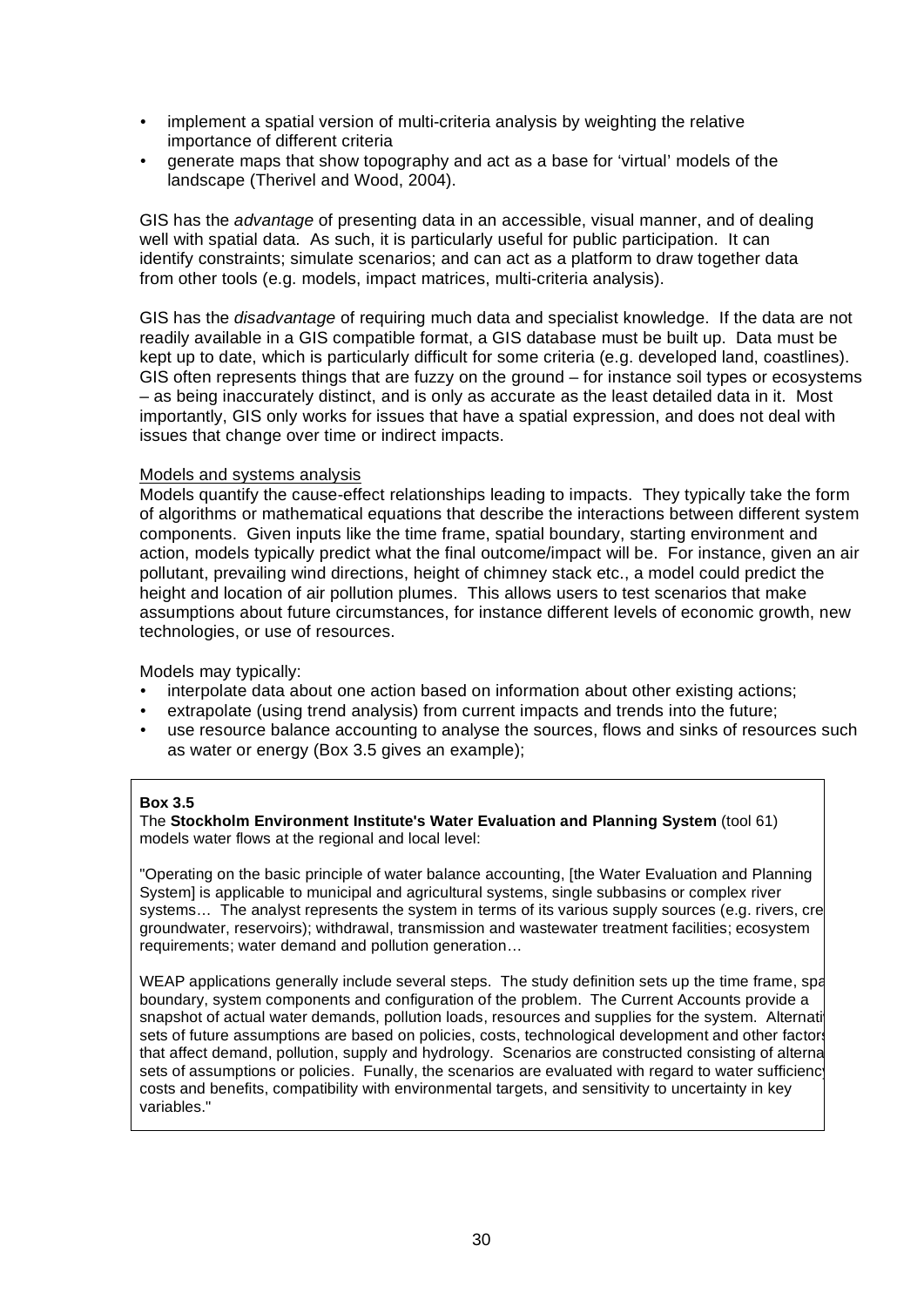Typically models are computerised, with a user-friendly(ish) interface, "black box" algorithms, and a manual that explains the model. Some models allow fine-tuning or adaptation of the black box.

Examples of models include:

- Envest (tool 59), BRE-designed software which predicts, based on input building design (height of building, window area etc.) the impact of the building's material use, heating, cooling and operation. Impacts include climate change, acid deposition, water extraction and water pollution.
- Long-Range Energy Alternatives Planning system (LEAP, tool 59), which models how energy is consumed, converted and produced in a given region or economy under a range of alternative assumptions about population, economic development, technology etc.
- The Building Life Cycle Cost (tool 56) and P2/FINANCE (tool 64), which provide an economic analysis of proposed capital investments to buildings or buildings systems, incorporating environmental costs and benefits. They calculate lowest life-cycle costs, net savings, savings-to-investment ratios and payback periods. They allow a calculation, for instance, of whether building improvements will reduce energy use and thus energy costs.
- PoleStar (tool 63), which models environmental pressures based on assumptions about future scenarios. The user enters hypothetical data about households, transport, industry etc.; the model calculates resource (energy, minerals, land, water), and pollution (air, toxics, solid waste, water) implications according to scenarios developed by the user.

Typically the models have a narrow remit (e.g. waste or energy) and deal with quantifiable environmental and/or economic impacts.

Systems analysis tools are essentially causal network diagrams with models integrated into the arrows, and with the possibility of feedback loops. They allow complex systems to be modelled: for instance the link between demand for resources (which could be specified by the user) through to sustainability impacts. Users can generally model different scenarios by inputting start data and watching its conversion into outcomes (a bit like the "Sim City" computer game). Systems analysis tools may include components that represent government policies, social values and fads.

Examples include:

- ISCAM (tool 10), QUEST (tool 22) and SPARTACUS (tool 76) which model and forecast – given initial inputs about human actions and policy and economic scenarios – how these affect the infrastructure, development and then environment at a city or regional scale;
- the European Commission's (2004) project MOLAND (Monitoring land cover / land use dynamics), which carries out a similar process using points on a GIS map as the basis for "transition rules" which quantify how a cell is affected by its neighbours, to model the implications of various policy changes over time e.g. the effect of altering transport networks or adjusting policy areas; and
- "Simulating Society" (tool 19) which models more general human interactions.

Models and systems analysis tools have the *advantage* of being able to compare scenarios and alternatives; produce quantitative data, which often provides a more robust base for decisionmaking than the more qualitative data that result from matrices, flowcharts and GIS. where the models result in economic data this can be used on a par with the results of cost-benefit assessment.

However models have the *limitation* of requiring much data, time and thus cost. Some of the systems analysis tools we reviewed, in particular, were so time and labour intensive as to be virtually unusable. A model that works well in one situation may not work well in another one and so may require calibration and adjustment. Outputs can create an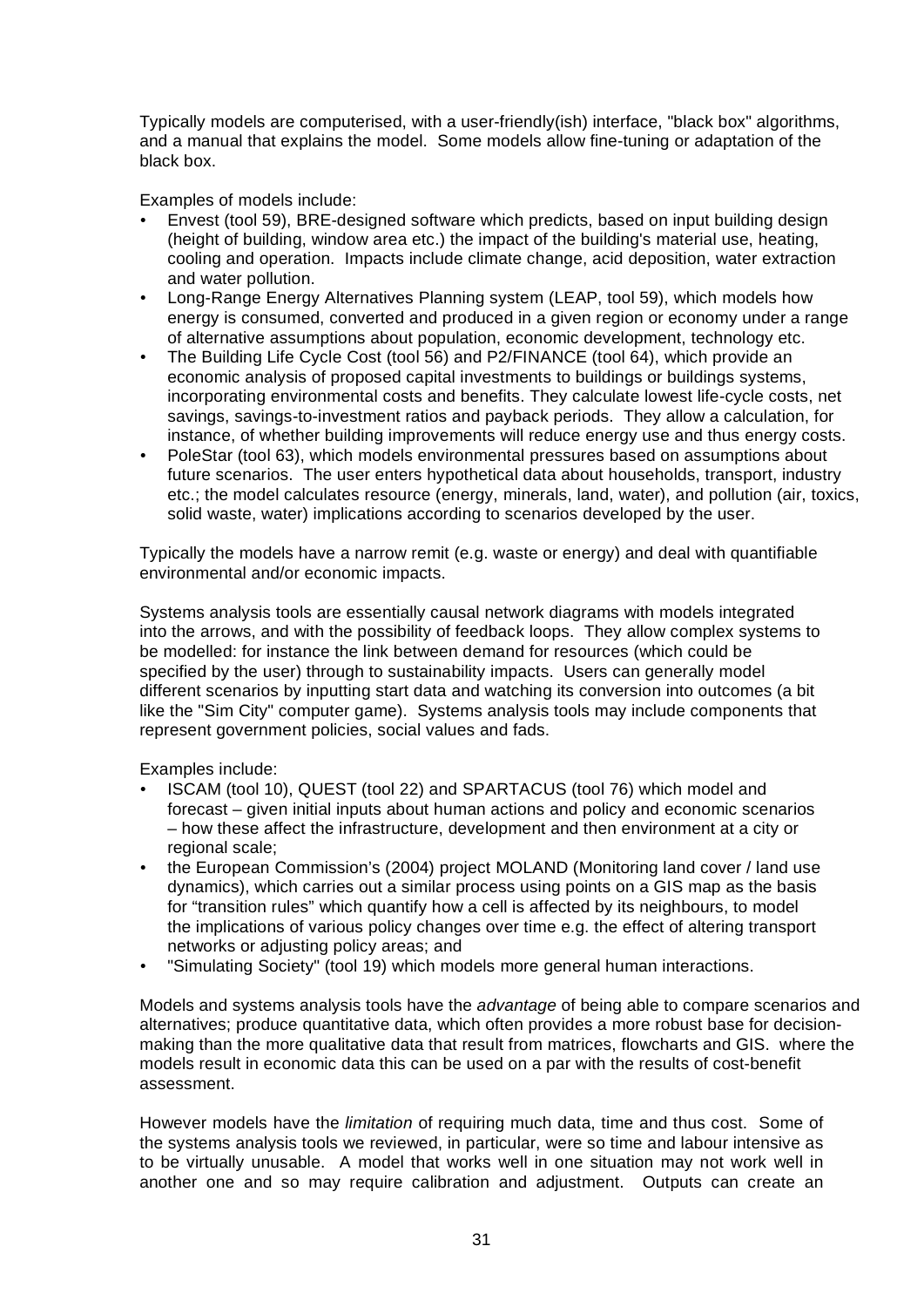impression of greater certainty than is really possible. Models often act as a black box: in particular they can "hide" uncertainties and problems with the input data. Models are generally not transparent or user-friendly. They generally deal only with hard quantitative data, so they can cover SOME environmental (e.g. water, energy) and economic aspects but not social or other environmental (e.g. landscape, biodiversity) aspects. As such, it is pretty well impossible to have "sustainability" models.

|               | matrix/       | network       | resource                | <b>GIS</b>          | model/                  |  |
|---------------|---------------|---------------|-------------------------|---------------------|-------------------------|--|
|               | checklist     | analysis      | based                   |                     | systems                 |  |
|               |               |               | accounting              |                     | analysis                |  |
| issues        | all           | all           | those that              | those that          | those that              |  |
| covered       |               |               | involve                 | can be              | can be                  |  |
|               |               |               | resources               | mapped              | quantified,             |  |
|               |               |               | and can be              |                     | primarily               |  |
|               |               |               | quantified              |                     | environment             |  |
|               |               |               |                         |                     | , transport,            |  |
|               |               |               |                         |                     | local                   |  |
|               |               |               |                         |                     | economy,<br>health      |  |
|               |               |               | 'hard'                  | 'hard' and          |                         |  |
| data used     | all           | all           |                         | 'soft'              | 'hard'                  |  |
|               |               |               | quantitative            |                     | quantitative            |  |
| reductionist? | no:           | no:           |                         | quantitative<br>no: |                         |  |
|               | multicriteria | multicriteria | yes: non-<br>monetised, | multicriteria       | yes: non-<br>monetised, |  |
|               |               |               | sometimes               |                     | sometimes               |  |
|               |               |               | monetised               |                     | monetised               |  |
| skills needed | expert and    | expert and    | expert                  | expert              | expert                  |  |
|               | non-expert    | non-expert    | based                   | based               | based                   |  |
|               | based         | based         |                         |                     |                         |  |
| output        | explicit      | explicit      | reasonably              | explicit or         | black box               |  |
|               |               |               | explicit                | black box           |                         |  |
| cost/time     | cost low,     | cost low,     | cost high,              | cost high,          | cost high,              |  |
|               | time input    | time input    | time input              | time input          | time input              |  |
|               | low           | low           | high                    | high                | high                    |  |

The table below summarises aspects of the prediction tools not shown earlier.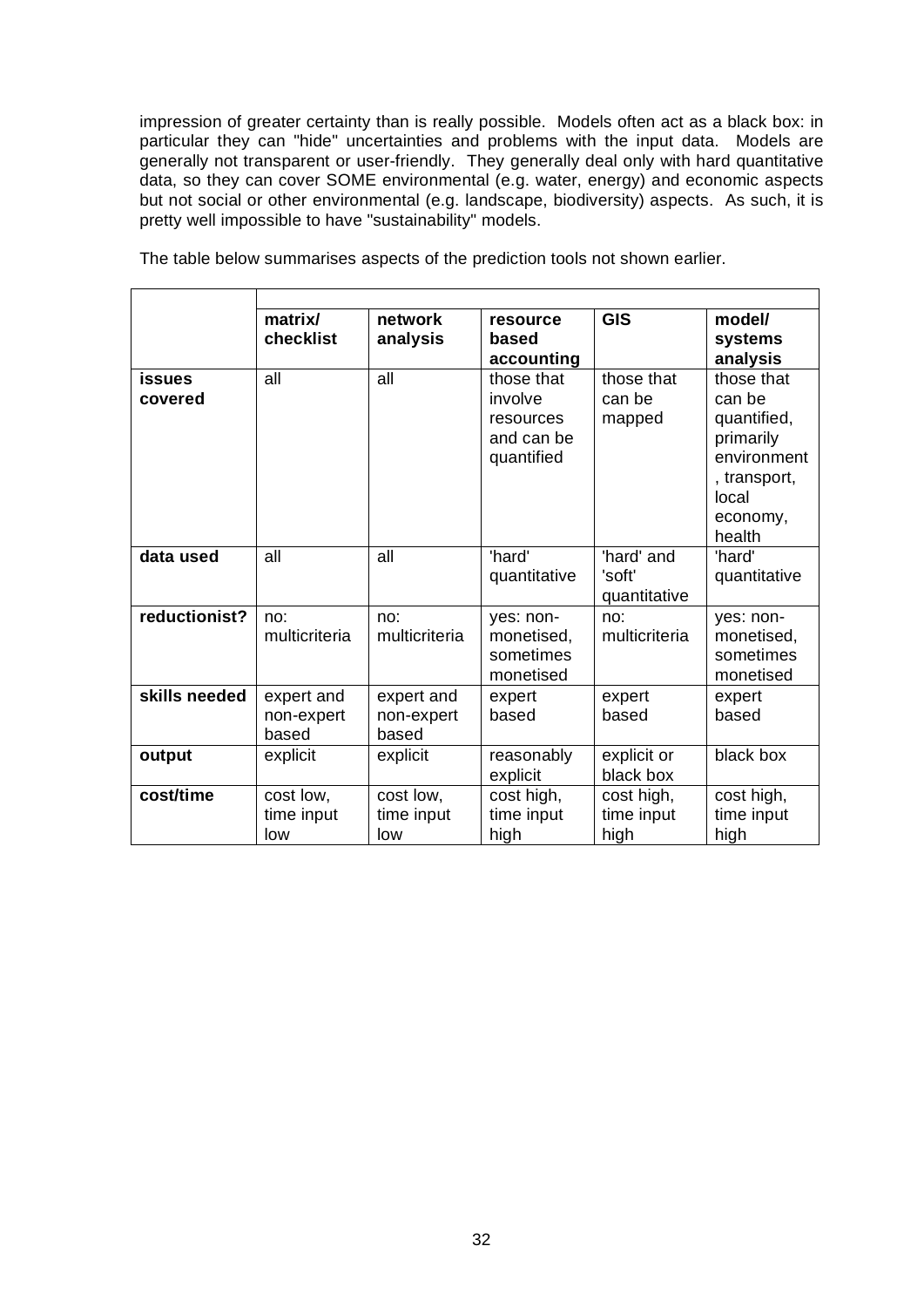| <u>10013 assessed in this category.</u><br>Number (from App. A)                                                                                       | Name                                                                                                                              |  |  |  |
|-------------------------------------------------------------------------------------------------------------------------------------------------------|-----------------------------------------------------------------------------------------------------------------------------------|--|--|--|
| 10                                                                                                                                                    | <b>ISCAM</b>                                                                                                                      |  |  |  |
| 19                                                                                                                                                    | <b>Simulating Society</b>                                                                                                         |  |  |  |
| 22                                                                                                                                                    | <b>QUEST</b>                                                                                                                      |  |  |  |
| 38                                                                                                                                                    | Equity mapping                                                                                                                    |  |  |  |
| 53                                                                                                                                                    | Multi-scale integrated analysis of sustainability                                                                                 |  |  |  |
| 55                                                                                                                                                    | <b>Whole Life Costing</b>                                                                                                         |  |  |  |
| 56                                                                                                                                                    | <b>Building Life Cycle Cost</b>                                                                                                   |  |  |  |
| 57                                                                                                                                                    | Building for Environmental and Economic Sustainability                                                                            |  |  |  |
| 58                                                                                                                                                    | Life cycle assessment: Sima Pro 5                                                                                                 |  |  |  |
| 59                                                                                                                                                    | <b>ENVEST</b>                                                                                                                     |  |  |  |
| 60                                                                                                                                                    | Long-Range Energy Alternatives Planning System                                                                                    |  |  |  |
| 61                                                                                                                                                    | Water Evaluation and Planning System                                                                                              |  |  |  |
| 62                                                                                                                                                    | <b>Waste Plan</b>                                                                                                                 |  |  |  |
| 63                                                                                                                                                    | PoleStar                                                                                                                          |  |  |  |
| 64                                                                                                                                                    | P2/FINANCE                                                                                                                        |  |  |  |
| 65                                                                                                                                                    | E2/FINANCE                                                                                                                        |  |  |  |
| 66                                                                                                                                                    | <b>EXMOD</b>                                                                                                                      |  |  |  |
| 67                                                                                                                                                    | <b>EXMOBILE</b>                                                                                                                   |  |  |  |
| 76                                                                                                                                                    | <b>SPARTACUS</b>                                                                                                                  |  |  |  |
| 77                                                                                                                                                    | <b>Green Building Tool</b>                                                                                                        |  |  |  |
| Economics for the Environment (1999) Review of Technical Guidance<br>on<br>Environmental Appraisal, report to the DETR, www.defra.gov.uk/environment/ |                                                                                                                                   |  |  |  |
| economics/rtgea                                                                                                                                       | European Environment Agency (1998) Spatial and Ecological Assessment of the                                                       |  |  |  |
|                                                                                                                                                       | TEN: Demonstration of Indicators and GIS Methods, Environmental Issues Series No                                                  |  |  |  |
| 11, Copenhagen, http://reports.eea.eu.int/GH-15-98-318-EN-C/en/seaoften.pdf.                                                                          |                                                                                                                                   |  |  |  |
| European Commission Institute for Environment and Sustainability (2004) MOLAND                                                                        |                                                                                                                                   |  |  |  |
| (Monitoring land cover / land use dynamics), http://moland.jrc.it                                                                                     |                                                                                                                                   |  |  |  |
|                                                                                                                                                       | Rodriguez-Bachiller A (2004) Expert Systems and Geographic Information Systems<br>for Impact Assessment. Taylor & Francis, London |  |  |  |
|                                                                                                                                                       | Therivel (2004) Strategic environmental assessment in action, Earthscan, London.                                                  |  |  |  |

Tools assessed in this category:

Note: This list is indicative rather than exhaustive.

# **3.5 Evaluating sustainability status and impacts**

| <b>Applies to</b> | Scale                           | international                       | national/ regional              | local                   | site                            |  |  |  |  |  |
|-------------------|---------------------------------|-------------------------------------|---------------------------------|-------------------------|---------------------------------|--|--|--|--|--|
|                   | Stage                           | planning                            | implementation/                 | monitoring              |                                 |  |  |  |  |  |
|                   |                                 |                                     | operation                       |                         |                                 |  |  |  |  |  |
|                   | Sector                          | public                              | private                         |                         |                                 |  |  |  |  |  |
| Data/             | issues                          | neighbourhood                       | environment                     | transport               | health                          |  |  |  |  |  |
| <b>indicators</b> | covered                         | education                           | local economy                   | crime                   | participation and<br>lifestyle  |  |  |  |  |  |
|                   | data used                       | Depends on tool and application     |                                 |                         |                                 |  |  |  |  |  |
| <b>Analysis</b>   | reductionist?<br>yes: monetised |                                     | yes: non-<br>monetised          | no: multicriteria       |                                 |  |  |  |  |  |
|                   | used to:                        | Describe current<br>status          | predict future<br>status        | aid decision-<br>making | analyse complex<br>situations   |  |  |  |  |  |
|                   | comparative                     | Comparative re.<br>other sites etc. | non-comparative                 |                         |                                 |  |  |  |  |  |
|                   | skills needed                   |                                     | Depends on tool and application |                         |                                 |  |  |  |  |  |
|                   | output                          | black box                           | explicit,                       |                         |                                 |  |  |  |  |  |
|                   |                                 |                                     | transparent                     |                         |                                 |  |  |  |  |  |
| Cost/time         |                                 |                                     |                                 |                         | Depends on tool and application |  |  |  |  |  |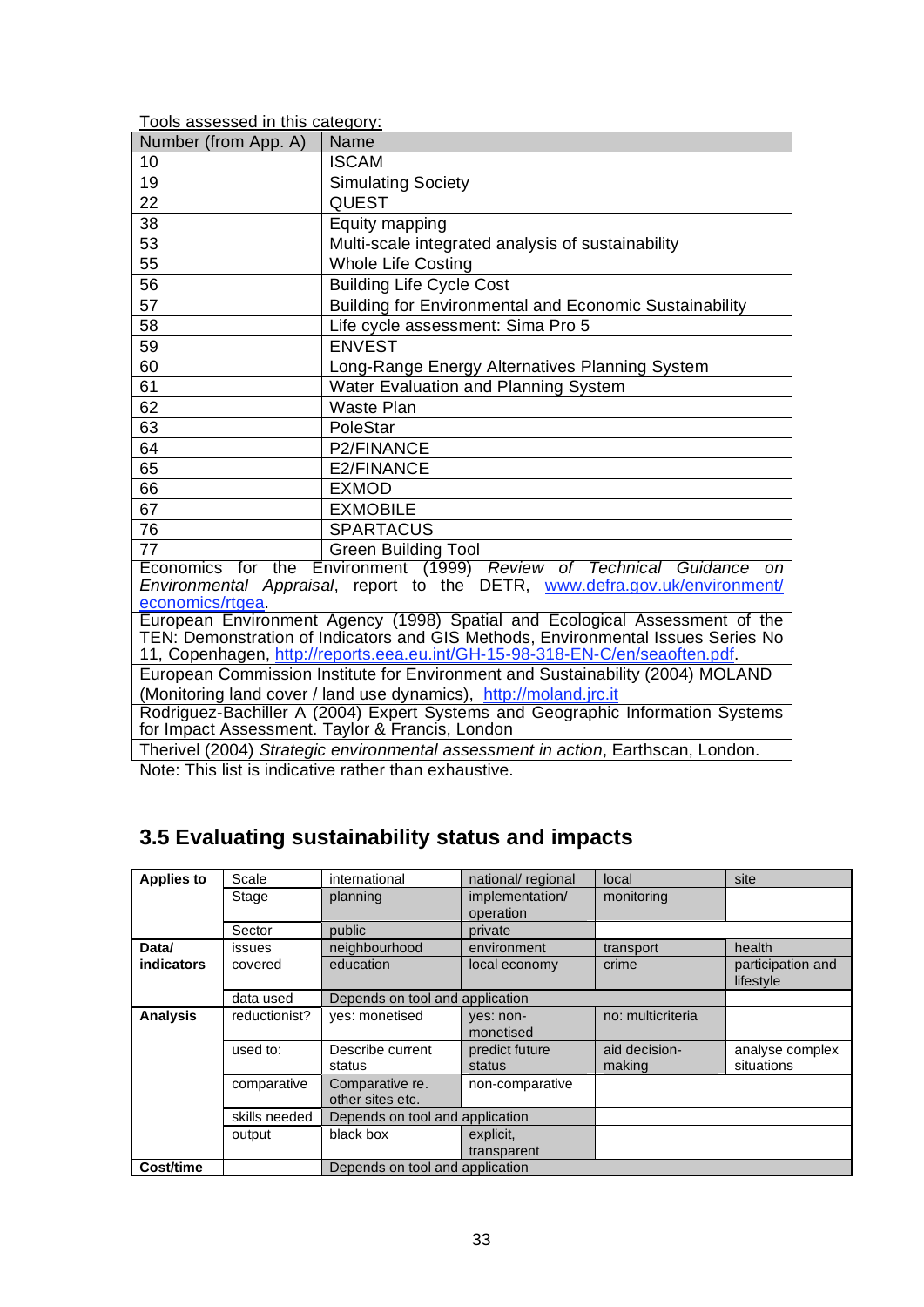#### Summary of approach

Evaluation involves judgement: the key to evaluating sustainability is establishing a basis by which to assess the relevance, importance or relative significance of particular sustainability impacts, status or changes. Evaluation tools seek to provide meaning to otherwise often abstract sustainability scores, measures and outcomes. What does an indicator result mean in practice? What level or form of emission, pollution or change in social fabric is significant and why? What outcome is desirable and how should choices between conflicting options be made? Evaluation tools (or elements of tools which deal with evaluation) seek to provide a structure to form solutions to these problems. They provide a common scale or an agreed measure to assess change against.

In practice evaluation is about establishing a meaningful framework or set of agreed boundaries in which to place the outcomes of descriptive tools, predictive modelling and the results of behaviour, technology or process changes. In general evaluative tools seek to establish agreed objectives or acceptable levels of particular issues and then provide a methodological framework which users can apply to any particular situation in order to evaluate specific outcomes.

The tools/elements analysed in more detail here are:

- Checklists and score cards as evaluative tools
- Benchmarking or targets
- Stakeholder participation as a form of evaluation
- Weighting and multi-criteria analysis
- Equity assessment

Many of the tools reviewed under this section are also discussed in other sections. Tools focused on description and modification essentially seek to simply measure historic levels of a particular issue, and predictive assessment simply transposes such measurements into the future based on assumptions of change. However evaluative tools seek to put such measurements in a particular context and provide the means to make structured value judgements between outcomes. In this section we highlight specific evaluation techniques, however in practice there may well be some form of evaluation (or at least value-laden judgement) in most social sustainability tools.

#### Testing against a checklist or score cards

Checklists and score cards are a well developed and used method of encouraging sustainability thinking and ensuring social, environmental or economic priorities are accounted for in project proposals or programmes. They literally 'check' that a proposal or project meets previously defined, or ideal characteristics.

Checklists tend to include detailed information on criteria, or things to look out for and consider during the planning phase of a project. Typically constructed by councils or other authorities in the UK, but also used in the commercial sector as part of corporate social or sustainability policy. They often also provide a 'score' which is based on the performance of a project, community, proposal or policy against the criteria included in the checklist. In theory this can enable comparison from a sustainability perspective of e.g. different policy options or construction methods. It is in this way that checklists form an evaluative framework.

Existing checklists and score cards cover:

- policy impacts on communities (Rural Proofing, tool 70; see Box 3.6)
- social and spiritual elements (Community Sustainability Assessment, tool 42; see Box 3.7)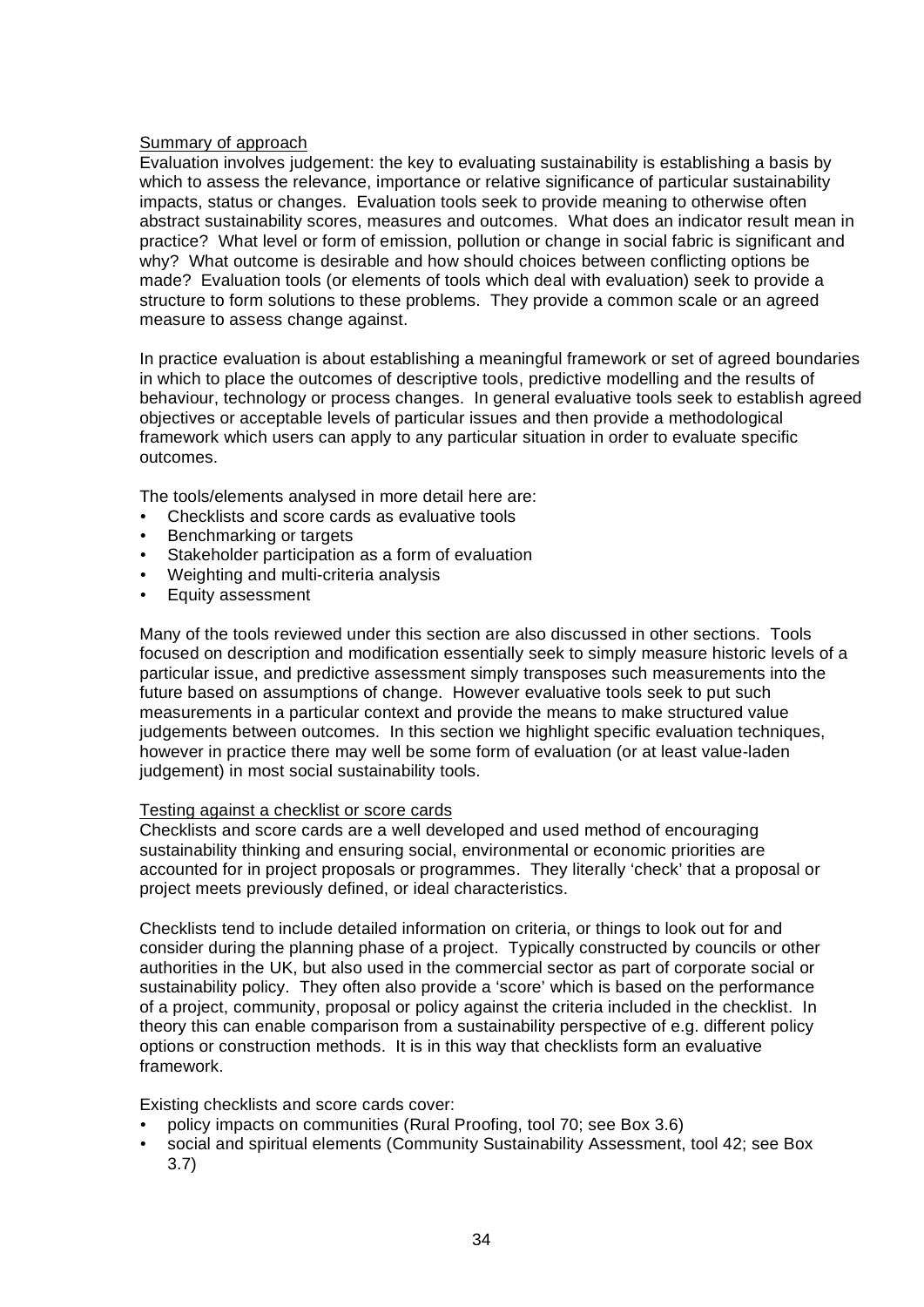#### **Box 3.6**

The **Rural Proofing Checklist** (tool 70) written and compiled by the Countryside Agency is one of the more high profile and most widely used checklists in the UK as it is linked directly to UK Government policy and is a mandatory part of the policy process. It represents a commitment by Government to ensure that all its domestic policies take account of rural circumstances and needs (Rural White Paper, 2000).

The checklist provides a framework that allows policy makers to systematically consider, as policies are developed:

- whether their policy is likely to have a different impact in rural areas, because of particular rural circumstances or needs
- proper assessment of those impacts
- if these are likely to be significant, adjust the policy, where appropriate, with solutions to meet rural needs and circumstances

Example questions are shown below.

Rural Proofing applies to all policies, programmes and initiatives and it applies to both design and delivery stages.

It also has a reporting requirement. Government Departments and Government Offices for the Regions are required to report annually on how their policies have been rural proofed. The Countryside Agency also publishes an annual assessment of the rural proofing of central Departments and Government Offices for the Regions.

#### The rural proofing checklist

Consider all the questions below to help establish whether your initiative is likely to encounter the challenges presented by rural circumstances. Some potential solutions are indicated to help you consider appropriate adjustments.

1. Will the policy affect the availability of public and private services? Might it encourage closure or centralisation and will this have a disproportionate effect in rural areas where services are already limited? How will it affect the Rural Services Standards for key services published in the Rural White Paper (and updated in August 2002)?

Rural solutions: improve transport/accessibility to compensate for the centralisation of services; encourage alternative funding streams for threatened rural services; provide additional funding to rural outlets to maintain service standards.

- 2. Is the policy to be delivered through existing service outlets, such as schools, banks and GP surgeries? How will you ensure rural residents can access services in areas where outlets are few and far between? Rural solutions: use mobile and outreach services; use ICT to avoid the need to visit outlets; share premises or staff with other service providers to maintain or create a rural outlet ('joint provision').
- 3. Will the cost of delivery be higher in rural areas where clients are more widely dispersed or economies of scale are harder to achieve? Will longer travel times or distances to clients add to the cost of service provision? Will services need to be run out of smaller outlets, so losing economies of scale? Rural solutions: allow for higher unit delivery costs in funding formulae (eg. a 'sparsity' factor) or when specifying costefficiency criteria; encourage joint provision to reduce costs.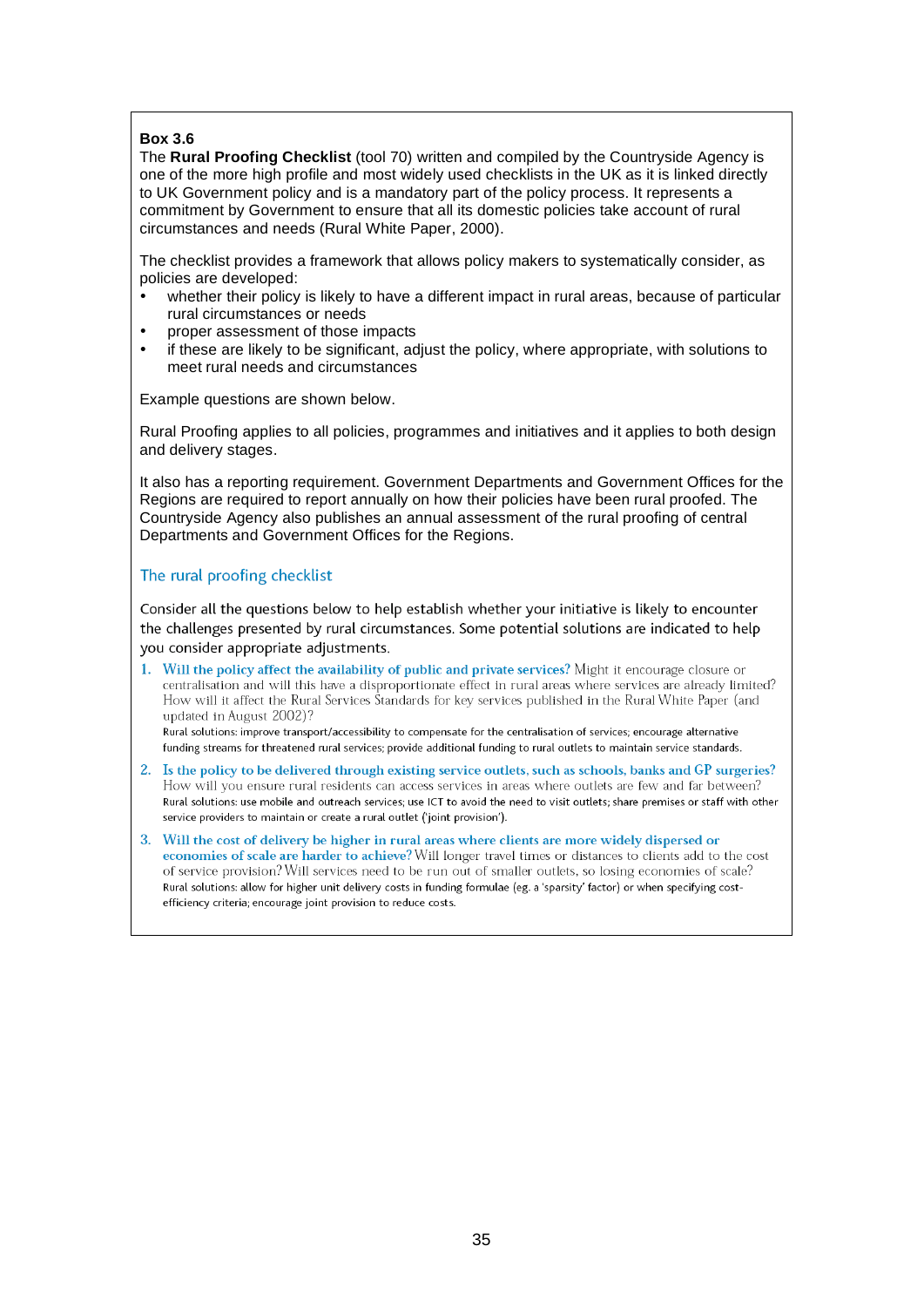### **Box 3.7 Checklist example from Community Sustainability Assessment**

#### **SOCIAL CHECKLIST 1**

|  |  |  |  | 1. Openness, Trust & Safety; Communal Space |  |  |
|--|--|--|--|---------------------------------------------|--|--|
|--|--|--|--|---------------------------------------------|--|--|

- A. The extent to which there is a basic sense of safety and trust within the community:  $\Box$  mostly (6)  $\Box$  some (3)  $\Box$  little (0)  $\Box$  not at all (-1)
- B. The extent to which the community is a safe environment for women: completely (6) mostly (3) sometimes (0) not at all (-1)
- C. The extent to which the community is a safe environment for children: □ completely (6) □ mostly (3) □ sometimes (0) □ not at all (-1)
- D. The extent to which people in the community know and relate supportively with their neighbors: almost always (6) often (3) sometimes (0) not at all (-1)
- E. Adult crimes in the community are best described as:  $\Box$  rare (6)  $\Box$  occasional (3)  $\Box$  frequent (-3)  $\Box$  constant (-5)
- F. Juvenile crimes in the community are best described as: Trare (6) occasional (3) frequent (-3) constant (-5)
- G. Indoor spaces available for communal gatherings and activities are: □ excellent (6) □ adequate (3) □ minimal (1) □ inadequate/none (0)
- H. Outdoor spaces available for communal gatherings and activities are: □ excellent (6) □ adequate (3) □ minimal (1) □ inadequate/none (0)
- I. Places available for youth gatherings and wholesome activities are: □ excellent (6) □ adequate (3) □ minimal (1) □ inadequate/none (0)
- J. The frequency of social gatherings for the whole community: Check as many as apply -□ Daily (7) Weekly (5) Monthly (3) Seasonally (2) Annually (1) Rarely (-1)

Add up the numbers in parentheses behind each item above that you checked.

1. Openness, Trust & Safety; Communal Space Total:

| $50+$     | Indicates excellent progress toward sustainability       |
|-----------|----------------------------------------------------------|
| $25 - 49$ | Indicates a good start toward sustainability             |
| $0 - 24$  | Indicates actions are needed to undertake sustainability |

**Comments:**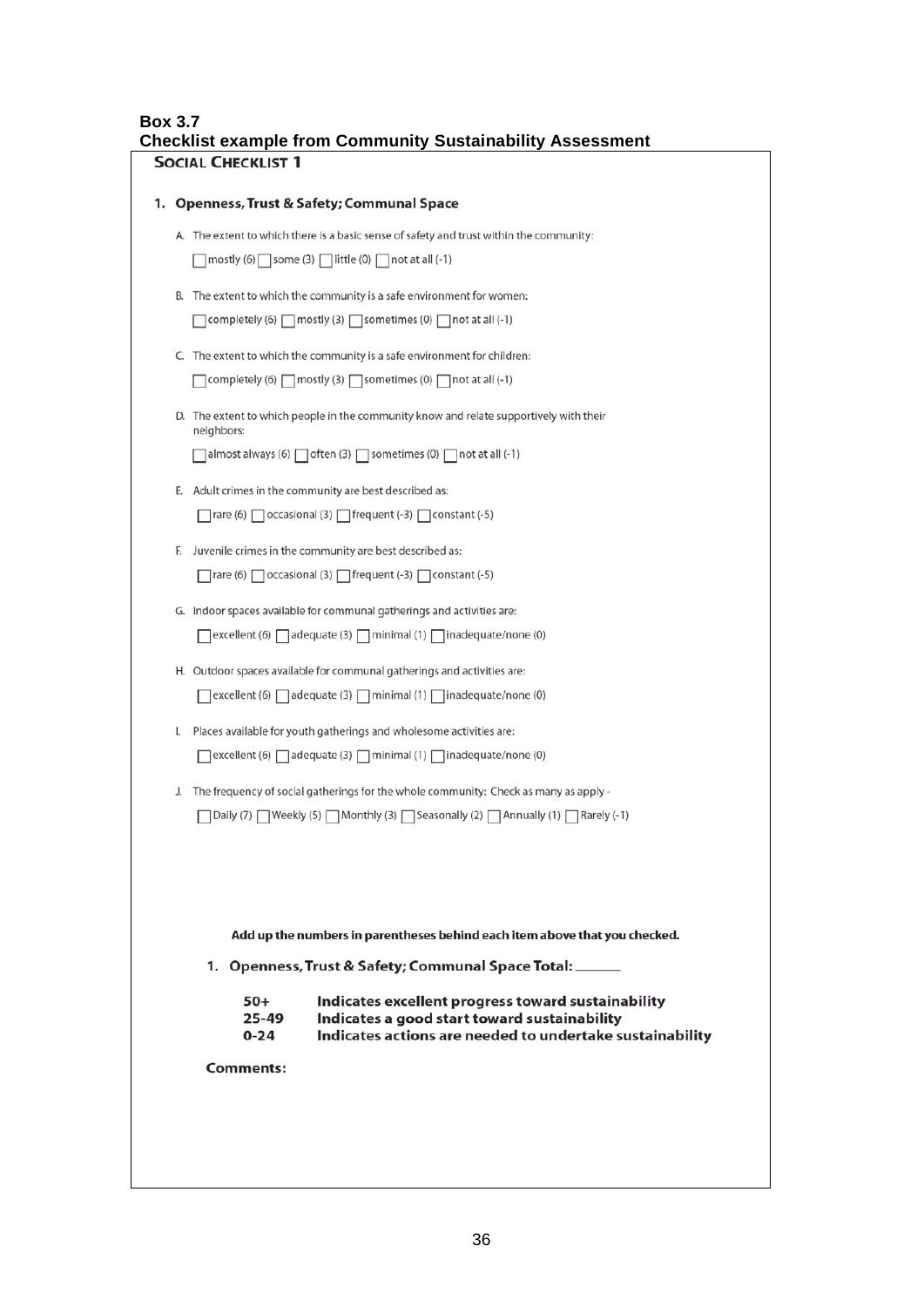- more technical site or building assessments where physical sustainability issues are addresses (LEED, tool 74)
- project or site safety during construction (Rethinking Construction, tool 4).

They can be designed to reflect various organisational (commercial, corporate, public etc.) and focal viewpoints (construction, policy setting, planning, biodiversity, community etc.).

Equally varied is the range of approaches to presentation and use. Checklists vary from a very simple list of questions that should be asked (such as the Network 21 checklist or Rural Proofing, tool 70) to hyper-linked windows based programs which lead the user through a series of criteria with links to case studies, advice, and guidance on how sustainability issues can be included in a range of projects (SEEDA Sustainability Checklist).

Sustainability checklists and score cards have the *advantage* of being simple and quick to use. They require little quantification or expertise in application and can cover a broad range of sustainability issues. They are a tried and tested method, well understood by users, and can produce results generally easily translated into policy / project modifications or translated into communicable format for dissemination. Due to their relative simplicity and usability, they may be more accepted and therefore adopted into standard procedures than more complex tools and techniques. This also makes checklists popular for corporate sustainability monitoring.

Checklists have some *limitations*. They may be ambiguous: for instance, answering questions such as 'does the project have a significant impact on people's travel needs?' may appear relatively simple, but such a question could be interpreted in various ways, and thus the user's perceptions (and potentially business or policy preferences) may affect results. Different issues may have greater significance in particular circumstances and thus weighting of scores may be appropriate in some cases but less so in others: incorrectly set weightings (or no weightings) may make checklist ranking / scoring essentially arbitrary.

Checklists are almost exclusively a qualitative approach (though quantitative elements can be introduced). This means that more technical issues (such as noise, emissions etc.) may be sidelined or overlooked.

#### Testing against benchmarks or targets

Benchmarking involves setting targets, generally based on success or achievements in the same field or issue elsewhere to evaluate the relative performance of a particular action. Establishing average and best practice performance, based either on real data or on results produced through technical analysis, permits a range to be identified, and an externally oriented performance spectrum created. Though benchmarking does not necessarily have to relate to sustainability, in recent years it has become increasingly associated with it.

Benchmarking, in setting 'objective' levels of performance, can give a clear target than simply stating a direction of change, and in doing so can be more persuasive. Benchmarks enable users to see instantly how their project or process is performing against an agreed standard or level, against the existing performance of others working in a particular sector, or against best practice. In so doing, they "make people aware of improvements that are orders of magnitude beyond what they would have thought possible". (Benchmarking paper, tool 40).

Benchmarks have the advantage of providing a clear and motivational structure against which to evaluate performance. Where they use standards, they allow users to determine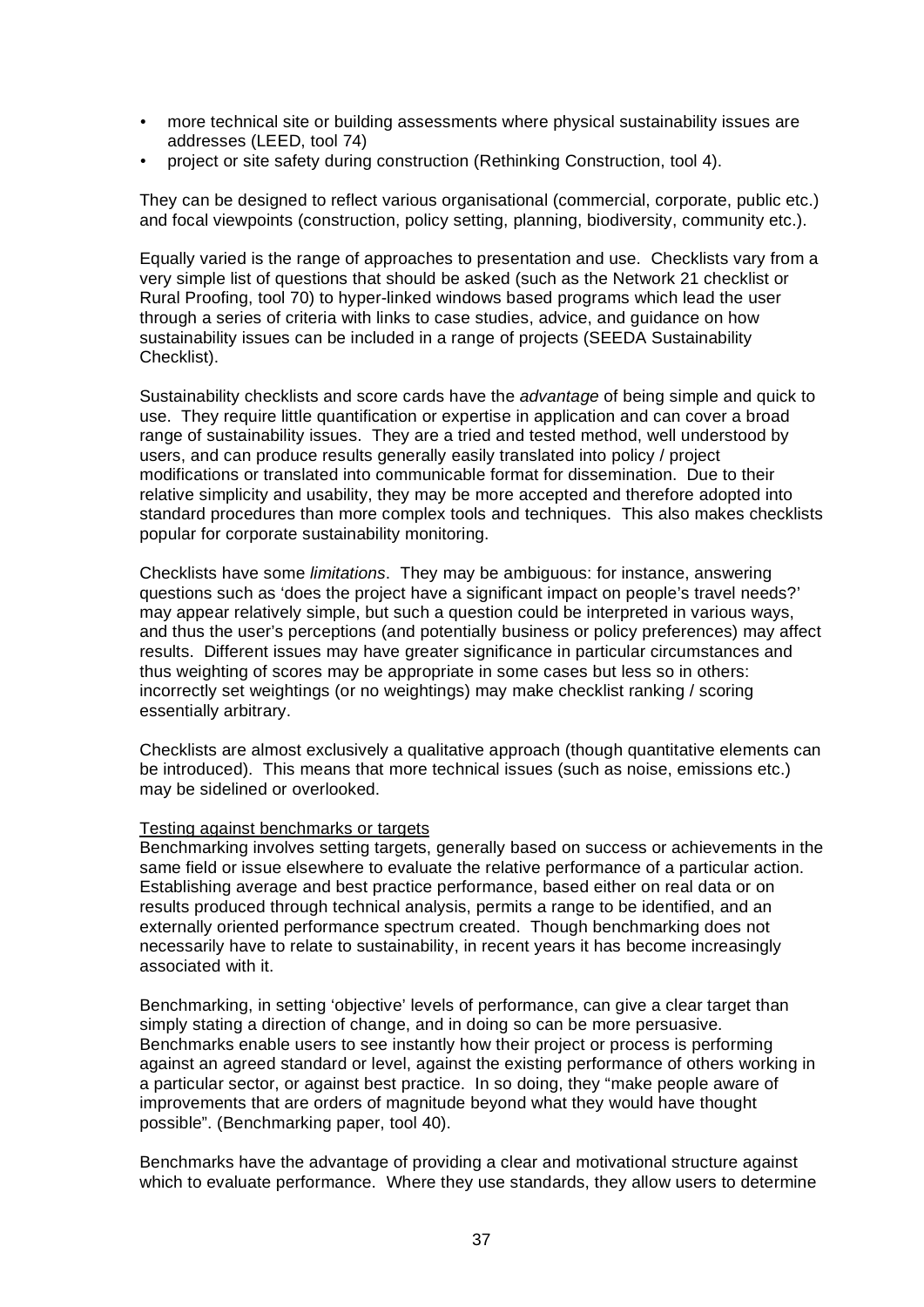how well they are doing objectively; where they use other organisations as the benchmark, the allow users to assess how they are doing compared to their "peers". In a commercial climate, benchmarking may also provide a strong motivational factor as an organisation or construction project seeks to be competitive against sustainability criteria benchmarks.

However benchmarking has *limitations*. Sustainability is a multi-faceted goal, and one where interactions and links between issues and outcomes are sometimes crucial. Benchmarking may in some cases over-simplify evaluation. Providing meaningful benchmarks for social issues is also much more difficult than for environmental and economic ones.

#### Testing against stakeholder opinions

Stakeholder participation is a broad approach to involving people in decisions and understanding their needs, aspirations, desires and roles in the process of policy, development or change. This is significantly different in approach to more technical or data dependent assessment methods such as indicators or computer based input-output models. Stakeholder participation is also reviewed in Section 4.3, but this section focuses on its evaluative aspects.

Information gathered through qualitative questionnaires can form an important input to evaluate predicted and existing impacts. By involving those affected, and understanding their needs and through this evaluating likely responses, project or policy outcomes are far more likely to succeed and be sustainable from a social perspective.

#### Weighting and multi-criteria analyses (MCA)

Weighting and MCA analyse and compare how well different alternatives achieve different objectives, and identify a preferred alternative.

*Weighting* involves reflecting a subject's importance by giving it additional "weight" in decision-making. For instance, noise may have been identified in the SEA baseline stage as being much more important than air pollution and landscape: it could be given a weighting of, say, 3 compared to the other weightings of 1. Weighting would normally be carried out by a panel of experts or public participation.

*MCA* involves choosing relevant assessment criteria/impacts and alternatives; scoring how each alternative affects each criterion; assigning a weight (value of importance) to the impact; and aggregating the score and weight of each alternative. The scores and weightings are then multiplied and the results added up for each alternative. The alternative that scores most highly 'wins'. Box 3.8 shows a hypothetical example of this. In Box 3.8, alternative B 'wins'; despite very good scores for air and landscape, alternative D comes out poorly because of the significance of the noise criterion.

Weighting and MCA have the *advantage* of reflecting the fact that some issues 'matter' more than others. They are simple and intuitive, and can be used in a variety of settings, including public participation. MCA can compare alternatives, and can be used with both quantifiable and unquantifiable data.

MCA has the *limitation* that it can be used to 'twist' data through the choice of indicators and weightings. It can lead to very different results depending on who establishes the weightings and scoring systems. It also generally does not cope well with irreversible/critical limits: 'show stoppers' which mean that no matter how important other aspects are, they cannot outweigh the adverse implications of one factor.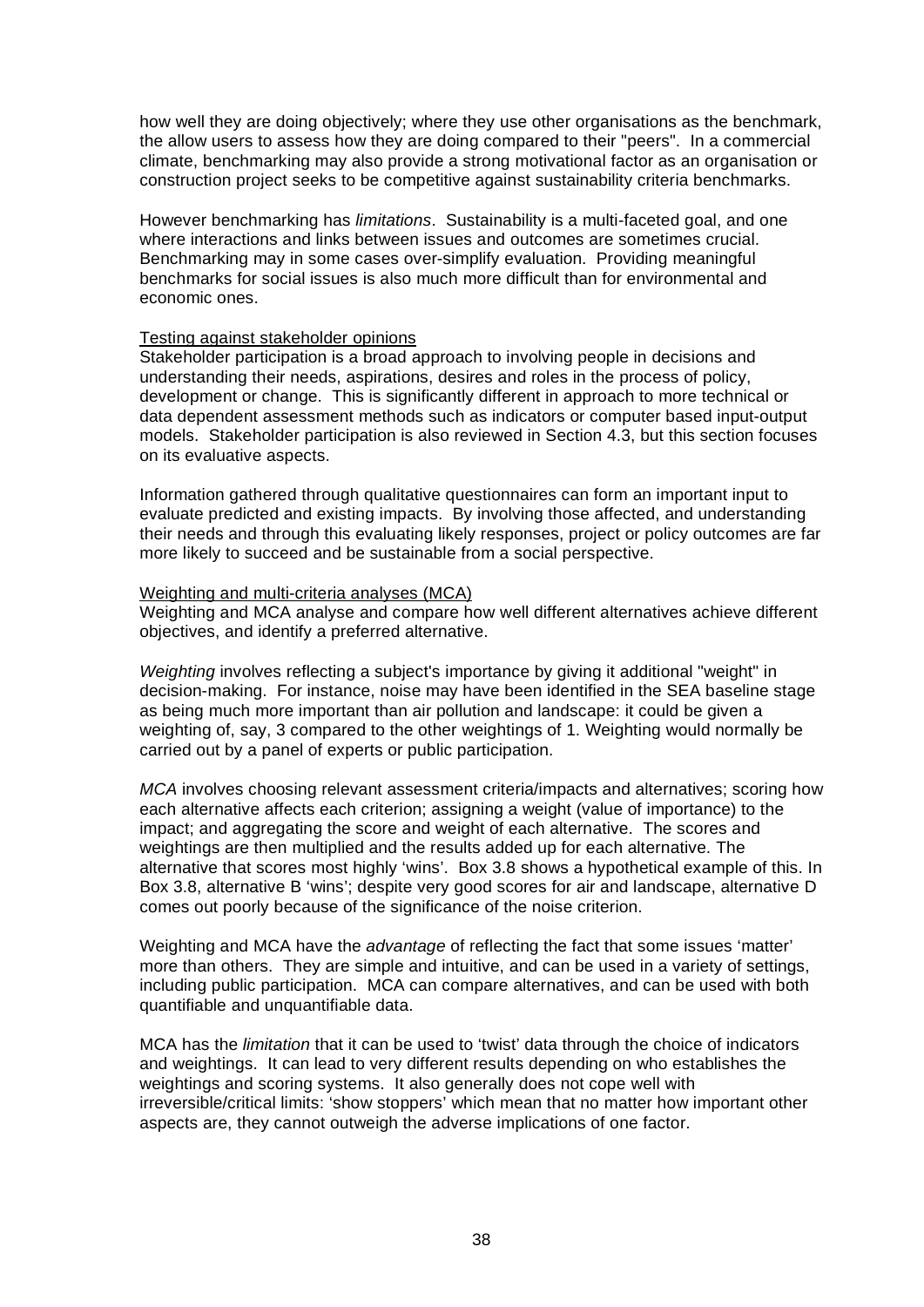| <b>Box 3.8</b>                                                                                                                    |   |           |      |    |      |      |      |      |      |
|-----------------------------------------------------------------------------------------------------------------------------------|---|-----------|------|----|------|------|------|------|------|
| Ranking of alternatives based on weighted scores (based on Therivel 2004)<br><b>Criterion</b><br>Weight (w)<br><b>Alternative</b> |   |           |      |    |      |      |      |      |      |
|                                                                                                                                   |   | Α         |      | в  |      | С    |      |      |      |
|                                                                                                                                   |   | score (a) | axw  | a  | axw  | a    | axw  | a    | axw  |
| <b>Noise</b>                                                                                                                      | 3 |           |      | +1 | $+3$ | -2   | -6   | -3   | -9   |
| Landscape                                                                                                                         |   | $+2$      | 2    | -2 | $-2$ | $+1$ | $+1$ | $+2$ | $+2$ |
| Biodiversity                                                                                                                      |   | $-2$      | $-2$ | 0  | 0    | 0    | 0    | $+3$ | $+3$ |
| Total                                                                                                                             |   |           |      |    | +1   |      | -5   |      | -4   |

#### Testing for equity: equity assessment

Equity assessment tests whether the action has an equal (or equality-promoting) impact among and between for example different racial, social and religious groups. It could ask:

- whether any groups are currently being discriminated against, to set a context for future actions (e.g. Box 3.9), or
- whether a proposed action is likely to affect any group more than other groups (e.g. Box 3.10).

#### **Box 3.9**

**Equity mapping** (tool 38) was used by Los Angeles's Sustainable Cities Programme. Maps showing an 0.25 mile buffer zone from parks were superimposed on maps showing the racial characteristics of the local resident population, and analyses were carried out of the number of park acres per 1000 African American, Latino, White and Asian population. This showed serious differences between the races in terms of access to parks: for instance white were shown to have 100 times better access than Latinos.

#### **Box 3.10**

**Section 75 of the Northern Ireland Act 1998** (tool 68) requires government departments to have due regard to the need to promote equality of opportunity between:

- Persons of different religious belief, political opinion, racial group, age, marital status or sexual orientation;
- Men and women generally;<br>• Persons with dependants a
- Persons with dependants and persons without.

The process to ensure this involves consideration of available data and research, assessment of impacts, mitigation measures, consultation, decisions, publication, monitoring. Thus a method is defined which considers different aspects of equality (religious equality being particularly important in Northern Ireland).

An important sub-sector (in the context of development projects) of this approach is gender analysis. Gender analysis follows largely the same process of engagement and information gathering, but focuses on the differentiated needs and roles of women and men. In doing this, gender analysis allows detailed, informed evaluation of how these groups and their social 'norms' might be affected by actions. It in essence defines a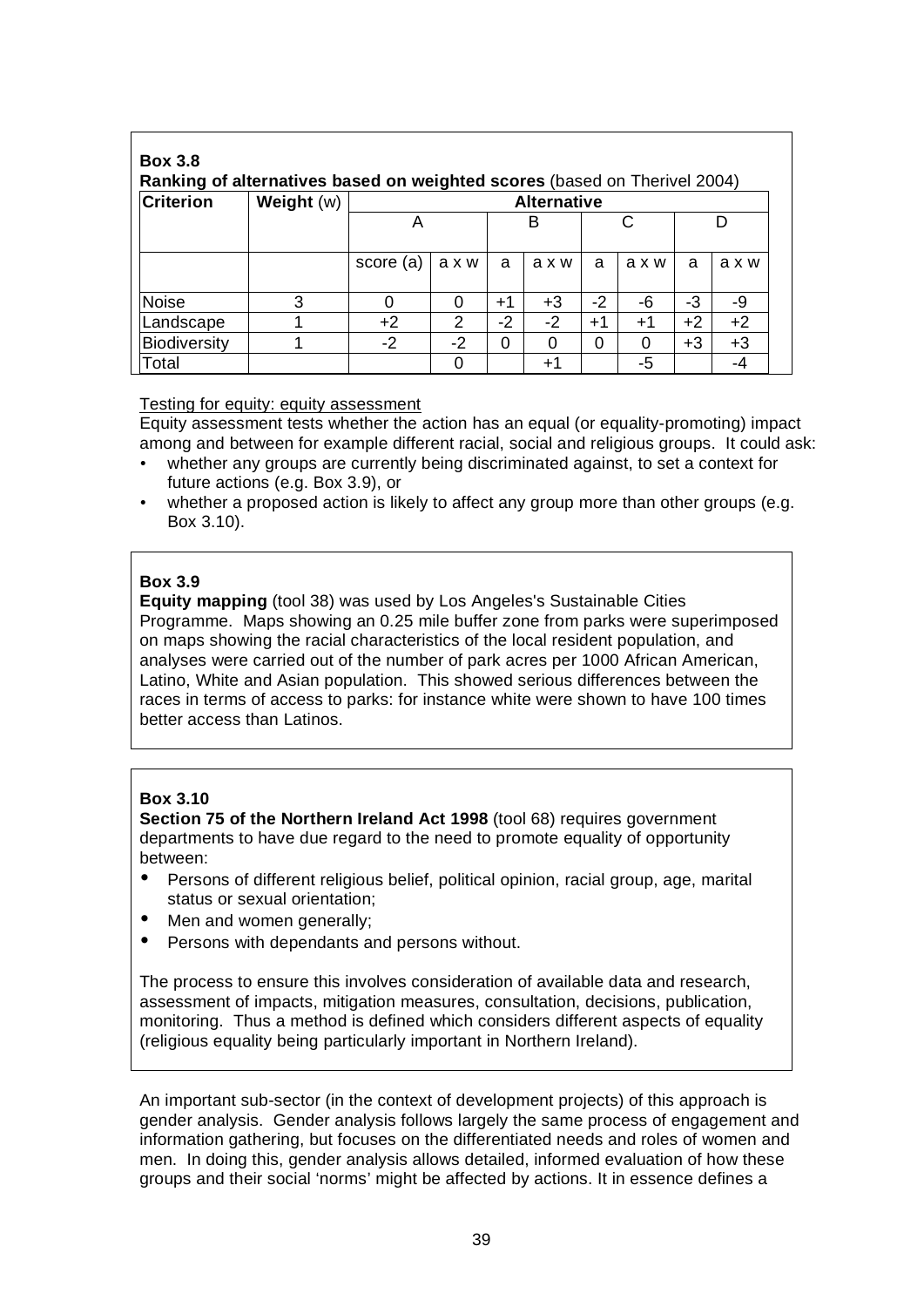process for assessing and evaluating the roles of men and women. In its evaluative phase it can have an important role in sustainability prediction – what will impacts be? Who will be affected and how?

Equity assessment has the *advantage* of dealing with a cross-cutting issue that is poorly covered b other sustainability tools. In particular it focuses on intra-generational equity, which is a key component of sustainability. In doing so, it can highlight the effects of multiple impacts on specific social groups. For instance,

"*Most of the negative effects of increased traffic and car use most heavily impact on those same groups that benefit least from the present transport system... As well as the disproportionate impact of traffic accidents on children and pensioners, higher number of lower socio-economic groups are killed or injured on the road as a consequence of greater exposure to risk. Low income groups are more likely to live on or near main roads; they are more likely to walk or cycle, while the lack of gardens means children playing near busy main roads... lower income households tend to bear a greater share of external accident risk, air pollution and noise costs*" (Lucas and Simpson, 2000).

Depending on how it is carried, out, equity assessment can also act as an educational as well as an evaluative tool.

However it is *limited* in that it only deals with one aspect of sustainability. Choosing the groups to assess for could be problematic. The assessment may end up being so generic and "politically correct" that it covers every group – people with brown, blond, auburn and no hair, people with long v. short hair etc. – that it loses track of key impacts.

| TOOIS assocssed in this category.<br>Number (from App. A) | Name                                                |
|-----------------------------------------------------------|-----------------------------------------------------|
| 4                                                         | <b>Rethinking Construction</b>                      |
| 8/48                                                      | <b>GRI Reporting Framework</b>                      |
| 11                                                        | "Community capacity assessment" re. riparian issues |
| 21                                                        | <b>Sustainability Balanced Scorecard (SBSC)</b>     |
| 23                                                        | <b>LASALA</b>                                       |
| 25                                                        | <b>POET</b>                                         |
| 29                                                        | <b>Quality of Life Assessment</b>                   |
| 32                                                        | <b>Navigating Gender</b>                            |
| 33                                                        | <b>Gender Analysis Matrix</b>                       |
| 38                                                        | Equity mapping                                      |
| 40                                                        | Bench-marking                                       |
| 50                                                        | Project innovation matrix                           |
| 68                                                        | NI equality impact assessment                       |
| 70                                                        | "rural proofing"                                    |
| 74                                                        | <b>LEED</b>                                         |

Tools assessed in this category:

Note: This list is indicative rather than exhaustive.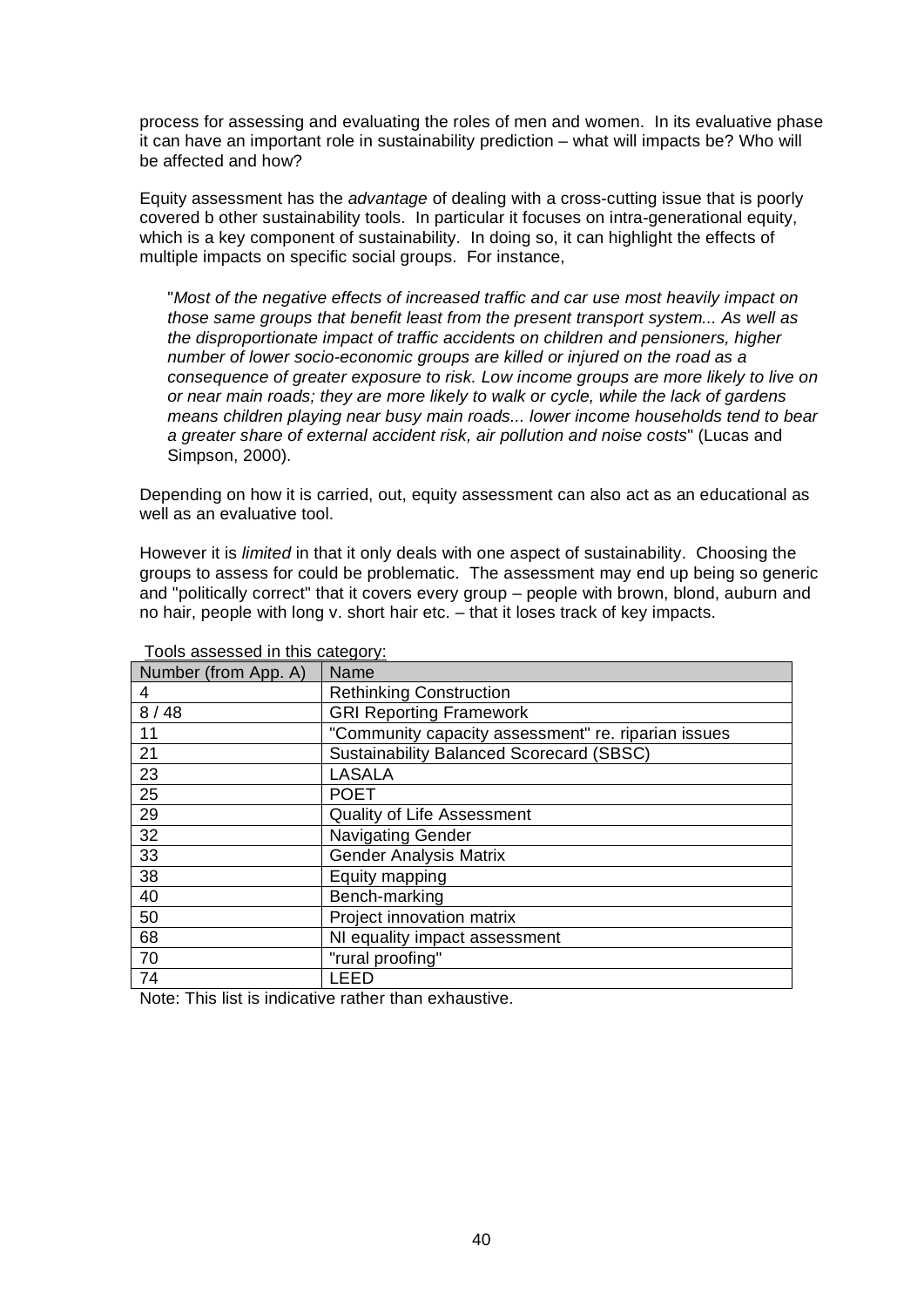### **CHAPTER 4 MODIFYING PEOPLE'S PERCEPTIONS AND ACTIONS TOWARDS SUSTAINABILITY**

### **4.1 Introduction**



As opposed to the tools considered in Chapters 2 (description) and 3 (prediction and evaluation), modification tools seek to directly influence the decision making process. Such tools aim to change the way an action is developed and managed. This is sought either through modified resource and technology choices, process change (such as manufacturing or employee rights) and/or accounting for stakeholder needs, aspirations and historical or cultural background. Tools in these clusters thus seek to achieve sustainable development outcomes by bringing about significant change in the 'way things are done'.

This influencing role is represented by a number of methodological approaches, however they can be grouped for analysis into:

- Changing how the public act or perceive an issue: participation and stakeholder involvement
- Changing how economic decisions are made: cost analysis and accounting
- Changing how companies act: corporate social responsibility.

Inevitably overlaps exist between these clusters, and between the tools discussed in this and other chapters. However these tools are distinct in that they all focus primarily on change.

### **4.2 Overview and highlights**

Quite specific tools have been developed to modify the views and actions of three main groups towards sustainability: the public, accountants and companies. There are few overlaps between these tools. Tools that educate the public involve much interaction; those for accountants focus on economic costs and benefits; those for companies focus on gradual improvement, reporting and (indirectly) marketing. The key common theme is "fitness for purpose": the tools must speak the right language to reach their audience.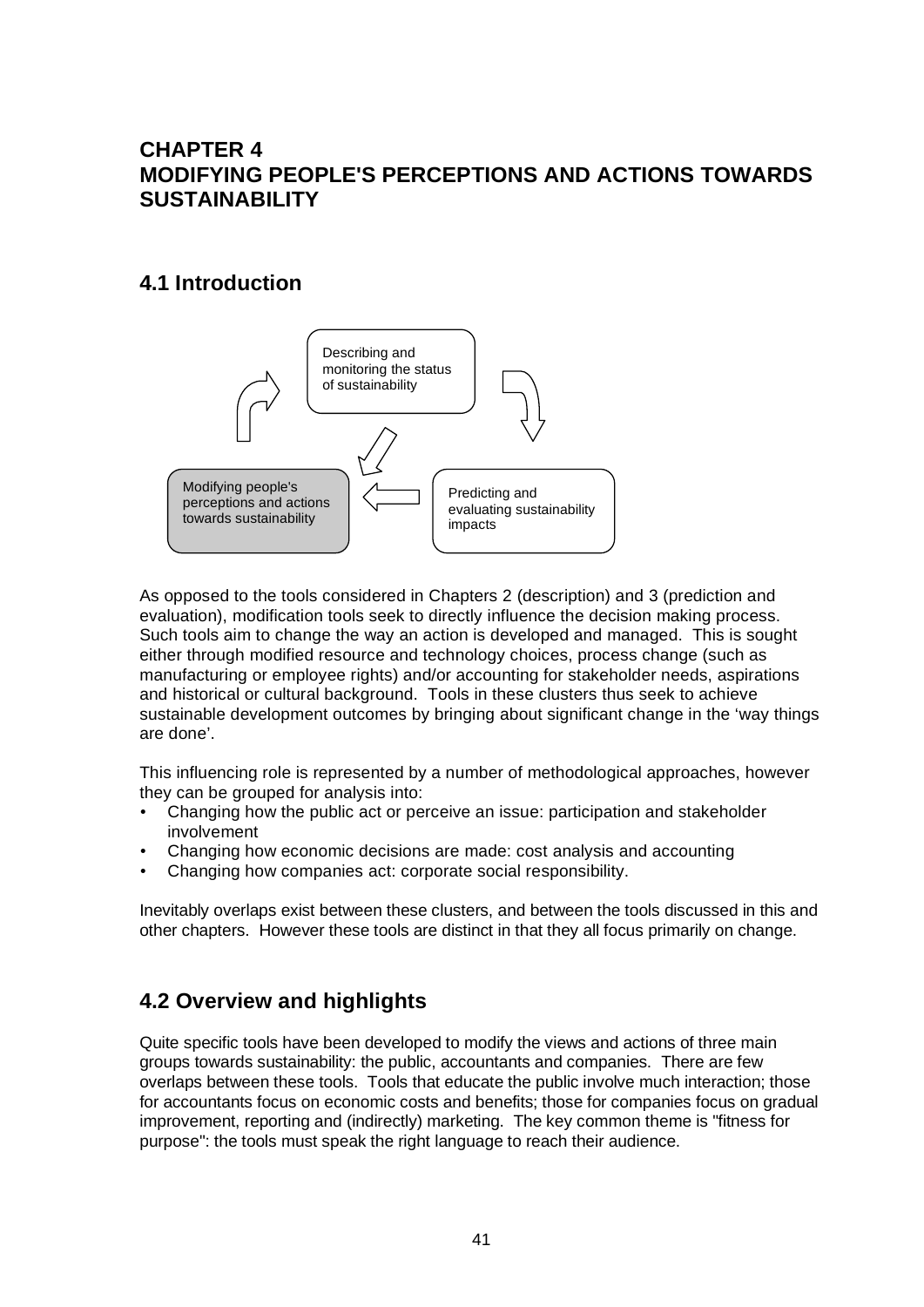For the *public*, understanding the social context to a proposed action provides invaluable information on its likely impacts and helps to ensure its effective implementation. The qualitative and multi-criteria nature of such information is likely to be particularly relevant for large construction projects which tend to have significant impacts on communities, and which have traditionally relied on more expert-driven analytical approaches. More generally, tools like gender analyses and other equity analyses can be used to inform communities and possibly change their behaviour.

For *accountants*, data on the economic benefits of acting in a sustainable manner are likely to be persuasive in encouraging a move to more sustainable technologies or processes. A typical tool in this category would provide information about the medium-term savings in energy costs versus the short-term costs of installing energy-saving equipment.

Corporate Social Responsibility and Sustainability Reporting has become an increasingly popular means for *multinational corporations* to assess, report on and if necessary modify their procedures and practices based on agreed standards and guidelines. Many of these tools allow corporate users much flexibility: for instance, reporting is often voluntary. This may facilitate greater take up, but may end up being so weak that it is used more for marketing actions already taken by the company than to change the company's actions.

| <b>Applies to</b> | Scale         | international                       | national/ regional       | local                   | site                           |
|-------------------|---------------|-------------------------------------|--------------------------|-------------------------|--------------------------------|
|                   |               |                                     |                          |                         |                                |
|                   | Stage         | planning                            | implementation/          | monitoring              |                                |
|                   |               |                                     | operation                |                         |                                |
|                   | Sector        | public                              | private                  |                         |                                |
| Data/             | issues        | neighbourhood                       | environment              | transport               | health                         |
| <b>indicators</b> | covered       | education                           | local economy            | crime                   | participation and<br>lifestyle |
|                   | data used     | 'hard' quantitative                 | 'soft' quantitative      | qualitative             |                                |
| <b>Analysis</b>   | reductionist? | yes: monetised                      | yes: non-<br>monetised   | no: multicriteria       |                                |
|                   | used to:      | Describe current<br>status          | predict future<br>status | aid decision-<br>making | analyse complex<br>situations  |
|                   | comparative   | Comparative re.<br>other sites etc. | non-comparative          |                         |                                |
|                   | skills needed | expert-based                        | non-expert based         |                         |                                |
|                   | output        | black box                           | explicit,<br>transparent |                         |                                |
| Cost/time         |               | cost high                           | cost low                 | time input high         | time input low                 |

### **4.3 Changing how the public act or perceive an issue: participation and stakeholder involvement**

#### Summary of approach

Stakeholder engagement and participation is a broad approach to involving people in decisions and understanding their needs, aspirations, desires and roles in the process of policy, development or change. Stakeholder engagement tends to involve a combination of questionnaires and interviews, supplemented by focus groups and meetings. This enables decision-makers to understand community characteristics, explore future development options with those who will be affected by them, and provide information on the background to a project or policy.

An important sub-sector (in the context of development projects) of this approach is gender analysis, already discussed at Section 3.5. Gender analysis follows largely the same process of engagement and information gathering, but focuses on the differentiated needs and roles of women and men.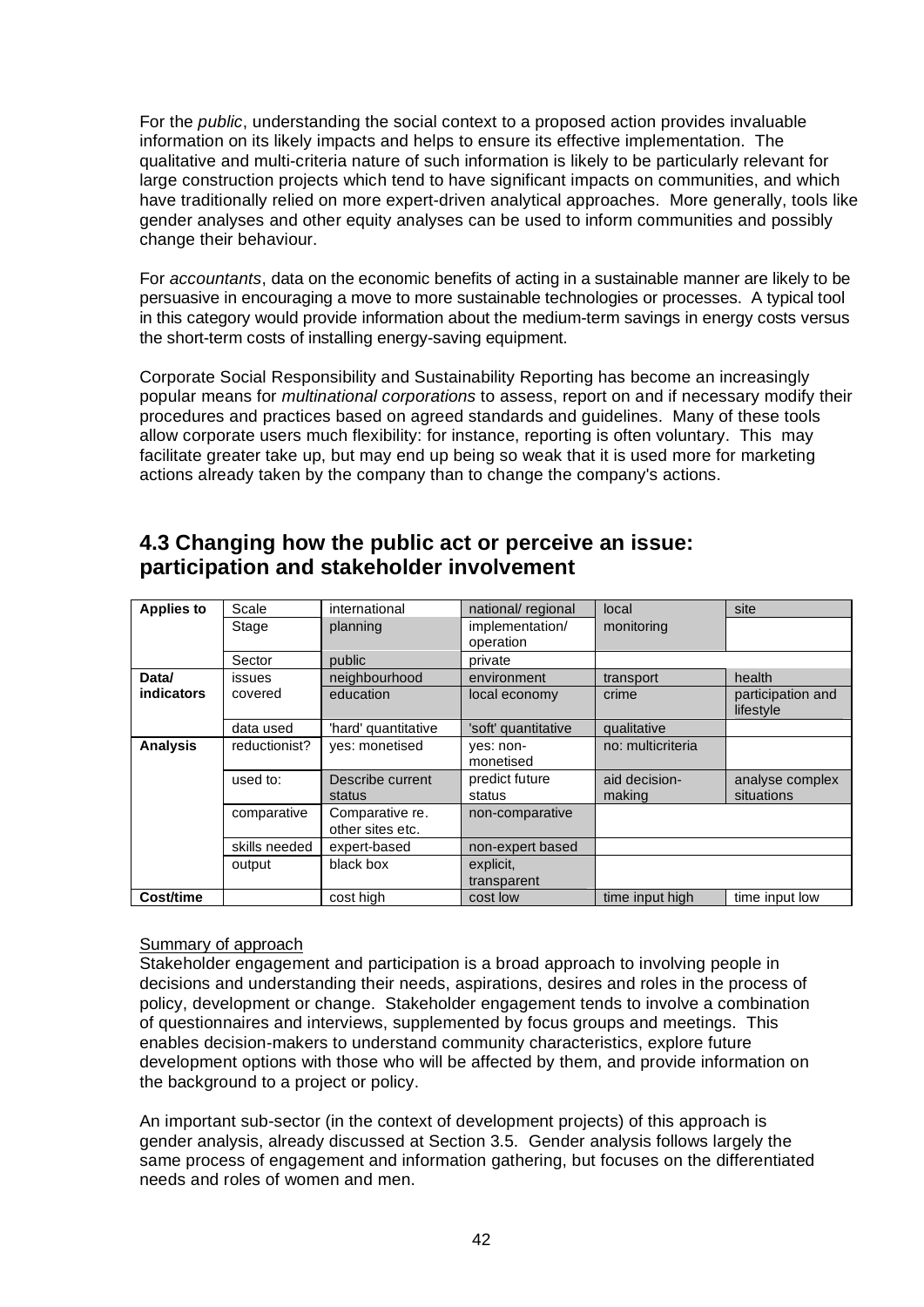Information gathered in this manner can form an important resource to facilitate improved decision making and lead to changes in planning and project management. By involving those affected, and understanding both their needs and likely responses project or policy outcomes are far more likely to succeed and be sustainable from a social perspective.

#### How does it work in practice?

The stakeholder participation and engagement methodologies and examples reviewed cover a broad range of approaches to gathering information at a variety of social levels and on a broad multi-criteria range of issues. Most take the form of guidelines providing detailed guidance on how to co-ordinate fieldwork and identify which groups to talk with and interview, along with example questionnaires and checklists. Information gathered from questionnaires is typically gathered into a matrix based presentation format for ease of assessment such as the one at Box 4.1. However common to all are the use of questionnaires and the active engagement with individuals or groups affected by a project.

| Stakeholder categories                                                   | Relevant<br>stakeholders | Characteristics<br>Social situation, location,<br>size, organizational<br>capability | Interests<br>Commitment to<br>status quo vs.<br>openness to change | Influence<br>H=High, M=Medium,<br>$L = Low$ |
|--------------------------------------------------------------------------|--------------------------|--------------------------------------------------------------------------------------|--------------------------------------------------------------------|---------------------------------------------|
| Government<br>policymakers                                               |                          |                                                                                      |                                                                    |                                             |
| Implementing agency<br>staffs                                            |                          |                                                                                      |                                                                    |                                             |
| Intended beneficiaries                                                   |                          |                                                                                      |                                                                    |                                             |
| Adversely affected<br>persons                                            |                          |                                                                                      |                                                                    |                                             |
| Organized interest<br>groups (business<br>associations, trade<br>unions) |                          |                                                                                      |                                                                    |                                             |
| Civil society (NGOs,<br>CBOs, religious<br>organizations)                |                          |                                                                                      |                                                                    |                                             |
| Donors                                                                   |                          |                                                                                      |                                                                    |                                             |
| Other external /<br>international<br>stakeholders                        |                          |                                                                                      |                                                                    |                                             |

Typically researchers will gather information at the household and community group level. This is the case with the social capital assessment tools (tools 2/16/17), beneficiary assessment (tool 14), participatory impact monitoring (tool 24), community profiling (tool 30), and social audits and analysis (tools 37 and 52). However, a similar approach can be used to assess organisational health and status through participatory self-assessment (tool 25). Figure 4.2 shows a typical assessment framework.

#### Advantages and limitations

Stakeholder participation has the *advantages* of:

- Promoting participation, which is one of the key aspects of sustainable development;
- Allowing a detailed picture to emerge of communities with respect to constraints, opportunities and likely social impacts;
- Facilitating and encouraging communication between those proposing a project or policy and groups affected by it. This can be particularly relevant in construction projects / developments as their impacts tend to be physical and often large scale, with significant effect on people.
- Focusing decision-making on the needs of communities.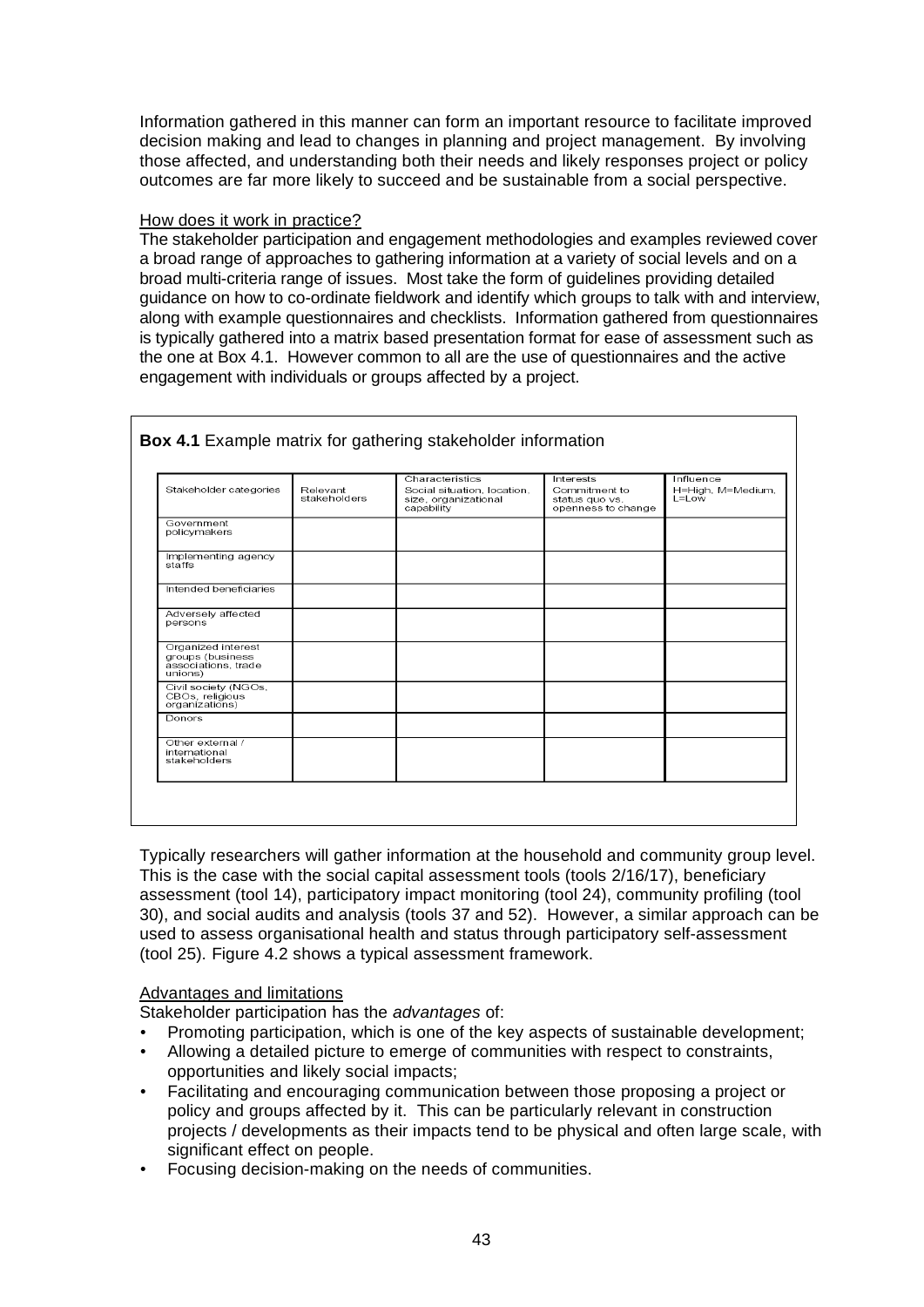#### **Box 4.2**

International development organisations are leading the use and application of structured stakeholder engagement and participation methodologies. Organisations such as the World Bank have produced numerous case studies, worked examples and source books, such as the **World Bank Social Analysis Source Book** (tool 52).

*"Economic growth is more likely to reduce poverty when development is equitable and sustainable. Since poverty is multi-dimensional, equitable and sustainable development entails measures that strengthen inclusion, empowerment and/or security outcomes to sustain the gains of economic development. Social analysis enables the [World] Bank to assess whether a proposed program or operation is likely to meet its social development objectives and to recommend measures to help meet them."* (World Bank Social Analysis Sourcebook, Social Development Department, World Bank, 2002)

The figure below gives the World Bank's framework for social analysis.

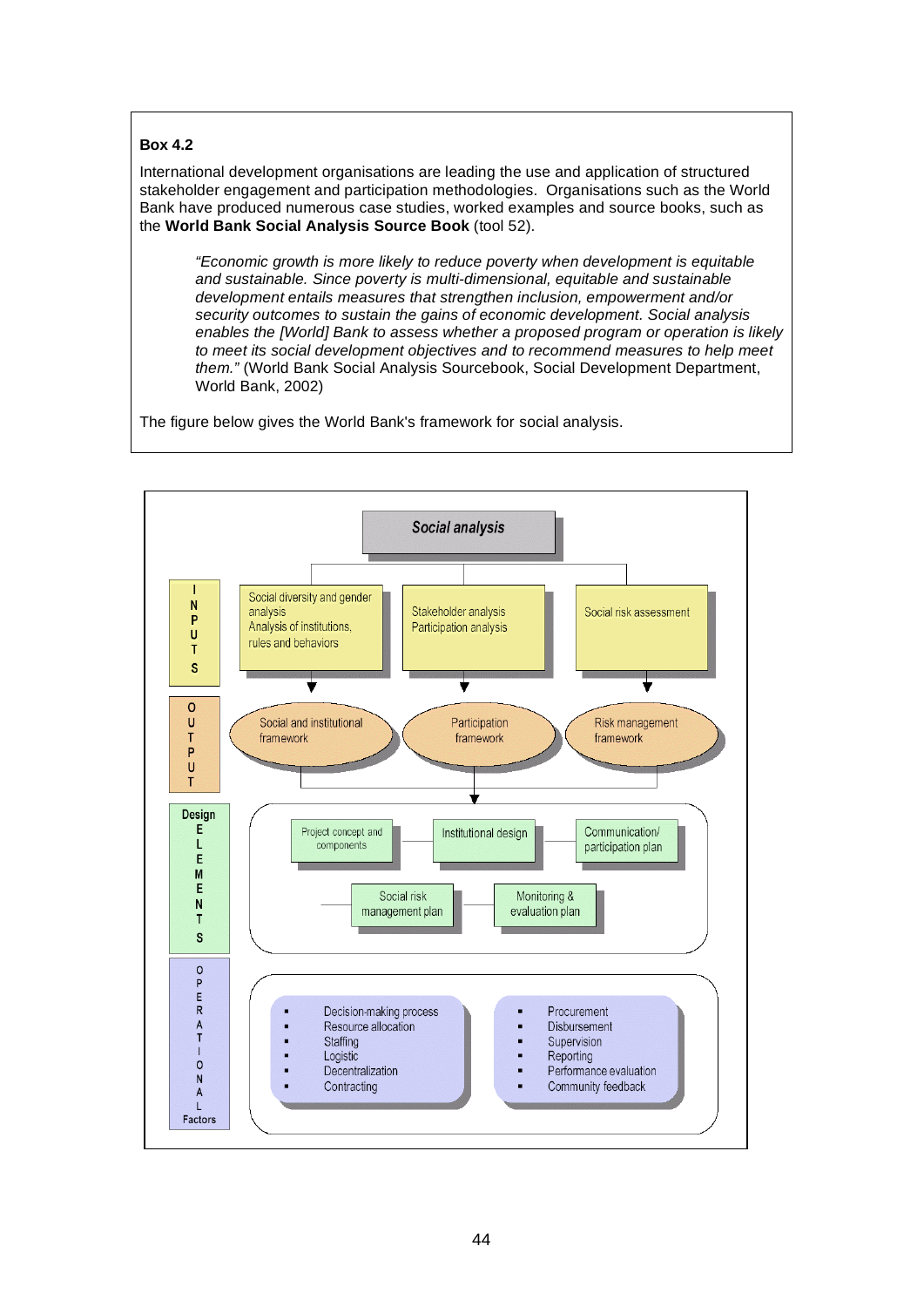It has the limitations of:

- Being labour and time intensive. Questionnaires in particular tend to be very long and detailed. To be conducted thoroughly this method can be very time consuming, and requires a motivated team of trained or experienced interviewers and facilitators. This clearly has related cost implications and may make this approach too slow and costly to be applicable in broader contexts. Checklists or questionnaires must be applicable and focussed.
- They have generally only been applied in developing country contexts. While consultation and stakeholder engagement is a recognised (and legally required in many circumstances) element in much construction planning and policy making in the UK context, all of the examples of established models / guidelines reviewed come from a developing country context.
- The results produced from stakeholder engagement require assessment themselves and decisions made remain rooted in judgement and interpretation.
- Stakeholders and participants in questionnaires may be aware of the potential influence their responses can have on a project – and thus manipulation of the process is possible (for example) where stakeholders form co-ordinated groups.

| Number (from App. A) | Name                                                |
|----------------------|-----------------------------------------------------|
| 2/16/17              | Social capital assessment tool (SOCAT)              |
| 14                   | Beneficiary assessment                              |
| 24                   | Participatory Impact Monitoring (PIM)               |
| 25                   | Participatory Organisational Evaluation Tool (POET) |
| 26                   | Tree maps                                           |
| 28                   | Gender analysis tool                                |
| 30                   | Community profile                                   |
| 31                   | Participatory and Integrated Development (PIDEP)    |
| 32                   | Navigating gender                                   |
| 33                   | Gender analysis matrix                              |
| 37                   | Social audit                                        |
| 52                   | Social analysis                                     |

Tools assessed in this category:

Note: This list is indicative rather than exhaustive.

### **4.4 Changing how economic decisions are made: cost analysis and accounting**

| <b>Applies to</b> | Scale         | international                       | national/ regional           | local                             | site                           |
|-------------------|---------------|-------------------------------------|------------------------------|-----------------------------------|--------------------------------|
|                   | Stage         | planning                            | implementation/<br>operation | monitoring                        |                                |
|                   | Sector        | public                              | private                      |                                   |                                |
| Data/             | issues        | neighbourhood                       | environment                  | transport                         | health                         |
| <b>indicators</b> | covered       | education                           | local economy                | crime                             | participation and<br>lifestyle |
|                   | data used     | 'hard' quantitative                 | 'soft' quantitative          | qualitative                       |                                |
| <b>Analysis</b>   | reductionist? | ves: monetised                      | yes: non-<br>monetised       | no: multicriteria                 |                                |
|                   | used to:      | Describe current<br>status          | predict future<br>status     | aid decision-<br>making           | analyse complex<br>situations  |
|                   | comparative   | Comparative re.<br>other sites etc. | non-comparative              | Depending on tool                 |                                |
|                   | skills needed | expert-based                        | non-expert based             |                                   |                                |
|                   | output        | black box                           | explicit,<br>transparent     | Depending on tool                 |                                |
| Cost/time         |               | cost high                           | cost low                     | time input high<br>time input low |                                |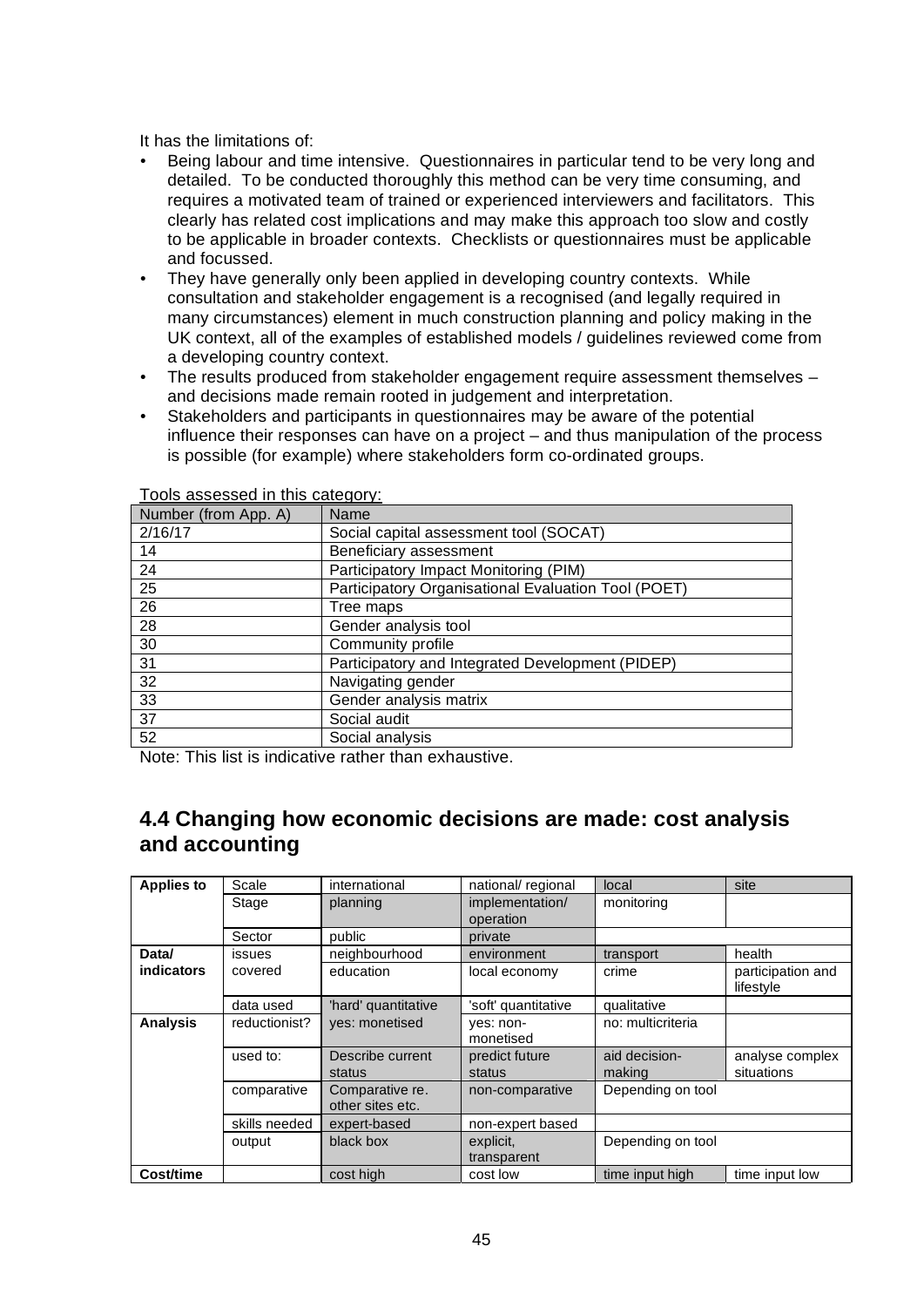#### Summary of approach

Accounting and cost analysis tools encompass a number of different approaches that include the economic (monetary) costs and benefits of environmental and social issues in decision-making. They seek to establish and advocate the economic benefits of choosing more sustainable options (be it through the adoption more efficient technologies, or company revenue and marketing benefits).

This section discusses two distinct types of tools. Cost analyses highlight cost saving and environmental benefits or implications over a particular management or time period of different technology choices. Accounting tools such as eco-efficiency analysis and Activities Based Costing accounting make explicit reference to sustainability issues, normally in the form of environmental resource use.

As these tools and methods focus on cost implications, they are in essence abstracted from social elements and there is in general little assessment of social costs, partly because these costs are very difficult to quantify. However as environmental costs (such as pollution or noise) do impact directly on people and communities, and as such these tools are included in our analysis.

Due to the technical nature of much of the literature and methodology relating to accounting, a detailed review has not been possible. Rather we have concentrated on drawing broad practical conclusions from the information available.

#### How does it work in practice?

*Cost analysis* tools allow users to calculate the cost implications over a period of time of making different technology choices or investments. The tools reviewed are typically software-based tools which enable users to explore the cost implications of various investment or technology decisions. They tend to use agreed environmental performance standards (such as ISO14000) and apply a relatively detailed life cycle analysis of different technology choices. They allow decision-makers to view outcomes of potential choices in a 'virtual' manner in order to improve decision making and account for longer term sustainability or cost benefits which may not be immediately visible.

For example BEES and Building Life Cycle Cost (tools 56 and 57) are free to download software tools which seek to encourage users to select cost-effective, environmentally preferable building products. The BEES software is supported by and has the endorsement of the US EPA Environmentally Preferable Purchasing Program. Box 4.3 shows the type of elements included in the BEES tool. Box 4.4 shows an example output page from BEES.

*Accounting* tools focus on broadening technical accounting practices to include sustainability issues. This is a relatively new field, but the aim of these methods is to provide managers with information on the cost implications of different business practices. Some element of continued business growth is considered vital for most companies, and this has led to some conflict with sustainability accounting. Some businesses have adopted the term 'sustainable growth' as a blanket term, essentially encompassing the aim of increasing turnover and expanding (for example to new markets) but doing so with reduced environmental and social impact.

There are several different ways of compiling company / project accounts that take more or less account of environmental, social (including employee health and safety) and longterm economic issues. Some tools (e.g. GEMI) treat environmental and social aspects as being important components of the business 'bottom line', and promote increased revenue through sustainability related marketing opportunities and focussed response to public perceptions and desires. Activity Based Costing aims to allow managers to see, and thus respond to, resource implications of different production processes or business activities.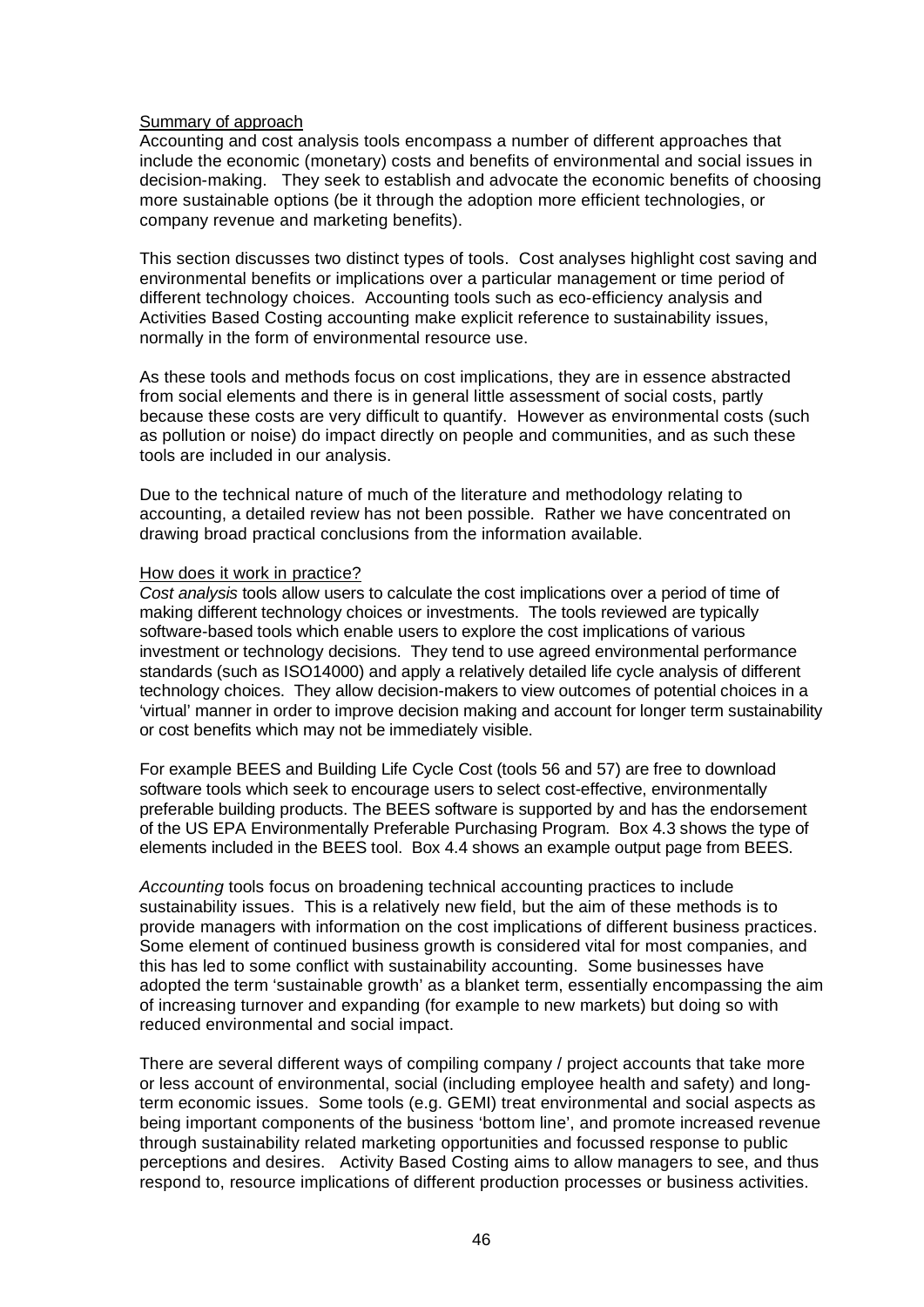**Box 4.3 Elements included in BEES** 



#### **Box 4.4 Example result output from BEES**



#### Advantages and limitations

Cost analysis and accounting tools have the *advantages* of:

- enabling detailed and focussed analyses of decisions and their sustainability outcomes. Cost analysis software can make complex long-term cost and benefit calculations relatively easy, facilitating more informed decision-making.
- leading to easier identification of economic-environmental (and possibly social) win-win situations.
- being based on the principle of providing financial as well as resource / environmental signals, and thus advocating the value and importance of sustainable choices to commercial organisations.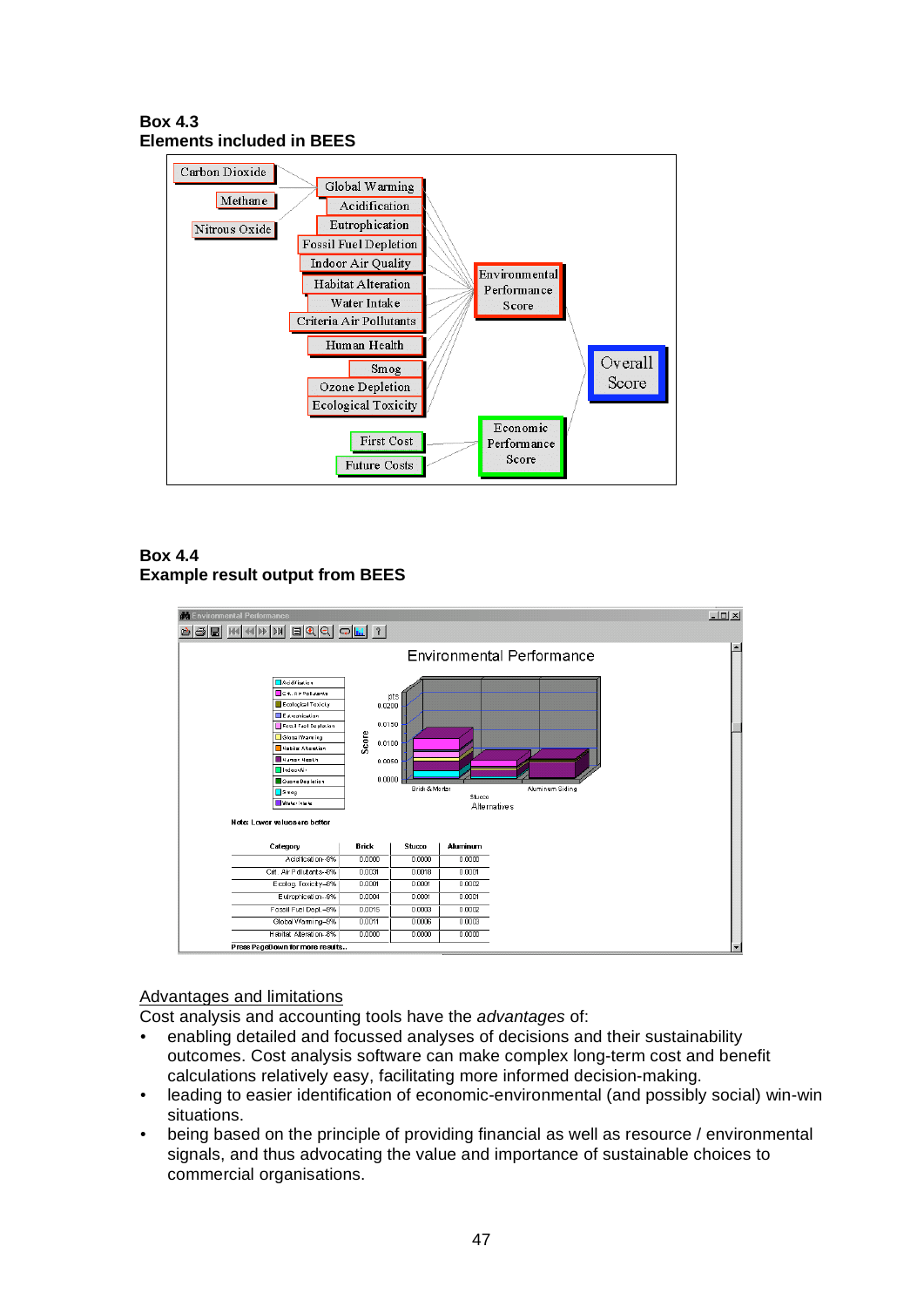- because of their focus on commercial and business sectors, such tools may be more effective in practice than tools that focus on policy and / public sectors.
- allowing organisations to continue being profitable but with reduced resource implications.

They have the *limitations* of:

- not including the social aspects of sustainability.
- often appearing to offer black-box solutions. While this may be necessary in some circumstances they may also distance decision-makers from the information being calculated.
- being notoriously complex and technical: to fully account for cost implications of projects and production processes is a potentially massive task requiring considerable expertise and time.
- public disquiet exists over the sincerity of corporations to accurately disclose social and environmental costs and impacts and reflect these in decision making.

| Number (from App. A)                                                     | Name                                                                                   |  |  |  |  |
|--------------------------------------------------------------------------|----------------------------------------------------------------------------------------|--|--|--|--|
| 54                                                                       | <b>Full Cost Accounting</b>                                                            |  |  |  |  |
| 55                                                                       | <b>Whole Life Costing</b>                                                              |  |  |  |  |
| 57                                                                       | Building for Environmental and Economic Sustainability                                 |  |  |  |  |
| 56 (LCA crossover)                                                       | <b>Building Life Cycle Cost</b>                                                        |  |  |  |  |
| 64                                                                       | P2/Finance: Pollution Prevention Financial Analysis and Cost                           |  |  |  |  |
|                                                                          | <b>Evaluation System</b>                                                               |  |  |  |  |
| 65                                                                       | E2/Finance: Energy and Environment Financial Analysis and Cost                         |  |  |  |  |
|                                                                          | <b>Evaluation System</b>                                                               |  |  |  |  |
|                                                                          | Eco Efficiency Analysis: http://corporate.basf.com/file/15378.file4                    |  |  |  |  |
|                                                                          | Cost Analysis for Sustainability (Course Notes):                                       |  |  |  |  |
| http://courses.dce.harvard.edu/~envre105/mar22/virtual_talkingpoints.pdf |                                                                                        |  |  |  |  |
|                                                                          | GEMI (Global Environmental Management Initiative) Environment - Value to the Top Line: |  |  |  |  |
| http://www.gemi.org/evtl.pdf                                             |                                                                                        |  |  |  |  |

Tools assessed in this category

Note: this list is indicative rather than comprehensive

### **4.5 Changing how companies act: corporate social responsibility**

| <b>Applies to</b> | scale         | international                       | national/ regional           | local                   | site                           |
|-------------------|---------------|-------------------------------------|------------------------------|-------------------------|--------------------------------|
|                   | stage         | planning                            | implementation/<br>operation | monitoring              |                                |
|                   | sector        | public                              | private                      |                         |                                |
| Data/             | issues        | neighbourhood                       | environment                  | transport               | health                         |
| <b>indicators</b> | covered       | education                           | local economy                | crime                   | participation and<br>lifestyle |
|                   | data used     | 'hard' quantitative                 | 'soft' quantitative          | qualitative             |                                |
| <b>Analysis</b>   | reductionist? | yes: monetised                      | yes: non-<br>monetised       | no: multicriteria       |                                |
|                   | used to:      | Describe current<br>status          | predict future<br>status     | aid decision-<br>making | analyse complex<br>situations  |
|                   | comparative   | Comparative re.<br>other sites etc. | non-comparative              |                         |                                |
|                   | skills needed | expert-based                        | non-expert based             |                         |                                |
|                   | output        | black box                           | explicit,<br>transparent     |                         |                                |
| Cost/time         |               | cost high                           | cost low                     | time input high         | time input low                 |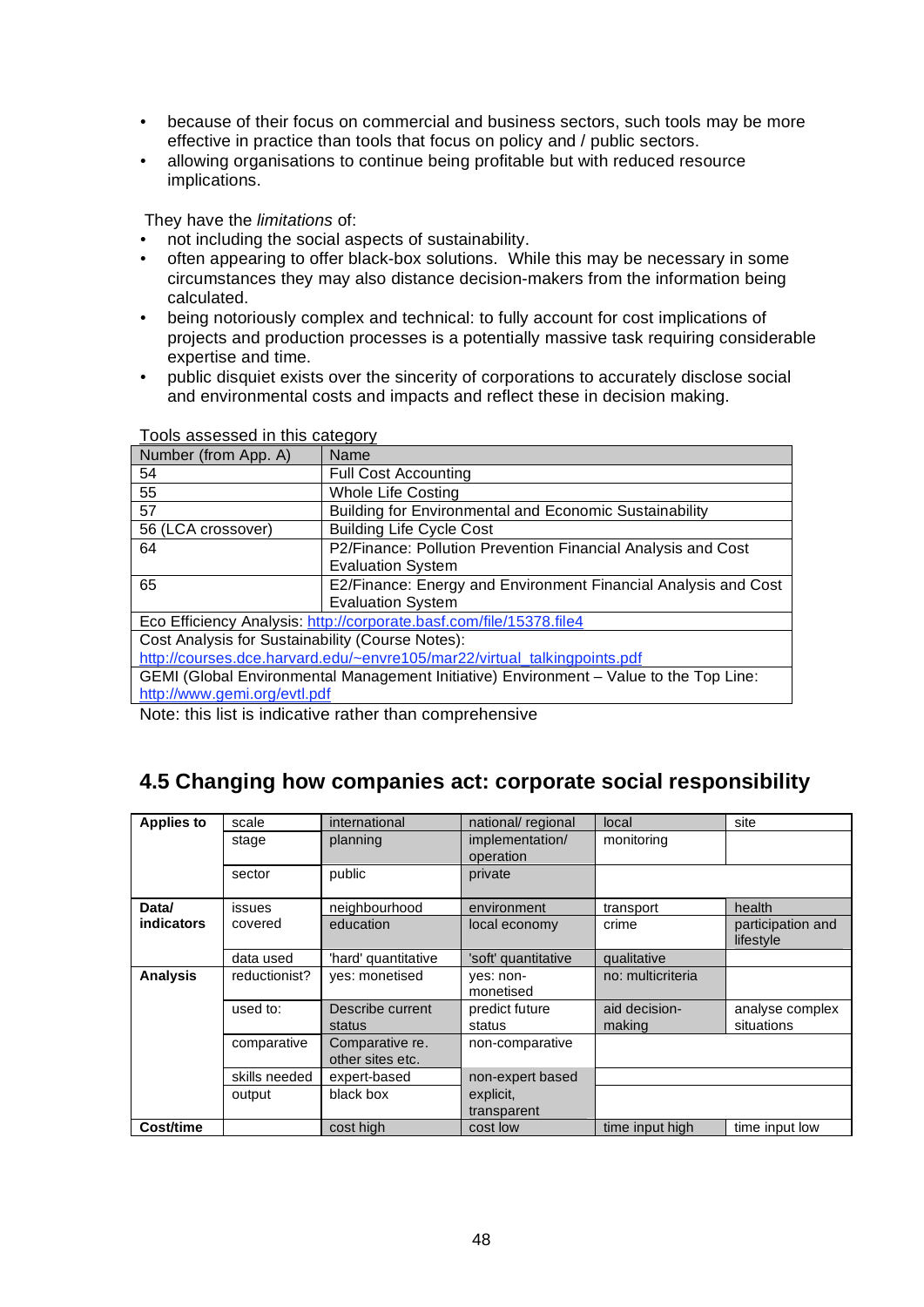#### Summary of approach

Corporate Social Responsibility and/or Corporate Sustainability Reporting has become a very popular aspect of corporate assessment and reporting and is used by a broad range of organisations internationally, nationally and regionally. CSR aims is to go beyond the traditional financial reporting of companies, which focuses on providing economic information to shareholders, to provide a broad range of information on non-financial issues and impacts to a much wider group of stakeholders.

Typically background information is provided on issues to be reviewed, and reporting structures and processes are provided. In some cases checklists and example questionnaires are also provided. The aim of certain initiatives (such as the Global Reporting Initiative) is to provide a common approach and framework so as to set international corporate sustainability reporting standards: in such cases, scope exists for comparison, benchmarking and best-practice initiatives.

CSR focuses on the preparation of a report which explain a company's economic, environmental and social management and performance to a range of stakeholders. Organisations are expected to review and assess their activities against a broad list of environmental and social issues. This in turn provides an opportunity to develop more strategic management and is likely to enhance awareness and motivation to modify processes in order to improve performance against sustainability measures.

By disclosing sustainability information to stakeholders and shareholders through CSR, a company can gain market value and competitiveness through reputation and raised profile. Monitoring and audit of social and environmental issues can also provide a company with opportunities to improve performance by highlighting areas where efficiency and interconnections can be improved. Certain industries may also want to identify and avoid public concern over their environmental and social impacts, and pre-empt possible future litigation over social (i.e. health) and environmental damage caused by their business practices.

#### How does it work in practice?

CSR assessments and standards are generally provided by outside organisations (such as the Global Reporting Initiative (tool 48) and Social Accountability International (tool 6)), though some companies, in particular larger multi-nationals, have defined reporting and monitoring procedures of their own. Many tools focus solely on the social influence and impacts of a company's operations, however others attempt to bring all three elements of sustainability together (e.g. government of Canada Sustainability Reporting Toolkit, tool 49).

CSR tools are generally in the form of toolkits that explain how to identify issues, data, indicators and standards, as well as reporting structure and presentation. They often use checklist style questionnaires to guide users through the process. Their emphasis tends to be on identifying the appropriate level of reporting (from a basic environmental health and safety report through to full sustainability reporting) and emphasising the value of reporting from a commercial perspective.

Most recommend monitoring and audit of performance against agreed standards, typically using nationally or internationally accepted standards such as ISO14001, the United Nations *Global Compact,* the OECD *Guidelines for Multinational Enterprises,* and International Labour Organisation (ILO) guidelines. Such standards focus on issues of accountability, transparency, combating corruption and workers rights and conditions and are generally aimed for use within multinational corporations. More commercially or sector specific guidelines focus on individual indicators of social and environmental performance, such as percentage of renewable energy, number of women in senior management, or accessibility to training and development plans.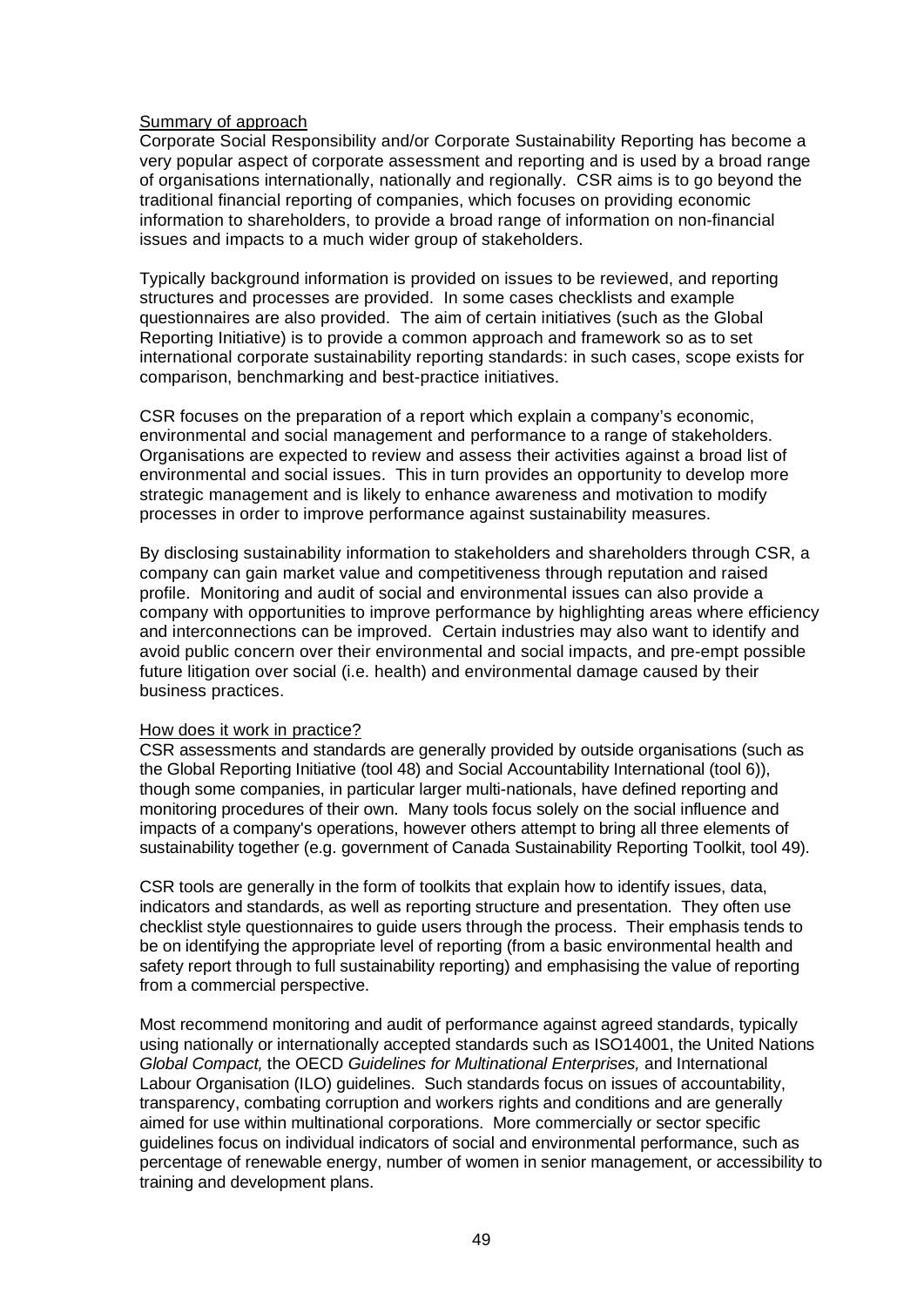Reporting requirements are generally voluntary. Due to this, a common element to the tools reviewed is flexibility. For example the Global Reporting Initiative (tool 48) which is one of the most recognised guidelines for CSR, notes that:

"*There are numerous ways to use the Guidelines. An organisation may choose to simply use them for informal reference or to apply the Guidelines in an incremental fashion. Alternatively, an organisation may decide to report based on the more demanding level of "in accordance". This level of reporting relies on transparency to balance the need for flexibility in reporting, with the goal of enhancing comparability across reporters."*

Box 4.5 shows the framework of principles and aims of CSR from the Global Reporting Initiative guidelines.



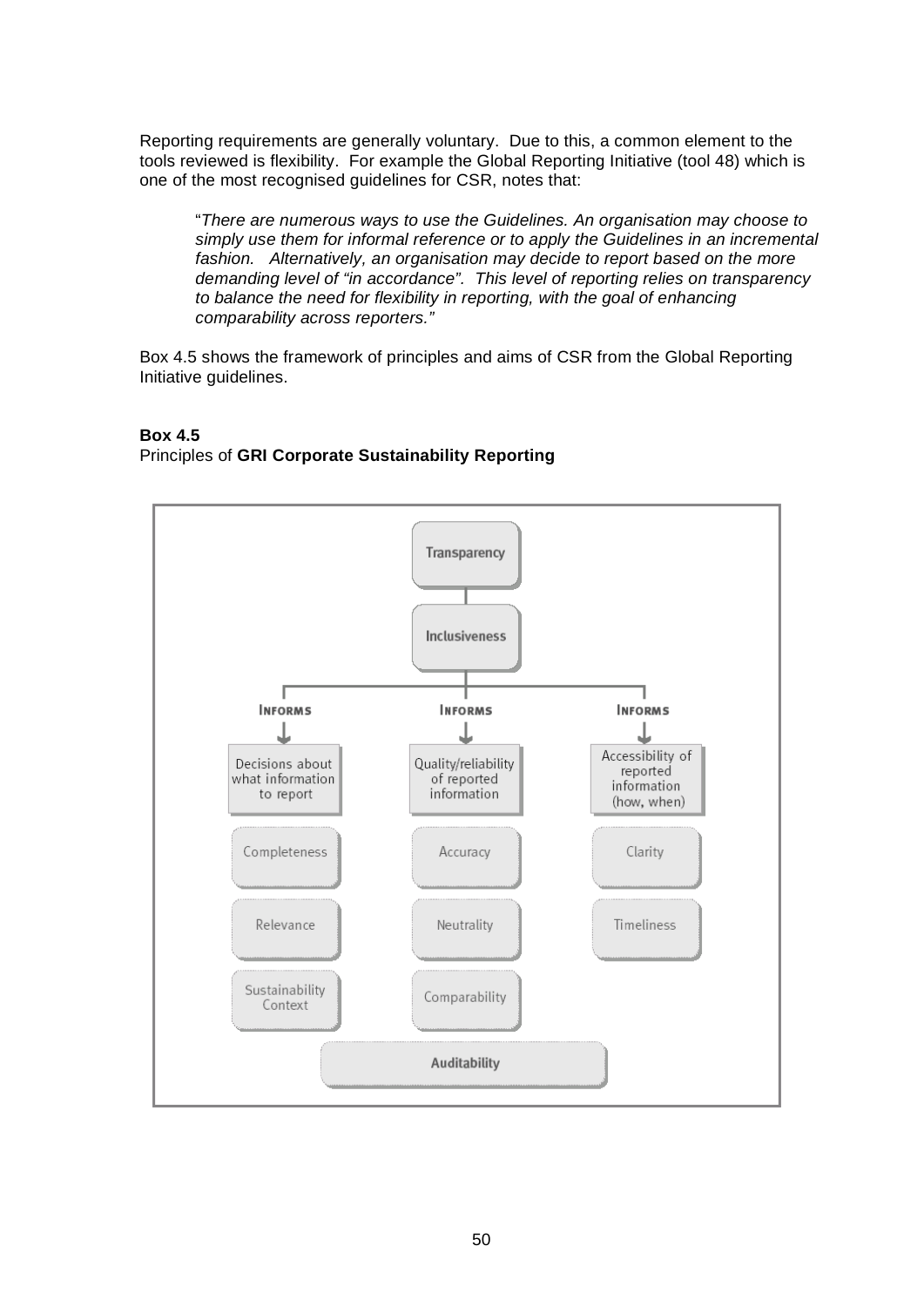#### Advantages and limitations

CSR has the *advantages* of:

- being flexible in scope and use, and thus being easily acceptable and useable for commercial enterprises.
- generally suggesting the gradual introduction of reporting and assessment, which enables organisations to trial the procedures at a cursory level, or in certain aspects of operation.
- being linked to well known and recognised standards, which may increase the acceptance of the report findings.
- Linking sustainability to marketing and public opinion can be a powerful lever in encouraging take up of corporate social and sustainability reporting.

It has the *limitations* that:

- because of this flexibility and voluntary nature, it may not be a strong catalyst for change.
- it is often used in practice as a marketing tool rather than a process for change;
- fully and thoroughly conducted social or sustainability reporting can be very time consuming and costly.

| Number (from App. A)                                  | Name                                                                 |  |  |  |
|-------------------------------------------------------|----------------------------------------------------------------------|--|--|--|
| 6                                                     | SA8000: Social Accountability International (SAI) workplace          |  |  |  |
|                                                       | standard                                                             |  |  |  |
|                                                       | AA1000: Stakeholder engagement assurance Standard                    |  |  |  |
| 8/48                                                  | <b>GRI Reporting Framework</b>                                       |  |  |  |
| 21                                                    | <b>Sustainability Balanced Scorecard (SBSC)</b>                      |  |  |  |
| 41                                                    | <b>Corporate Sustainability Assessment (SAM)</b>                     |  |  |  |
| 49                                                    | Gov. of Canada Sustainability Reporting Toolkit                      |  |  |  |
| <b>OECD Guidelines for Multinational Enterprises:</b> |                                                                      |  |  |  |
| http://www.oecd.org/dataoecd/56/36/1922428.pdf        |                                                                      |  |  |  |
|                                                       | UN Global Compact: http://www.unglobalcompact.org/Portal/Default.asp |  |  |  |

#### Tools assessed in this category

Note: this list is indicative, not comprehensive.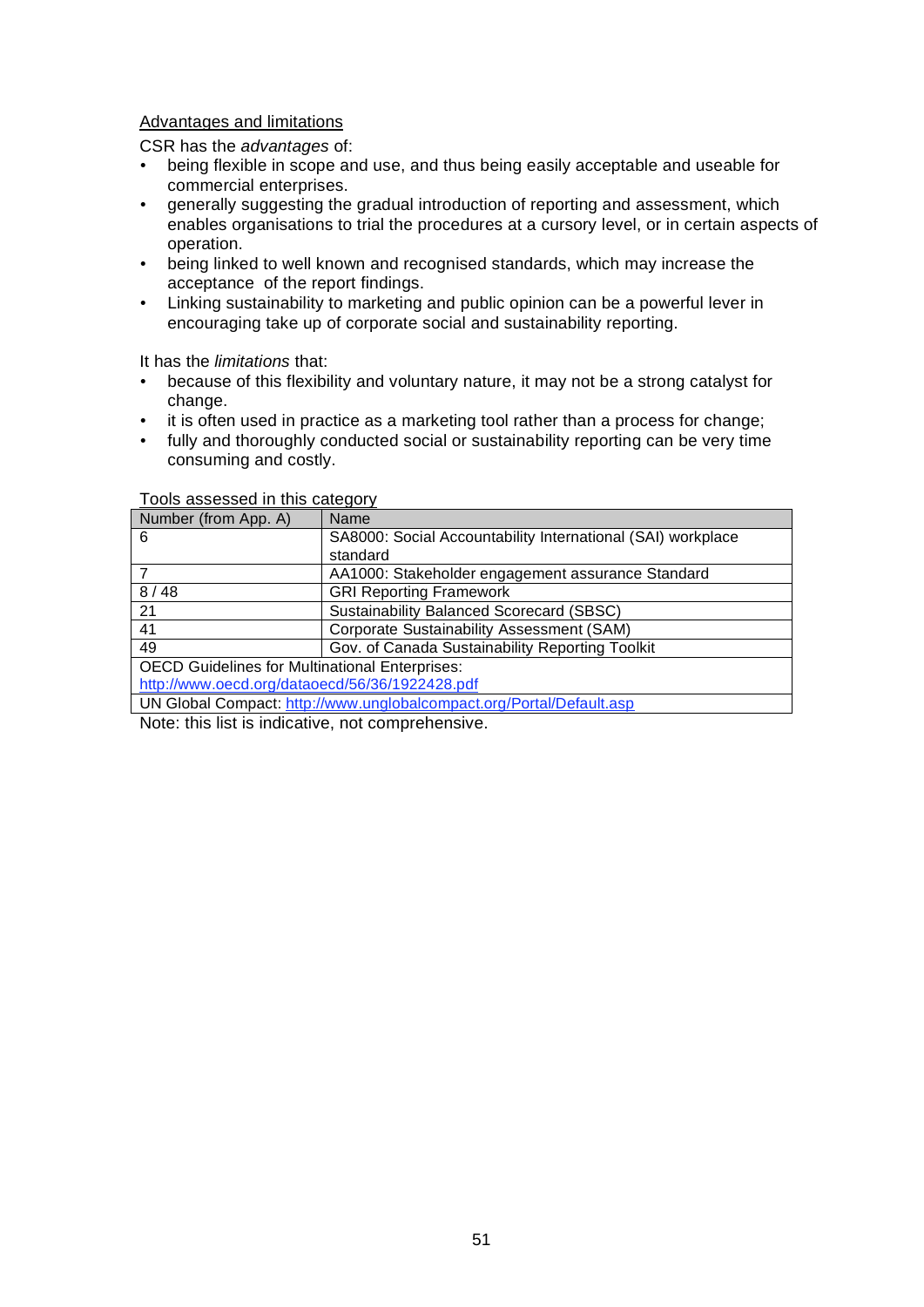## **CHAPTER 5 CONCLUSIONS**

This chapter explains the key findings from this research and identifies possible next steps for future research on sustainability tools.

## **5.1 Key findings**

#### General trends

*There are plenty of existing sustainability metrics, models and toolkits*. The 78-plus that were analysed as part of this research are only the tip of the iceberg, although they arguably represent the full gamut of (current) broader approaches.

*There is no such thing as 'a good tool' in the abstract*, only a good match between a tool and the purpose it is being used for (though there are bad tools - ones which can't do any worthwhile job well - as well as tools being used poorly or inappropriately). Tools can be made generic for many different levels and purposes, but at the price of requiring extensive customised guidance and interpretation, and/or only being able to be used effectively by users who are experienced, insightful and confident enough to adapt and interpret the tool as necessary.

*The existing tools do not seem to be converging on one approach*, for instance consistent involvement of the public, presentation of data in a spatial form, or views on how, and how far, different aspects of sustainability performance should be aggregated.

*The decision determines the tool needed*. The purpose of a tool is to connect effectively with decision or planning processes so as to have the greatest possible chance of influencing their sustainability effects for the better. What form the tool takes will vary depending on the scale of the action, the stage of decision-making, the time and skills available, etc. As a simple example, tools designed to support decisions about building construction are unlikely to be of help in comparing different regional transport policies and vice-versa. "Squeezing" a decision into an inappropriate tool is counterproductive and may be misleading, for example if the tool excludes, devalues or misrepresents issues which are in fact important for the decision.

The tools *vary in terms of how they deal with uncertainty*. Some tools – particularly computer models, GIS and systems analysis – require full sets of detailed data so as to reduce uncertainty, and thereafter assume that there is no uncertainty. Others, like public participation techniques, take uncertainty on board. The former do not necessarily lead to "more certain" results than the latter (although more data will often help to reduce uncertainty): they often merely disguise, rather than reduce, uncertainty.

This suggests that, depending on the context, issues that anyone developing sustainability tools should be aware of are:

- the tool's 'fitness for purpose'. This includes understanding the context within which the decision takes place, time and resources available, level of detail needed etc.
- what sustainability tools already exist, so that new tools do not need to be developed from scratch where existing tools may be adapted to the situation
- how much can be expected from any one tool
- the need for tools to cope with uncertainty and incorporate the precautionary principle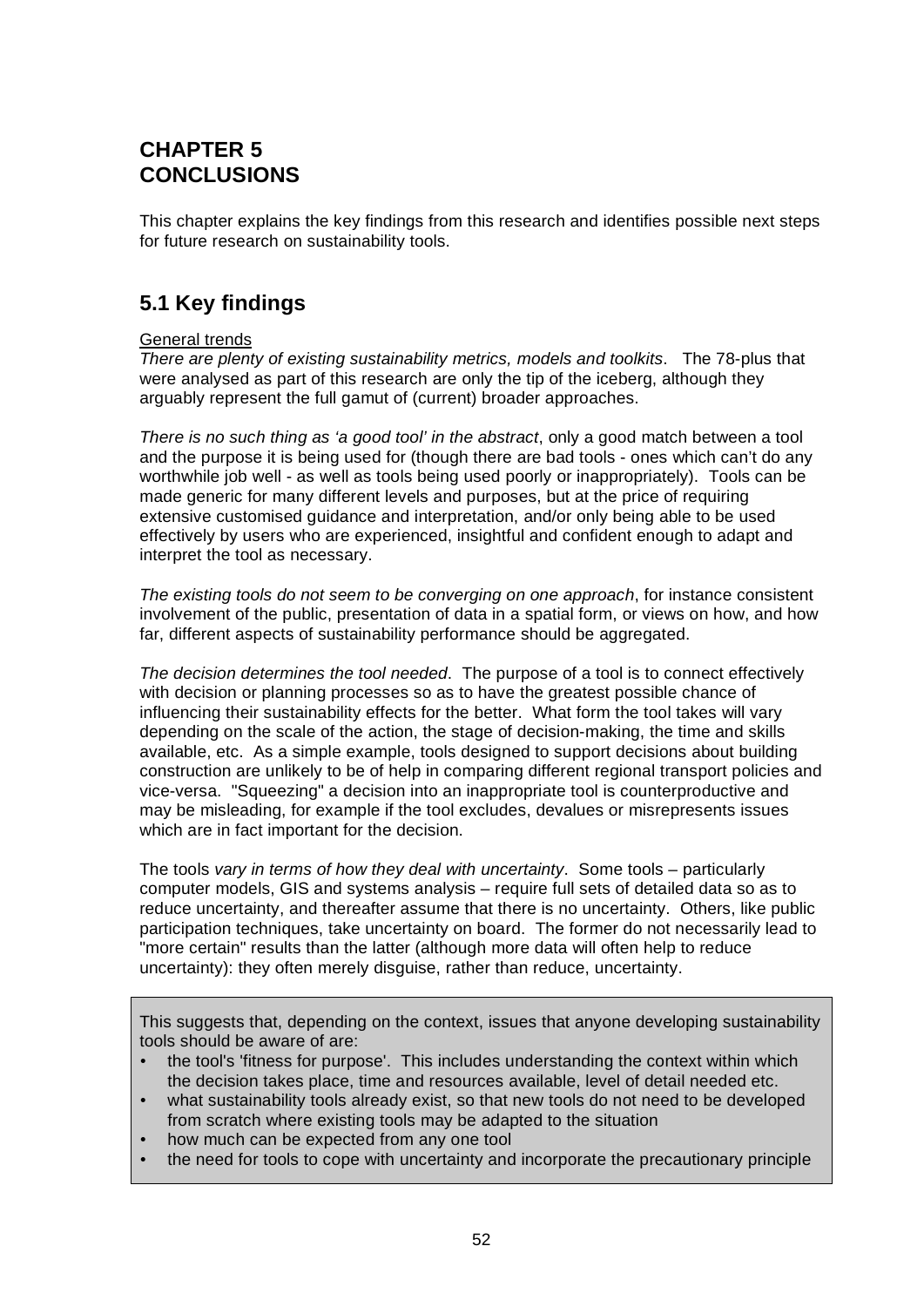#### Social issues within sustainability

*Few of the existing tools come close to being "sustainability" tools* in terms of being inclusive, holistic, multi-dimensional and capable of simultaneously addressing the social, environmental and economic core issues together with other factors such as political, technical or legal constraints. Many focus on one aspect of sustainability, for instance energy or water management, or impacts on communities. Very few even try to weave together the three "legs" of the sustainability "stool".

Sustainability is enormously complex, and involves judgements about integration, win-win solutions, trade-offs. These judgements can be replicated ("faked") by sustainability tools, but are ultimately for politicians and other decision-makers to take. The role of sustainability tools is to aid decision-making, not make decisions. As such, *the concept of a true "sustainability tool" may be impossible to achieve in practice*.

Environmental and economic tools predominate in the tools that we analysed, with *less emphasis on the social dimension*. This is despite the fact that we specifically looked for and analysed "social" tools.

There is *less consensus about the dimensions of social issues* than about environmental and economic ones. For instance some tools discuss norms and values, dimensions of equity, and social interactions, whilst others are limited to demographic issues. Specific tools exist for social impacts, intragenerational (within this generation) equity and public participation – all components of sustainable development. However, intergenerational (between generations) equity - constraints and thresholds that should be achieved to ensure that future generations enjoy a good quality of life – is covered much less well.

On the other hand, *treating social issues with techniques and frameworks designed for the natural sciences may lead to inappropriate sustainability results*. The search for robust, simple and demonstrable causal relationships (the heuristic that has driven all good tool design since Occam and Bacon) may preclude looking at exactly those matters which may be most important for understanding the 'social' strand of sustainability: for instance why, when two people are in identical material circumstances, one may be content and the other resentful, envious and rancorous. The focus of some sustainability tools on measurable social factors – demographics, survey results, etc. – means that much subtle and rich data can get lost, and that socially acceptable actions may not be identified.

This suggests that, depending on the context, issues that anyone developing sustainability tools should be aware of are:

- whether/how to cover the full range of sustainability issues, without necessarily aiming to integrate them into "sustainability solutions";
- coverage of social issues vis-à-vis environmental and economic issues;
- the full range of social issues is taken into account: norms, community interactions etc., as well as basic demographics;
- intergenerational equity (typically as environmental constraints on development today to ensure quality of life in the future);
- the appropriateness (or not) of using natural science techniques to analyse social issues.

#### Usability of sustainability tools

*Comprehensiveness, rigour, transparency, user-friendliness and low cost are not all compatible*. Those existing sustainability tools that aim to be rigorous – for instance several of the environment-energy models - often do so only by requiring much expert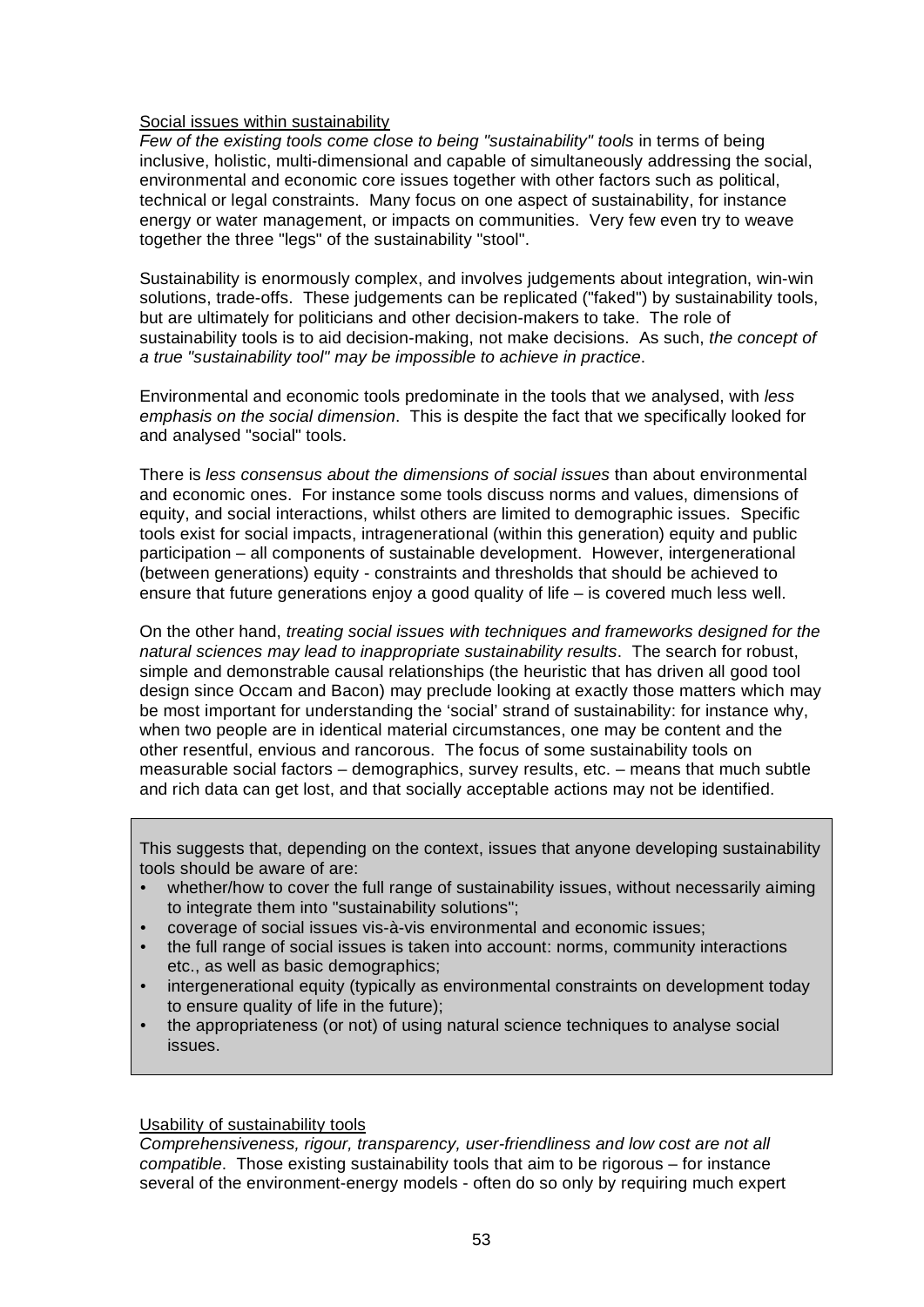input and essentially being a "black box". Conversely those tools that are user-friendly, such as questionnaires and checklists, may be comprehensive (cover many topics) or rigorous (cover the topic in depth) but not both. Cost-benefit assessment is user-friendly in part by not being transparent. Trade-offs need to be struck between the different dimensions, and some may need to be sacrificed in a given situation.

Several of the tools analysed require so much data and expert input, and their results are so complex that they are essentially unusable in practice. This includes the tools whose authors describe them as being "based on complex thinking, including multi-scale mosaic effect, impredicative loop analysis (dynamic budget analysis), and narratives for surfing complex time" (tool 53) and "computer models of complex human interactions involving agents (people) who follow changeable heuristics in their day-to-day behaviour" (tool 19). These tools may be useful for exploring the possibilities of new computer systems or analytical processes, but are unlikely to support real-time, real-life decisions involving real agents (people). This does not suggest that no attempts should be made to, for instance, get to grips with the complexity of human perceptions, behaviour changes and decisions, but it does mean that developers of sustainability tools must be aware of the context in which they are used.

In our opinion, *some of the most interesting sustainability tools bring together different disciplines* and are easy to use. Examples include:

- "rural proofing" (tool 70, equity analysis and checklist): the tool is also easy to understand and suggests solutions to identified problems;
- equity mapping (tool 38, equity analysis and GIS): the tool gives a clear pictorial understanding of equity problems;
- Quality of Life Capital (tool 29, public participation and capacity analysis): it allows the views of experts and non-experts to be considered at the same 'level', and suggests rules for future development, usable by politicians and the public;
- Index of Sustainable Economic Development (tool 5, cost-benefit assessment using novel assumptions/ indicators): it uses a very traditional technique in a quite radical manner;
- gender analysis matrix (tool 33, public participation and checklist/matrix): it can be used both to identify problems and educate people about them; and
- Eco-Cal (tool 72, questionnaire, model, "dashboard"): it acts as an educational tool by allowing people to try out different scenarios for their personal behaviour.

This suggests that, depending on the context, issues that anyone developing sustainability tools should be aware of are:

- the appropriate point of trade-off comprehensiveness, rigour, transparency, userfriendliness and cost. The choice should depend on the decision that the tool is informing;
- the efficiency of the tools: the amount of time and effort they need as input should be proportional to the benefits that they provide as output;
- multi-purpose tools tools that can be used for several different functions and tools that bring together different disciplines; and
- two-stage tools or processes, with a "shallow" initial stage which gives a broad-brush analysis of a problem, and a "deep" focus on those issues that were identified in the first stage as being particularly problematic, contentious or important to the decision making process.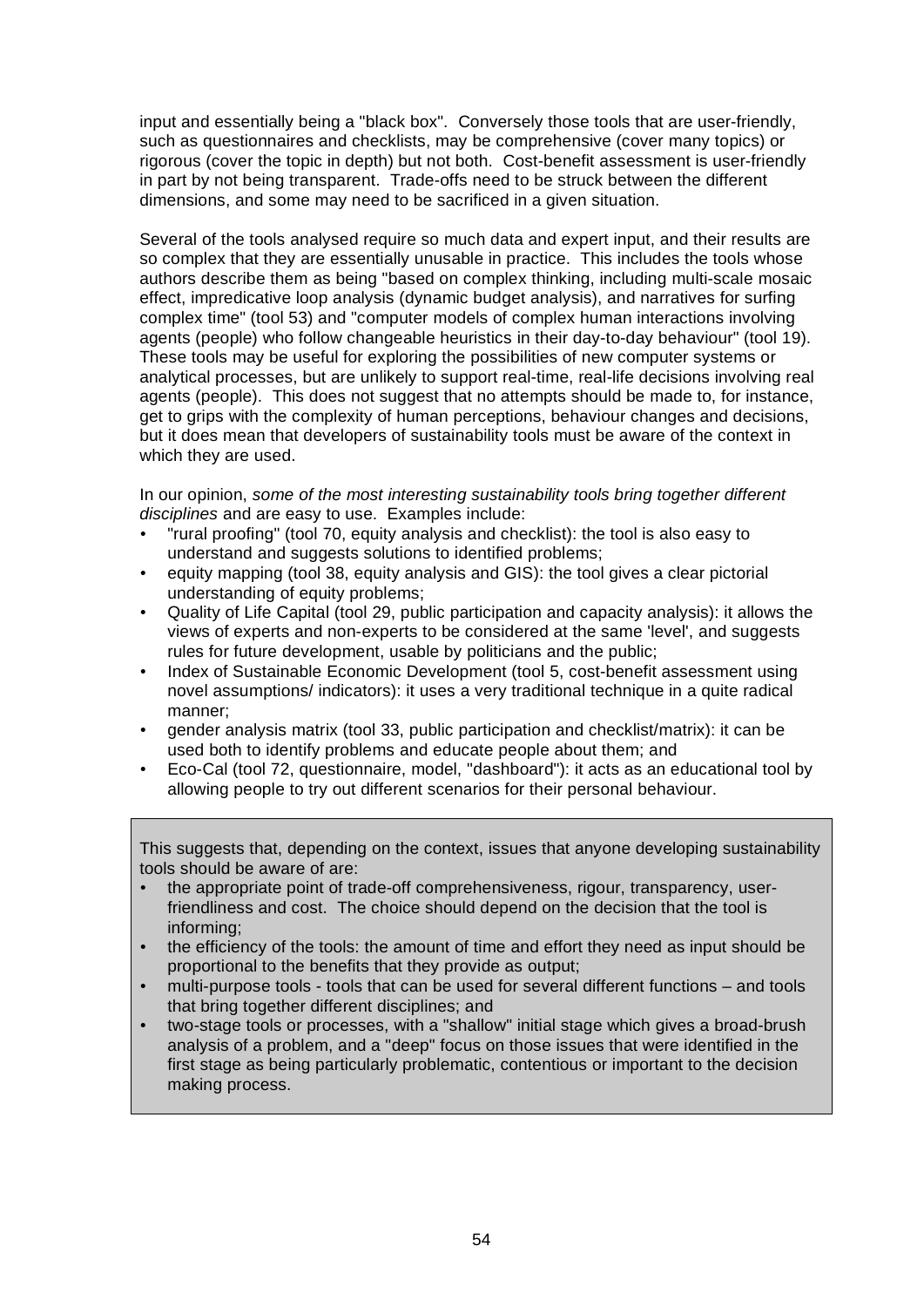### **5.2 Possible next steps**

These findings suggest some themes that could be the focus of future research and information-sharing.

• By far the most important is the issue of *what sustainability questions, challenges, and decisions are currently poorly served by tools*, and therefore what gaps exist in the toolkit. For instance, from our experience we would argue that there is an urgent need to better formulate economic wellbeing (i.e. the outcomes of economic activity rather than the inputs) and to measure eco-efficiency in terms of the amount of environmental consumption needed to achieve these outcomes.

Other next steps, focused on the development and dissemination of sustainability tools, include the need for:

- *Better information about existing tools, and particularly "rules" that help decisionmakers to choose what tool is appropriate*. The most useful sustainability "tool" may in fact be a suite of tools with guidance on which one to choose for what purpose.
- *More understanding of, and consensus on, the social dimension of sustainability*, to help give it an equivalent "weight" to the other dimensions.
- *More understanding of how the three dimensions of sustainability can be integrated*, to help identify and achieve win-win-win solutions, rather than reinforcing the division into separate disciplinary silos.
- A focus on *efficient tools that are "fit for purpose*". In many cases, this is likely to mean an emphasis on tools that are fast, not resource-intensive, and transparent, with associated costs in terms of rigour and comprehensiveness. However it may be possible to develop tools that are selective: that cover most issues quickly and shallowly, but that can become more rigorous for key, problematic issues.
- A *focus on tools that can be used in different ways* for different purposes: for instance tables (describe sustainability status, compare options), causal flow diagrams (identify impact interactions, identify assumptions and necessary precursors to actions) and GIS (describe sustainability baseline, identify impacts, public participation).
- Exploration of *tools that bring together different existing technologies and approaches*. In particular, as GISs become more ubiquitous and user-friendly, they could be combined with other techniques (e.g. scenario testing, public participation techniques).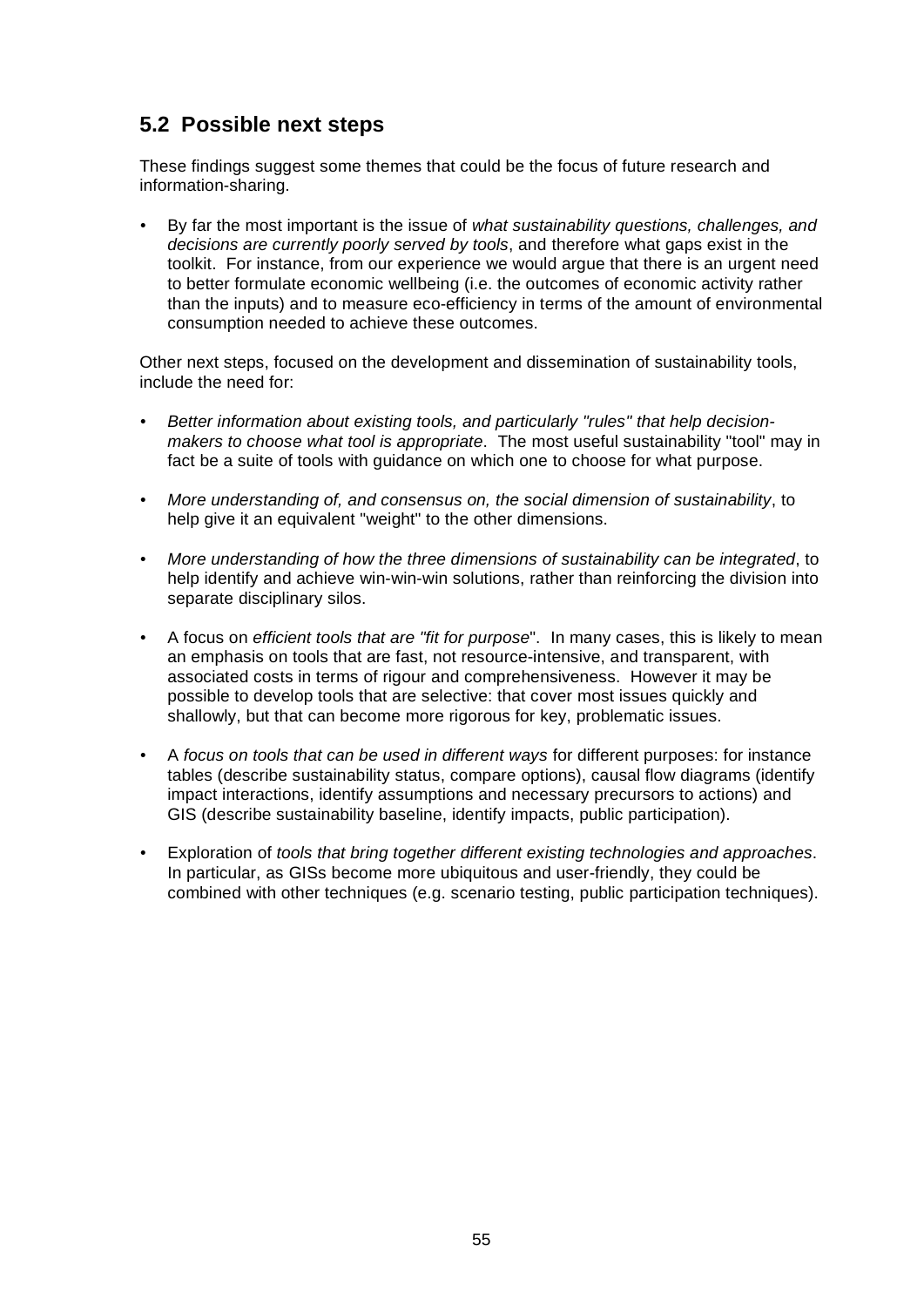# **APPENDIX A SUMMARY OF TOOLS**

| <b>No</b> | <b>Name</b>                                                                                 | <b>Comments</b>                                                                                                                                                                                                                                                                                                                                                                                                                                                                                           | Good/bad points                                                                                                                                                                                                                                                                       |
|-----------|---------------------------------------------------------------------------------------------|-----------------------------------------------------------------------------------------------------------------------------------------------------------------------------------------------------------------------------------------------------------------------------------------------------------------------------------------------------------------------------------------------------------------------------------------------------------------------------------------------------------|---------------------------------------------------------------------------------------------------------------------------------------------------------------------------------------------------------------------------------------------------------------------------------------|
| 1         | Quality of<br>Life Counts                                                                   | UK quality of life indicators                                                                                                                                                                                                                                                                                                                                                                                                                                                                             |                                                                                                                                                                                                                                                                                       |
| 2/<br>16  | Social<br>Capital<br>Assessment<br>Tool (SOCAT<br>/ SCAT)                                   | (WB) Provides definition and theoretical<br>discussion of Social Capital as a concept.<br>Development context.<br>Gives detailed analysis framework,<br>questionnaire format to understand<br>community / social / QoL (though term not<br>used here) dimensions of an area /<br>neighbourhood / village.<br>Questionnaire templates provided and very<br>$\overline{\phantom{a}}$<br>detailed!                                                                                                           | Links social assess-<br>ment to broader<br>community / individual<br>setting. Very detailed,<br>and many useful<br>concepts/guidance.<br>Too complex perhaps,<br>though definitely scope<br>to apply / adapt to<br>variety of uses                                                    |
| 3         | Conjunction<br>of Criminal<br>Opportunity                                                   | Conceptual framework that aims to 1. define<br>terms related to crime; 2. bridge cultural gaps in<br>the field; 3. help practitioners to devise and<br>implement interventions in the causes of crime<br>and integrate different approaches. Focuses on<br>identifying crime problems, diagnosing the causes<br>of the problem, selecting interventions,<br>implementing them, evaluation and adjustment.                                                                                                 | In-depth look at narrow<br>topic (crime, nothing<br>else). International<br>approach. Gives good<br>understanding of<br>causes and ways of<br>preventing crime.                                                                                                                       |
| 4         | Rethinking<br>Construction                                                                  | Focus on health and safety at project level. Series<br>of checklists and scorecards for 1. conception,<br>design and planning; 2. site health; 3. site safety,<br>plus personal risk assessment card. Checklists<br>lead to radar chart which helps to identify weak<br>points: repeating the process over time is<br>recommended, with first time as benchmark.                                                                                                                                          | Straightforward 5-point<br>scale checklists. V.<br>clear about no<br>problems<br>photocopying. Need<br>to register is a pain.                                                                                                                                                         |
| 5         | Index of<br>Sustainable<br>Economic<br>Welfare                                              | Country scale. Measures the portion of economic<br>activity which delivers genuine increases in quality<br>of life. Starts with GDP and, for example,<br>subtracts for air pollution caused by economic<br>activity, and adds to count unpaid household<br>labour. It also covers areas such as income<br>inequality, other environmental damage, and<br>depletion of environmental assets. Includes e.g.<br>services from unpaid domestic labour,<br>expenditure on health and education                 | Country scale. Needs<br>a lot of data and open<br>to interpretation, but<br>becoming increasingly<br>accepted as<br>alternative to GDP                                                                                                                                                |
| 6         | SA8000:<br>Social<br>Accountabi-<br>lity<br>International<br>(SAI)<br>workplace<br>standard | Company business based standard based on<br>defined assessment criteria:<br>Child labour<br>$\blacksquare$<br>Forced labour<br>$\overline{\phantom{a}}$<br>Health and safety<br>$\overline{\phantom{a}}$<br>Freedom of association<br>$\overline{\phantom{a}}$<br>Discrimination<br>$\blacksquare$<br>Disciplinary practice<br>$\overline{\phantom{a}}$<br>Working hours<br>$\overline{\phantom{a}}$<br>Remuneration<br>$\Box$<br>Management system<br>Levels / standards based on international law etc. | Useful and clear<br>compilations of broad<br>range of corporate<br>accountability issues<br>with methodology for<br>assessment and<br>reporting.<br>Focus is on internal<br>corporate function /<br>practices.<br>SA8000 more user<br>friendly, AA1000 more<br>thorough and detailed. |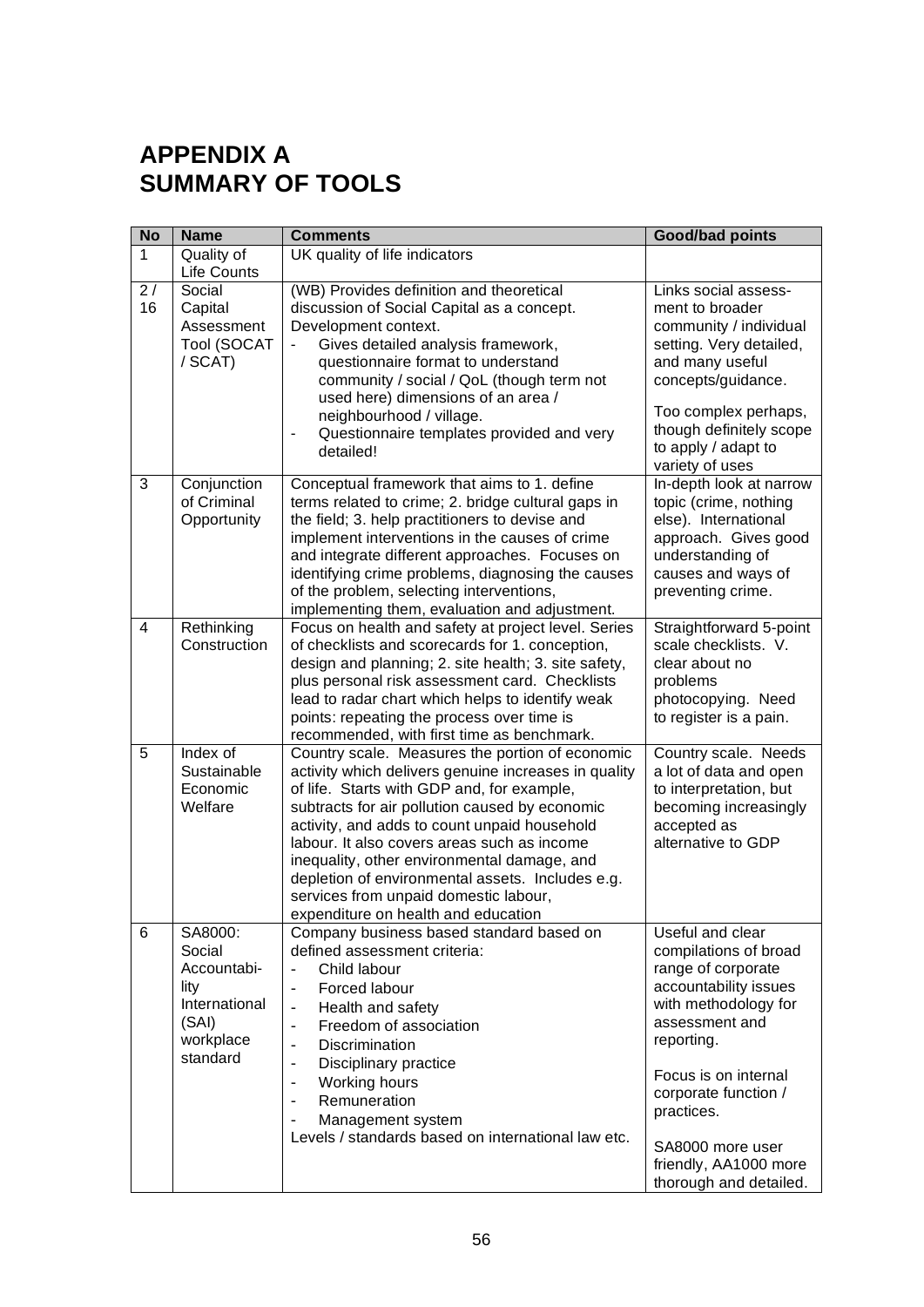| <b>No</b> | <b>Name</b>             | <b>Comments</b>                                                                                     | Good/bad points                                  |
|-----------|-------------------------|-----------------------------------------------------------------------------------------------------|--------------------------------------------------|
| 7         | AA1000:<br>Stakeholder  | A framework for assessing and monitoring social                                                     |                                                  |
|           | engagement              | and ethical accounting and reporting<br>Organisation / business oriented                            |                                                  |
|           | assurance               | Includes guidelines for stakeholder engagement                                                      |                                                  |
|           | Standard                | Sets out process model / template                                                                   |                                                  |
| 8/        | <b>GRI</b>              | Initiative to establish standardised sustainability                                                 | A good simple                                    |
| 48        | Reporting               | reporting 'guidelines' / framework for businesses:                                                  | overview and guidance                            |
|           | Framework               | Sets out set of 11 principles and guidance on                                                       | for corporate                                    |
|           |                         | reporting                                                                                           | accountability and                               |
|           |                         | Reporting is against a number of social,                                                            | sustainability                                   |
|           |                         | environmental and economic criteria                                                                 | assessment and<br>reporting.                     |
|           |                         | Includes guidance on indicators<br>$\overline{\phantom{m}}$                                         |                                                  |
|           |                         |                                                                                                     | Full guidelines are                              |
|           |                         |                                                                                                     | very long.                                       |
| 9         | Social/                 | Article proposing a series of Australian indicators                                                 | Clear explanation of                             |
|           | Human                   | to represent social and human capital.                                                              | choice of indicators,                            |
|           | <b>Capital Rapid</b>    |                                                                                                     | linked to theoretical                            |
|           | Appraisal<br>Model      |                                                                                                     | framework. Australia-<br>specific, though theory |
|           |                         |                                                                                                     | can be adapted for                               |
|           |                         |                                                                                                     | other countries.                                 |
| 10        | <b>ISCAM</b>            | ESRC-supported research by University of                                                            | Needs lots of data,                              |
|           |                         | Manchester "Integrated Sustainable Cities                                                           | seems v. complex/                                |
|           |                         | Assessment Method". Systems-based approach                                                          | academic: good for                               |
|           |                         | for sustainability analysis of city/region (shows<br>links from social values, through demand side, | describing systems,<br>probably less good for    |
|           |                         | need for infrastructure, supply side, environmental                                                 | helping to make                                  |
|           |                         | pressures, human impacts). Defines indicators for                                                   | decisions.                                       |
|           |                         | a sustainable city, links to targets/thresholds,                                                    |                                                  |
|           |                         | shows links between indicators to represent                                                         |                                                  |
|           |                         | complex systems; allows scenario-based                                                              |                                                  |
| 11        | "Community              | sustainability appraisal.<br>"Capacity assessment tool": Excel spreadsheet                          | Oriented to resource                             |
|           | capacity                | designed to help policy-makers to understand and                                                    | management / riparian                            |
|           | assessment"             | assess "social capacity": norms/values,                                                             | issues. Typical                                  |
|           | re. riparian            | knowledge, working together, "interactional                                                         | problem of who fills it                          |
|           | issues                  | infrastructure". Ch.4 in larger project to assess                                                   | in leading to range of                           |
|           |                         | whether the Australian Riparian Lands R&D                                                           |                                                  |
|           |                         | Program "Demonstration and Evaluation" Projects                                                     |                                                  |
|           |                         | of Land & Water Australia have built capacity for<br>long-term change in approaches to river and    |                                                  |
|           |                         | riparian management within the communities that                                                     |                                                  |
|           |                         | have undertaken. Series of spreadsheets require                                                     |                                                  |
|           |                         | description of project, weighting of importance of                                                  |                                                  |
|           |                         | various factors, maps results in red/amber/green.                                                   |                                                  |
| 12        | Index of                | Web site with list of deprivation assessment and                                                    | Not a usable tool /                              |
| 13        | Deprivation<br>Index of | economic development related publications<br>UK context (DETR).                                     | framework<br>Simple and useable                  |
|           | Deprivation             | Describes methodology and details an Index                                                          | method of social                                 |
|           |                         | based on:                                                                                           | assessment. Focus is                             |
|           |                         | Income<br>$\blacksquare$                                                                            | on 'exclusion'.                                  |
|           |                         | Employment<br>$\overline{\phantom{a}}$                                                              |                                                  |
|           |                         | Health deprivation and disability<br>$\overline{\phantom{a}}$                                       | Indicator based                                  |
|           |                         | Education, skills, training<br>$\overline{\phantom{a}}$<br>$\overline{\phantom{a}}$                 | assessment requires<br>data to be available $-$  |
|           |                         | Housing<br>Access to services                                                                       | most useful therefore                            |
|           |                         | Ward (but flexible) scale intended                                                                  | at larger scales.                                |
|           |                         | Describes example and provides data links                                                           |                                                  |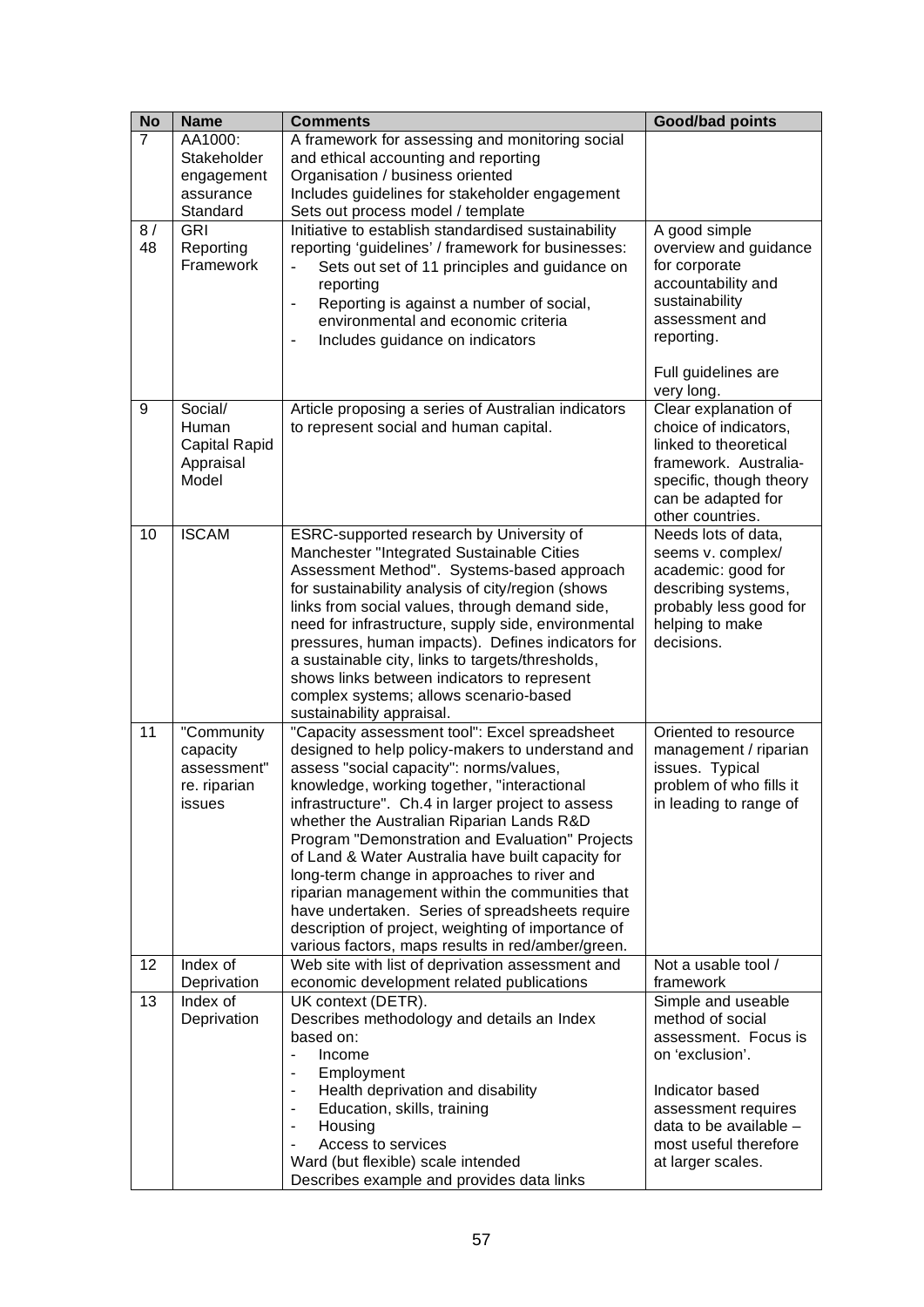| <b>No</b> | <b>Name</b>                                          | <b>Comments</b>                                                                                                                                                                                                                                                                                                                                                                                                                                                                                                                                                                                                                                                                                                                 | <b>Good/bad points</b>                                                                                                                                                                                                                  |
|-----------|------------------------------------------------------|---------------------------------------------------------------------------------------------------------------------------------------------------------------------------------------------------------------------------------------------------------------------------------------------------------------------------------------------------------------------------------------------------------------------------------------------------------------------------------------------------------------------------------------------------------------------------------------------------------------------------------------------------------------------------------------------------------------------------------|-----------------------------------------------------------------------------------------------------------------------------------------------------------------------------------------------------------------------------------------|
| 14        | Beneficiary<br>Assessment                            | Compilation of other sources<br>Beneficiary assessment summarised as appendix<br>to much broader WB participation sourcebook. It<br>is a methodology for stakeholder consultation and<br>involvement<br>A qualitative assessment tool based around<br>participation in meetings / focus groups and<br>interviews.<br>Detailed guidance / methodology not given.<br>Development context                                                                                                                                                                                                                                                                                                                                          | Very detailed, perhaps<br>overly so, makes it a<br>little confusing.<br>Useful lessons /<br>principles of<br>stakeholder<br>engagement                                                                                                  |
| 15        | <b>UN Human</b><br>Development<br>Reports/<br>Index  | Country scale. Index is based on average<br>longevity, educational attainment and standard of<br>living (all with equal weights). Used to compare<br>"human development" in all UN countries.<br>Includes health, wealth and futurity (though not<br>environment in any form)                                                                                                                                                                                                                                                                                                                                                                                                                                                   | Simplistic, uses GDP<br>ranking plus two other<br>criteria. But<br>transparent, and thus<br>good focus of debate.                                                                                                                       |
| 16        | see 2                                                |                                                                                                                                                                                                                                                                                                                                                                                                                                                                                                                                                                                                                                                                                                                                 |                                                                                                                                                                                                                                         |
| 17        | Social capital<br>assessment<br>tool                 | World Bank website with wide range of<br>information about social capital: concepts,<br>questionnaires and organizational profiles, etc.<br>Several tools downloaded: community<br>questionnaire, organisational profile scoresheet.                                                                                                                                                                                                                                                                                                                                                                                                                                                                                            | Good range of tools,<br>but no one specific<br>tool. Simple to use.<br>International<br>application.                                                                                                                                    |
| 18        | Living<br><b>Standards</b><br>Measuremen<br>t Survey | Survey and data based assessment tool (WB)<br>Development context - aimed at understanding<br>and assessing poverty in developing countries (at<br>country scale)<br>Uses detailed questionnaires<br>Extensive guidance on questionnaire format -<br>template provided                                                                                                                                                                                                                                                                                                                                                                                                                                                          | Country scale.<br>Relies on / was<br>intended to motivate<br>large amount of data<br>collection.                                                                                                                                        |
| 19        | Simulating<br>Society                                | Springer-Verlag book on using Mathematica for<br>socioeconomic modelling, written by<br>Richard J. Gaylord & Louis J. DAndria: Simulating<br>Society: A Mathematica Toolkit for Modeling<br>Socioeconomic Behavior<br>Book describes how to create with Mathematica<br>code, computer models of complex human<br>interactions involving agents (people) who follow<br>changeable heuristics - rules of thumb - in their<br>day-to-day behavior. Topics addressed are:<br>- movements, fads, norms, game playing, social<br>networks, culture, and conformity - span<br>traditional social scientific boundaries. Many of the<br>models assume that others - friends, family,<br>peers, and role models - influence our actions. | book costs \$39.95                                                                                                                                                                                                                      |
| 20        | <b>PRAM</b>                                          | Participatory and Reflective Analytical Mapping<br>(PRAM). Essentially a series of map overlays<br>using a simple GIS system, Map Maker, which<br>"allows users to create simple maps using<br>complex environmental and social information on<br>any geographic area from the farm level to the<br>planet. These maps can then be used by<br>researchers and policymakers to assess the<br>degree of sustainable development throughout the<br>target area. http://life.csu.edu.au/cgi-bin/gis/Map                                                                                                                                                                                                                             | Articles about work<br>carried out in 1996.<br>Map Maker is still on<br>the Web but doesn't<br>seem to work any<br>more. Looks<br>potentially very user-<br>friendly, and inter-<br>national/developing<br>country approach is<br>good. |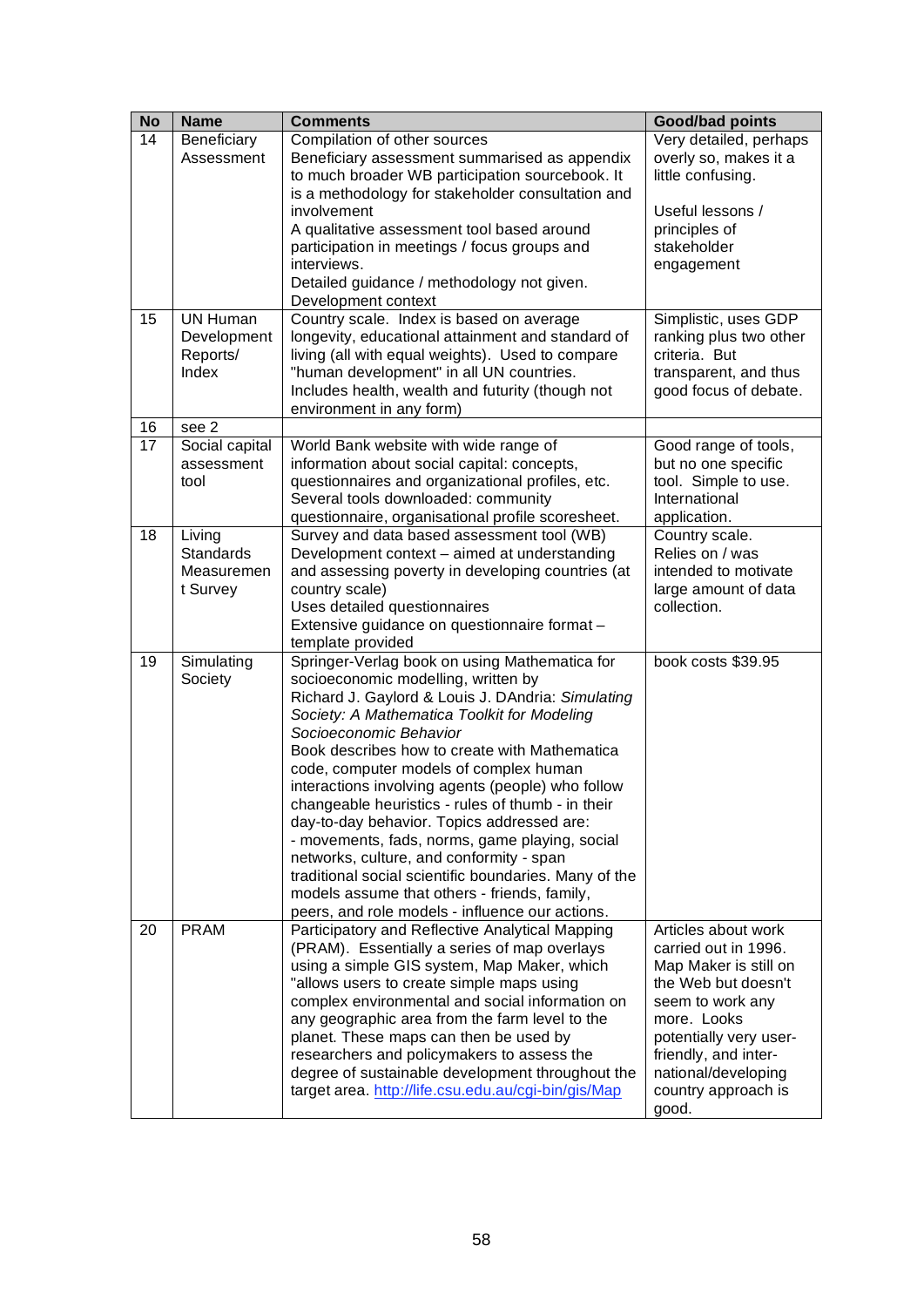| <b>No</b> | <b>Name</b>    | <b>Comments</b>                                                         | Good/bad points          |
|-----------|----------------|-------------------------------------------------------------------------|--------------------------|
| 21        | Sustainability | Discussion paper.                                                       | Academic paper on        |
|           | Balanced       | Provides discussion of various types of                                 | CSR. As such             |
|           | Scorecard      | 'scorecard' and recommendations                                         | discusses concepts       |
|           | (SBSC)         | Outlines example framework / template for<br>$\overline{\phantom{a}}$   | and process, but does    |
|           |                | scorecard                                                               | not provide clear        |
|           |                | Aim to translate Corporate SD strategy into<br>$\overline{\phantom{a}}$ | guidance or              |
|           |                | action                                                                  | methodology.             |
| 22        | <b>QUEST</b>   | Computer model developed by Univ of British                             | Very complex, and        |
|           |                | Columbia in 1999 that allows participants to                            | must be adapted to the   |
|           |                | explore different scenarios for the development of                      | region in question. But  |
|           |                | their region. It is composed of interlinked                             | works as learning tool   |
|           |                | modules: sustainability audit of the region,                            | for public (those        |
|           |                | development of scenarios, interface with user.                          | members who are          |
|           |                | Once the model – which is developed separately                          | sophisticated enough     |
|           |                | for each region - is set up, participants can devise                    | and have enough time     |
|           |                | and "run" different scenarios like a computer                           | to try it) and decision- |
|           |                | game. Puts the user in the role of the decision-                        | makers. Probably         |
|           |                | maker and lets them run different scenarios:                            | more of an educational   |
|           |                | essentially Sim City writ large. In 4 stages: 1.                        | than a decision-         |
|           |                | invent a future for 40 years: land use goals,                           | making tool. Not clear   |
|           |                | population growth, economic activity, world view                        | whether it's been used   |
|           |                | etc.; 2. choose policies on housing, agriculture etc                    | since in practice.       |
|           |                | for 10 years; 3. model comes up with                                    |                          |
|           |                | consequences for air, water etc.; 4. repeat 2. and                      |                          |
|           |                | 3 for each decade; review scenario at the end of<br>the 40 years.       |                          |
| 23        | <b>LASALA</b>  | The LASALA project, run by ICLEI in 2000-1,                             | Info about self-         |
|           |                | aimed to register progress made in the areas of                         | assessment package       |
|           |                | 'eco-efficient urban management' and 'new                               | not available on Web     |
|           |                | schemes of urban governance' brought about                              |                          |
|           |                | through Local Agenda 21. An innovative                                  |                          |
|           |                | technique of tele-guided concerted self-                                |                          |
|           |                | assessment utilising web-based resources and a                          |                          |
|           |                | virtual training centre was at the heart of the                         |                          |
|           |                | project. The overall objectives pursued by                              |                          |
|           |                | LASALA over an 18 month project period were:                            |                          |
|           |                | - to conduct a 'tele-guided, concerted LA21 self-                       |                          |
|           |                | assessment' by 200+ local authorities in Europe;                        |                          |
|           |                | - to evaluate Local Agenda 21 in European local                         |                          |
|           |                | authorities and achieve a comprehensive LA21                            |                          |
|           |                | overview that will be published in a report;                            |                          |
|           |                | - to identify and disseminate best practices in                         |                          |
|           |                | urban governance and eco-efficient urban                                |                          |
|           |                | management;                                                             |                          |
|           |                | - to assess the functioning of the method of                            |                          |
|           |                | 'concerted self-assessment' and provide                                 |                          |
|           |                | guidelines for its application that will be published                   |                          |
|           |                | in a LA21 Self-Assessment Manual.                                       |                          |
| 24        | Participatory  | A methodology for understanding and accounting                          | Simple but thorough.     |
|           | Impact         | for social and cultural issues in development                           | More a guidance          |
|           | Monitoring     | projects to improve outcomes                                            | document than a          |
|           | (PIM)          | No actual framework / checklist, but narrative and                      | methodology.             |
|           |                | diagrams describing methods and role of                                 |                          |
|           |                | discourse, situation analysis etc.                                      |                          |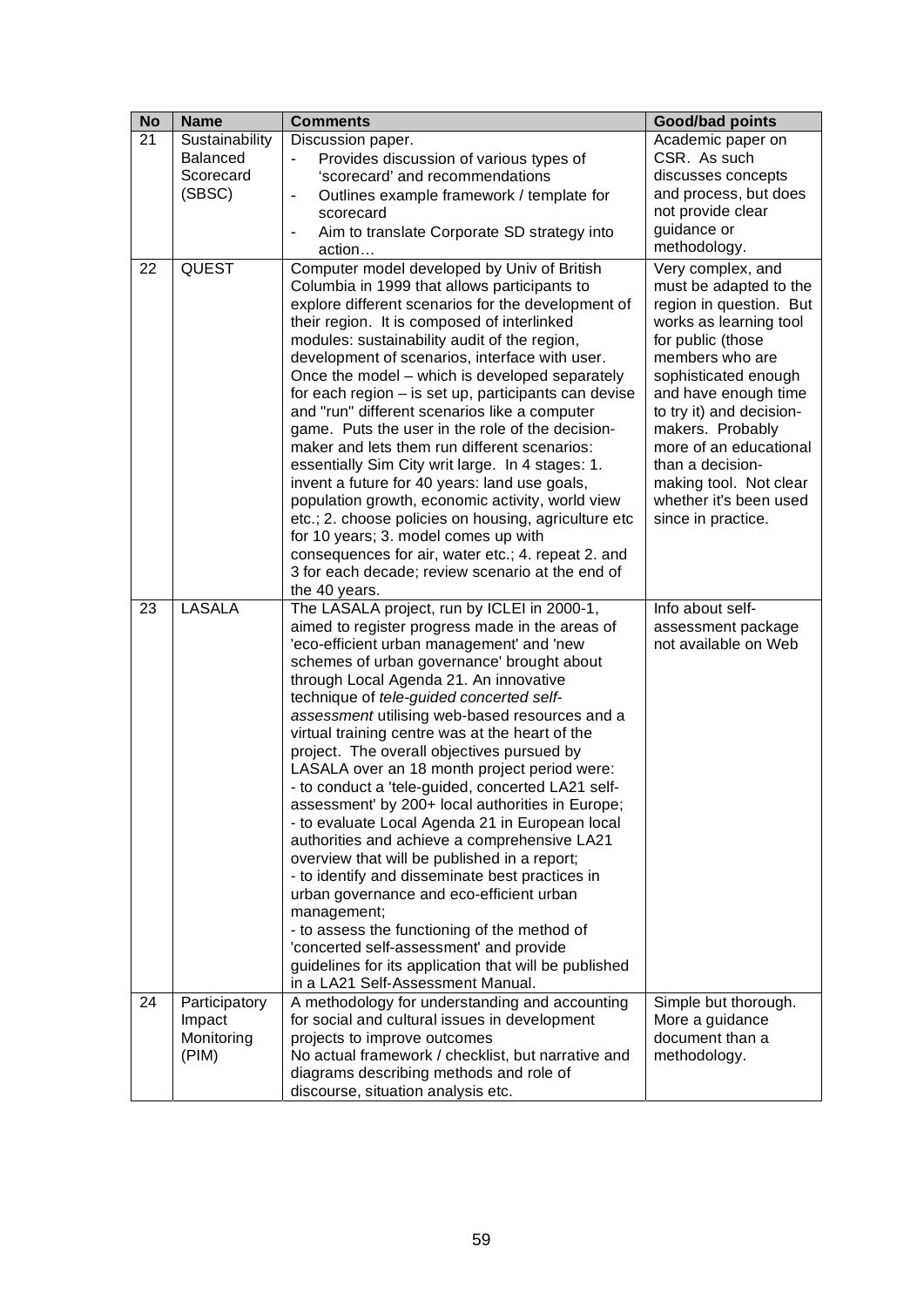| <b>No</b> | <b>Name</b>                                   | <b>Comments</b>                                                                                                                                                                                                                                                                                                                                                                                                                                                                                                                                               | <b>Good/bad points</b>                                                                                                                                                                                            |
|-----------|-----------------------------------------------|---------------------------------------------------------------------------------------------------------------------------------------------------------------------------------------------------------------------------------------------------------------------------------------------------------------------------------------------------------------------------------------------------------------------------------------------------------------------------------------------------------------------------------------------------------------|-------------------------------------------------------------------------------------------------------------------------------------------------------------------------------------------------------------------|
| 25        | <b>POET</b>                                   | Participatory Organisational Evaluation Tool - for<br>assessing organisations and capacity based on a<br>methodology called PROSE (Participatory,<br><b>Results-Oriented Self-Evaluation)</b><br>Development context (and specifically for Civil<br>Society Organisations)<br>Measures organisational strengths and<br>weaknesses in terms of HR, Equity, Governance<br>and Sustainability)<br>Very confusing and detailed<br>Provides detailed narrative and quantification<br>guidance based on self-assessed scoring system<br>with template questionnaire | Very detailed, but<br>reliant on judgement of<br>user with respect to<br>organisational self-<br>assessment.                                                                                                      |
| 26        | <b>Tree Maps</b>                              | A structured process for managing and under-<br>standing qualitative information. Focus on<br>participation and stakeholder involvement /<br>analysis. Use also in scenario planning.<br>Methodology described briefly<br>Developing country context                                                                                                                                                                                                                                                                                                          | Easy to understand<br>guidance for managing<br>participation. No single<br>tool / checklist.                                                                                                                      |
| 27        | The<br>Sustainable<br>Livelihood<br>Framework | Tool / framework to understand / analyse<br>livelihood and opportunities:<br>Framework of inter-linkages defined<br>Provides checklist of issues<br>$\overline{\phantom{m}}$<br>Aim to help eliminate poverty<br>$\overline{\phantom{a}}$<br>Community scale<br>$\overline{\phantom{a}}$<br>Large amount of narrative describing<br>technique and methodology<br>Developing country context                                                                                                                                                                   | Detailed framework<br>and useful social /<br>poverty issue<br>checklist. Places<br>social issues in context<br>of vulnerability.<br>Process is fairly<br>complex and labour<br>intensive.                         |
| 28        | Gender<br>Analysis Tool                       | Aim to provide guidance on where Gender<br>Resources can be found. Has many links to other<br>sites / tools. Development context<br>Brief intro to gender and gender analysis as a<br>method. Matrix format gender analysis framework<br>Focus is on gender roles and relations, needs<br>etc in project development - through<br>stakeholder engagement<br>Also provides brief framework for analysis of<br>national policy                                                                                                                                  | Good introduction to<br>issues of gender, and<br>involvement in<br>development process.<br>Stakeholder<br>engagement guidance<br>applicable in range of<br>circumstances.                                         |
| 29        | Quality of<br>Life<br>Assessment              | Focuses on, and aims to manage, benefits<br>provided by things, e.g. woodland provides<br>recreation, biodiversity, CO2 fixing. Asks who<br>benefits and how, whether there is "enough" of<br>the benefit, and how the benefit can be<br>substituted. Comes up with management<br>proposals which conserve/enhance benefits<br>though these can be achieved with a range of<br>management approaches to the things.                                                                                                                                           | Participative, takes<br>views of both local<br>people and experts<br>into account. Converts<br>"things" into "benefits":<br>applicable to whole<br>suite of sustainability<br>issues and scales of<br>development |
| 30        | Community<br>Profile                          | Simple framework for profiling communities in<br>terms of:<br>Resources<br>$\overline{\phantom{m}}$<br>Livelihoods<br>$\overline{a}$<br>Community structure / institutions<br>$\overline{\phantom{0}}$<br>History<br>Uses observation and interviews / focus groups<br>with maps / location info<br>Brief guidance and framework provided<br>Developing country context                                                                                                                                                                                       | Structured process for<br>understanding a<br>community.<br>Some useful guidance<br>to structure process.<br>Covers 'background'<br>socio-economic issues                                                          |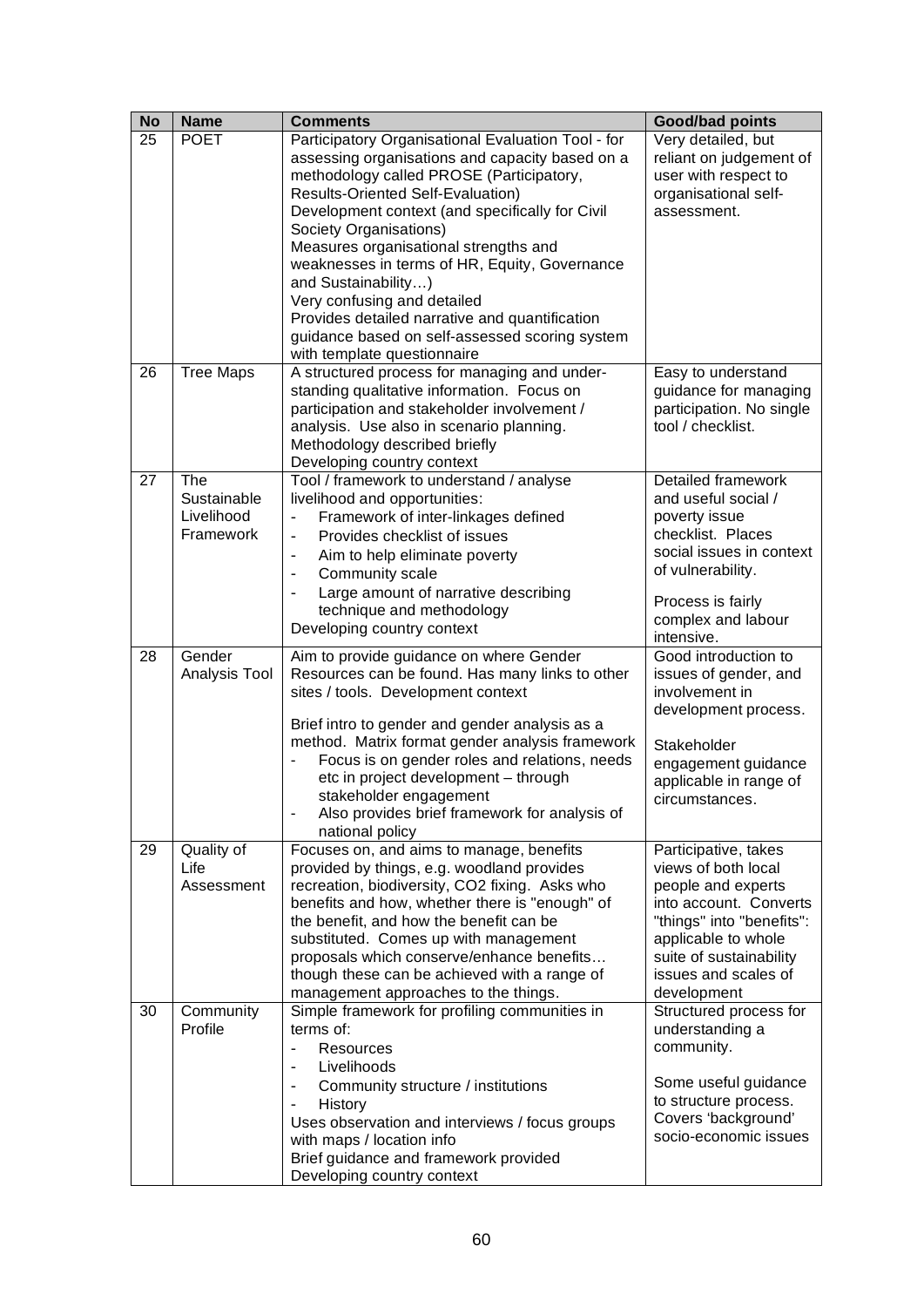| <b>No</b> | <b>Name</b>                                       | <b>Comments</b>                                                                                                                                                                                                                                                                                                                                                                                                                                                                                                                                                                                                                                                                                                                                                                                                                        | <b>Good/bad points</b>                                                                                                                                                                         |
|-----------|---------------------------------------------------|----------------------------------------------------------------------------------------------------------------------------------------------------------------------------------------------------------------------------------------------------------------------------------------------------------------------------------------------------------------------------------------------------------------------------------------------------------------------------------------------------------------------------------------------------------------------------------------------------------------------------------------------------------------------------------------------------------------------------------------------------------------------------------------------------------------------------------------|------------------------------------------------------------------------------------------------------------------------------------------------------------------------------------------------|
| 31        | Participatory<br>and<br>Integrated<br>Development | PIDEP. Aims to facilitate participatory analysis of<br>problems, needs, resources and potentials, and to<br>support a change in development efforts: from<br>top-down to bottom-up development planning,<br>from supply to demand driven development<br>services, from disintegrated to co-ordinated<br>development efforts.<br>PIDEP emphasises: 1. Participation of all in<br>development; 2. Integration: the combined/<br>coordinated efforts of different sectors,<br>institutions, scales; 3. Development: movement<br>from an unsatisfactory present situation to a better<br>one; 4. Process: development work has to be a<br>continuous activity, involving interdependent<br>actors. PIDEP works as a cycle involving phases:<br>Initial, Planning, Check and Channelling,<br>Implementation, and Monitoring and Evaluation. | Essentially a way of<br>structuring support<br>(primarily for<br>developing countries<br>or disadvantaged<br>communities)<br>throughout the life of<br>the project/analysis.                   |
| 32        | Navigating<br>Gender                              | Development context. Provides info on gender<br>concepts and roles.<br>Answers questions - why, how, when through<br>$\blacksquare$<br>narrative explanation<br>Gives simple guidance to analysis process<br>$\qquad \qquad \blacksquare$<br>and outlines example framework<br>Provides links to gender analysis frameworks<br>and related info                                                                                                                                                                                                                                                                                                                                                                                                                                                                                        | 32 and 33 have useful<br>elements regarding a<br>structure for social /<br>gender related project<br>review and stake-<br>holder engagement -<br>though this process is<br>such that will tend |
| 33        | Gender<br>Analysis<br><b>Matrix</b>               | Development context.<br>answers questions - what, why, who when<br>through narrative<br>provides example gender analysis matrix and<br>$\qquad \qquad \blacksquare$<br>explains use through categories to be<br>assessed<br>Gives options for levels of assessment<br>$\qquad \qquad \blacksquare$                                                                                                                                                                                                                                                                                                                                                                                                                                                                                                                                     | always to be dictated<br>by individual<br>preference of user.<br>Some principles and<br>processes may adapt<br>well to broader social<br>assessment                                            |
| 34        | Genuine<br>Progress<br>Indicator                  | Country/region scale. See 5.                                                                                                                                                                                                                                                                                                                                                                                                                                                                                                                                                                                                                                                                                                                                                                                                           | An early version of<br><b>ISEW</b>                                                                                                                                                             |
| 35        | Community<br>impact<br>assessment                 | Assesses the impact of transport "actions" on<br>communities. Includes population demographics,<br>severance, noise, aesthetics etc. Essentially a<br>type of non-technical EIA focused on social<br>impacts (and those environmental and economic<br>effects that affect social effects)                                                                                                                                                                                                                                                                                                                                                                                                                                                                                                                                              | Written for US context<br>but has international<br>applications. Non-<br>technical language,<br>reference to data<br>sources. Work seems<br>manageable                                         |
| 36        | Capability<br>Poverty<br>Measure                  | Gender / women focussed and development<br>context - provides narrative on nourishment and<br>health, reproduction and literacy.<br>No framework or assessment tool / template.                                                                                                                                                                                                                                                                                                                                                                                                                                                                                                                                                                                                                                                        | Useful information on<br>important gender/<br>development issues,<br>but no tool/framework.                                                                                                    |
| 37        | Social Audit                                      | University of Technology, Sydney. Handbook that<br>presents a "cookbook" of approaches that allow<br>community activists to describe the "social capital"<br>of their communities. Includes definitions of social<br>capital, suggested questions for surveys, ideas for<br>other techniques (e.g. observation)                                                                                                                                                                                                                                                                                                                                                                                                                                                                                                                        | Useful re. "what is<br>social capital". No one<br>approach per se, but<br>basket of approaches.<br>Good intro for tricky<br>topic.                                                             |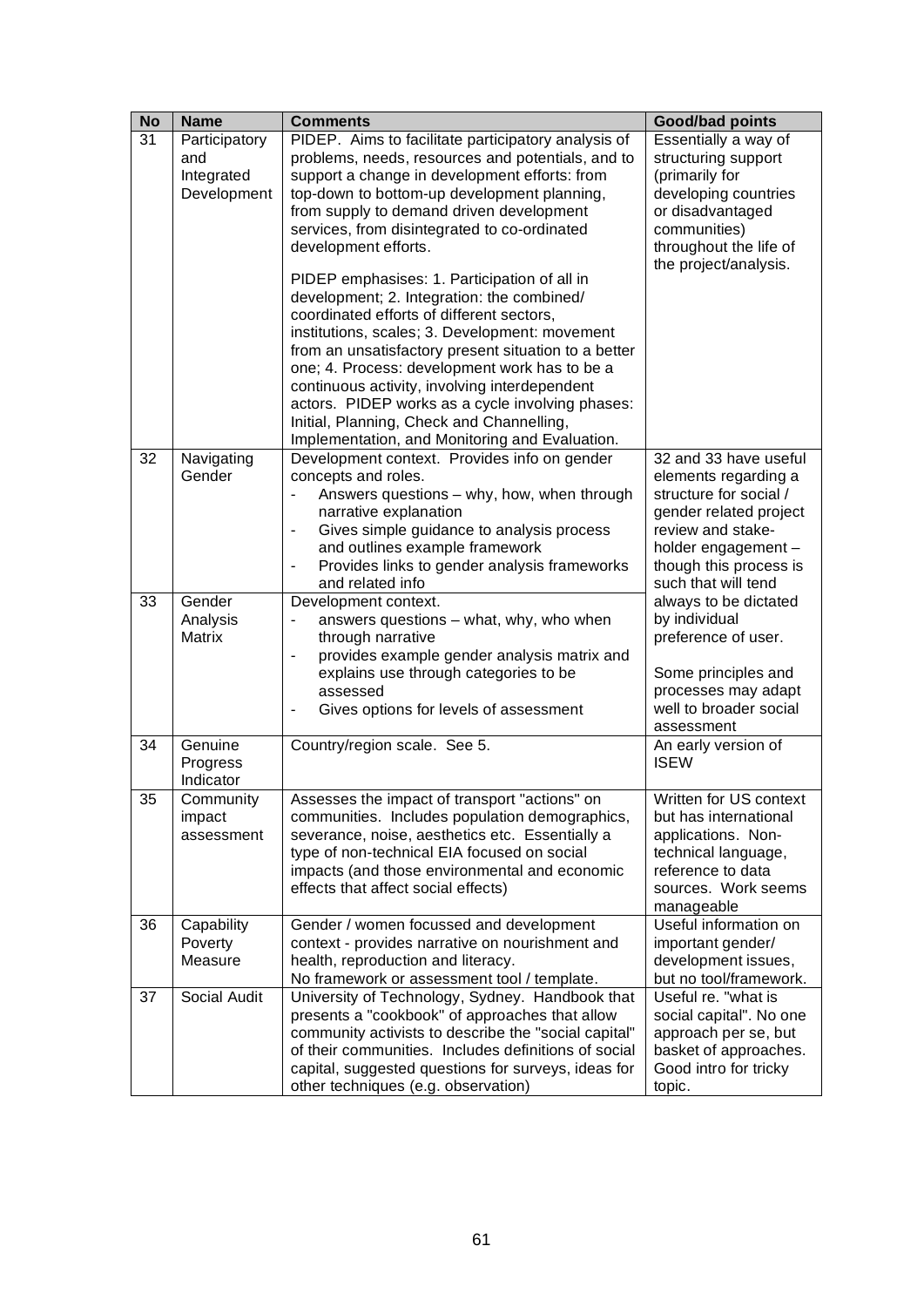| <b>No</b> | <b>Name</b>                                        | <b>Comments</b>                                                                                                                                                                                                                                                                                                                                                                                                                                                                                                                                                                                                                                                                      | Good/bad points                                                                                                                                                                                            |
|-----------|----------------------------------------------------|--------------------------------------------------------------------------------------------------------------------------------------------------------------------------------------------------------------------------------------------------------------------------------------------------------------------------------------------------------------------------------------------------------------------------------------------------------------------------------------------------------------------------------------------------------------------------------------------------------------------------------------------------------------------------------------|------------------------------------------------------------------------------------------------------------------------------------------------------------------------------------------------------------|
| 38        | Equity<br>mapping                                  | Maps access to facilities v. characteristics of<br>population. In Sustainable Cities Program, maps<br>in Los Angeles were mapped, with 0.25 mile<br>buffer zones (within which parks were felt to be<br>accessible to local residents). This was<br>superimposed on racial characteristics of the local<br>resident population, and analyses carried out of<br>e.g. park acres per 1000 population of Latinos,<br>African Americans, Whites. This showed serious<br>differences between races in terms of access to<br>parks (e.g. whites have 100 times better access<br>than Latinos)                                                                                              | Very powerful/ striking<br>use of GIS, applicable<br>to wide range of<br>scales, impacts,<br>countries etc. Would<br>require lots of info, e.g.<br>on racial makeup of<br>neighbourhoods.                  |
| 39        | Dashboard of<br>Sustainable<br>Development         | The Dashboard tool, developed by a small group<br>of Canadian indicator programme leaders called<br>"Consultative Group on Sustainable Development<br>Indices" is an attempt to help and launch the<br>process of putting indicators at the service of<br>democracy. The Dashboard presents sets of<br>indicators in a simple pie chart format based on<br>three principles: 1. the size of a segment reflects<br>the relative importance of the issue described b<br>the indicator; 2. a colour code signals<br>performance; 3. the central circle summarises the<br>information of the component indicators. 46<br>indicators used to describe/compare more than<br>100 countries. | Visual, and easy to<br>understand once you<br>get your head around<br>it (but really daunting<br>at first). Can easily<br>identify strong/weak<br>aspects of countries.<br>Includes 3 legs of SD<br>stool. |
| 40        | Bench-<br>marking                                  | Setting a point of reference standard/target for<br>indicators, often based on existing good practice                                                                                                                                                                                                                                                                                                                                                                                                                                                                                                                                                                                | Three page theoretical<br>article, but fine<br>concept, often used                                                                                                                                         |
| 41        | Corporate<br>Sustainability<br>Assessment<br>(SAM) | An assessment tool based on environmental,<br>social and economic criteria<br>Questionnaire and analysis of standard<br>company reports used to 'score' companies<br>against criteria<br>Criteria based on accepted standards, best<br>practices and audit procedures<br>Questionnaire provides thorough assessment<br>of company policy and practice                                                                                                                                                                                                                                                                                                                                | Complex to use - and<br>scoring seems<br>somewhat arbitrary.                                                                                                                                               |
| 42        | Community<br>sustainability<br>assessment          | Ecological/social/spiritual weighted checklists to<br>assess how sustainable a community is.<br>Developed by Global Ecovillage Network/Gaia.                                                                                                                                                                                                                                                                                                                                                                                                                                                                                                                                         | Spiritual dimension v.<br>interesting. No<br>economics.<br>Community scale.<br>Easy to understand.<br>In some ways probably<br>the most "truly<br>sustainable" of the<br>various approaches.               |
| 43        | Quality of<br>Life<br>indicators                   | Federation of Canadian Municipalities reporting<br>system to monitor quality of life in Canada.<br>Includes indicators on population, affordability,<br>employment, housing, community stress, health,<br>safety, and participation. Cost of living calculated<br>as average basket of goods, fed into affordability<br>indicator. Second report put out 2002.                                                                                                                                                                                                                                                                                                                       | Essentially a Canadian<br>version of Quality of<br><b>Life Counts</b>                                                                                                                                      |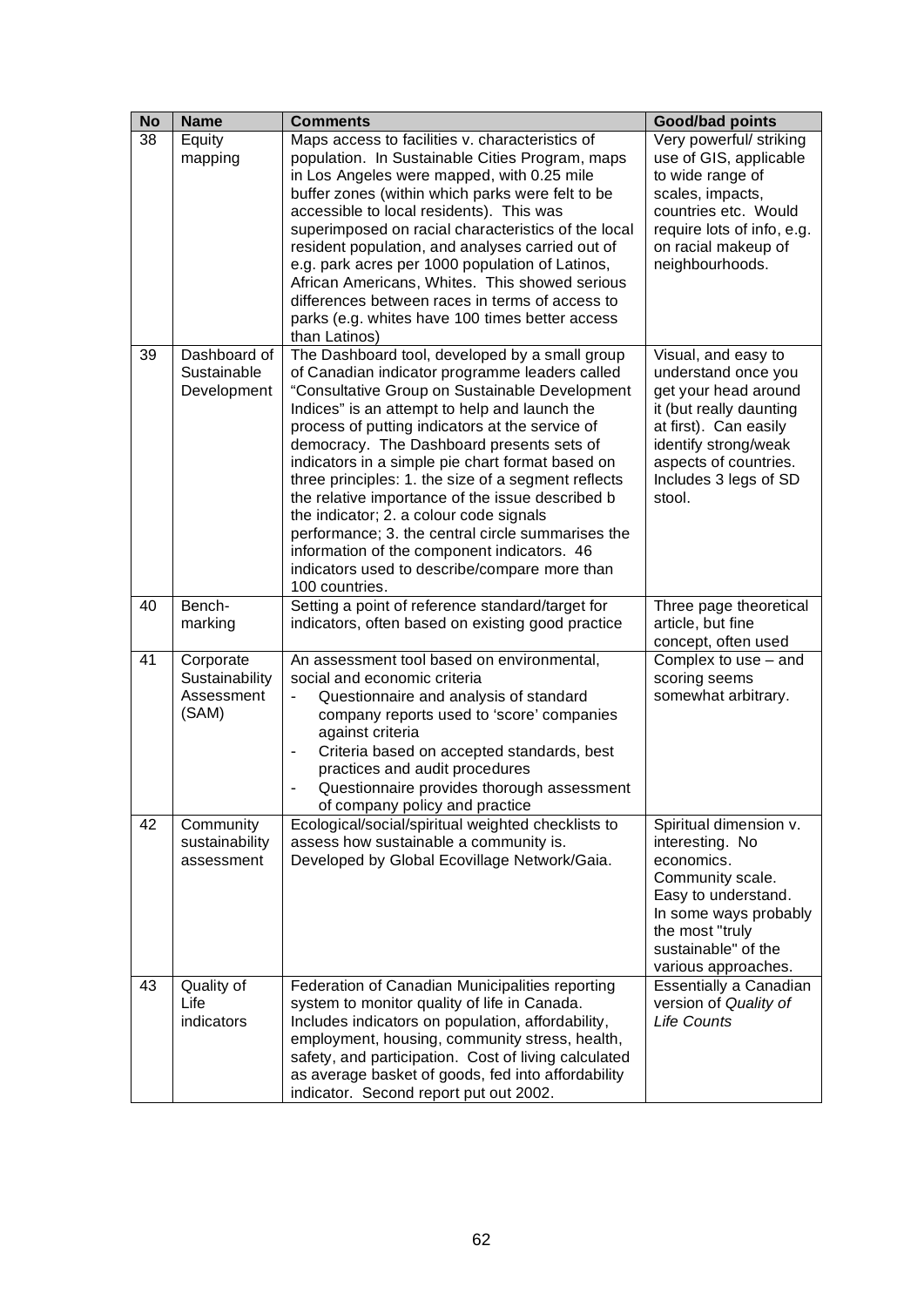| <b>No</b> | <b>Name</b>       | <b>Comments</b>                                      | Good/bad points                         |
|-----------|-------------------|------------------------------------------------------|-----------------------------------------|
| 44        | Sustainability    | EPSRC-funded, UCL devised GIS tool that allows       | <b>Essentially a GIS-MCA</b>            |
|           | calculator        | people to integrate a wide range of indicators into  | tool                                    |
|           |                   | one single composite indicator using overlay         |                                         |
|           |                   | analysis. Can ascribe weights to surfaces.           |                                         |
|           |                   | Designed to generate a series of indices of          |                                         |
|           |                   | sustainability for town centres. At present, only    |                                         |
|           |                   | employment data are shown but aim is to              |                                         |
|           |                   | integrate much more data, including social and       |                                         |
|           |                   | environmental indicators in London.                  |                                         |
| 45        | Calvert           | Another list of indicators, also "bundled" into      | US data. Main new                       |
|           | Henderson         | themes (e.g. energy, education), each with an        | concept is expert                       |
|           | QoL               | expert's introduction and analysis of                | analysing field.                        |
|           | indicators        | issues/problems. Presented as book, cost \$25.       |                                         |
| 46        | Wellbeing         | Country scale. Expansion of approach from 15,        | Wider range of indices                  |
|           | index             | prepared with support from IUCN, World               | than UN HDI, but                        |
|           |                   | Conservation Union and International Develop-        | requires lots of                        |
|           |                   | ment Research Centre. Considers human                | quantified data, and                    |
|           |                   | wellbeing (28 indicators), ecosystem wellbeing (49   | prone to bias/                          |
|           |                   | indicators), wellbeing and stress indices.           | problems because of                     |
|           |                   | Compares 180 nations in terms of wellbeing.          | that                                    |
| 47        | <b>FSCN Index</b> | Florida Sustainable Community Index: GIS model       | 1999. Uses ArcView                      |
|           |                   | designed to measure indicators of community          | which isn't very user-                  |
|           |                   | sustainability. Indicators include housing density   | friendly, and limited to                |
|           |                   | and affordability, transit proximity, employment     | "mappable" issues.                      |
|           |                   | density and land supply, park space availability.    | But overall a good use                  |
|           |                   | Used in Florida for comprehensive/area planning,     | of GIS for sust dev.                    |
|           |                   | neighbourhood planning, site planning. Used on       |                                         |
|           |                   | an MCA basis to compare alternative                  |                                         |
|           |                   | development scenarios.                               |                                         |
| 48<br>49  | see 8<br>Gov. of  | Voluntary CSR guidance site - draws on GRI and       |                                         |
|           | Canada            | Canadian Institute of Chartered Accountants          | Draws on GRI (8 and<br>48) and Canadian |
|           | Sustainability    | guidance. Aimed at first time users (companies).     | Institute of Chartered                  |
|           | Reporting         | Provides examples and guidance of areas and          | Accountants guidance.                   |
|           | <b>Toolkit</b>    | types of issues to be reported against               |                                         |
|           |                   | Provides narrative on logic and benefits of CSR      |                                         |
|           |                   | Sets out a stepwise methodology for producing a      |                                         |
|           |                   | sustainability report                                |                                         |
|           |                   |                                                      |                                         |
|           |                   | Focus is on producing appropriate corporate          |                                         |
|           |                   | sustainability report for a business or corporation. |                                         |
|           |                   | Covers social, environmental and economic            |                                         |
|           |                   | criteria.                                            |                                         |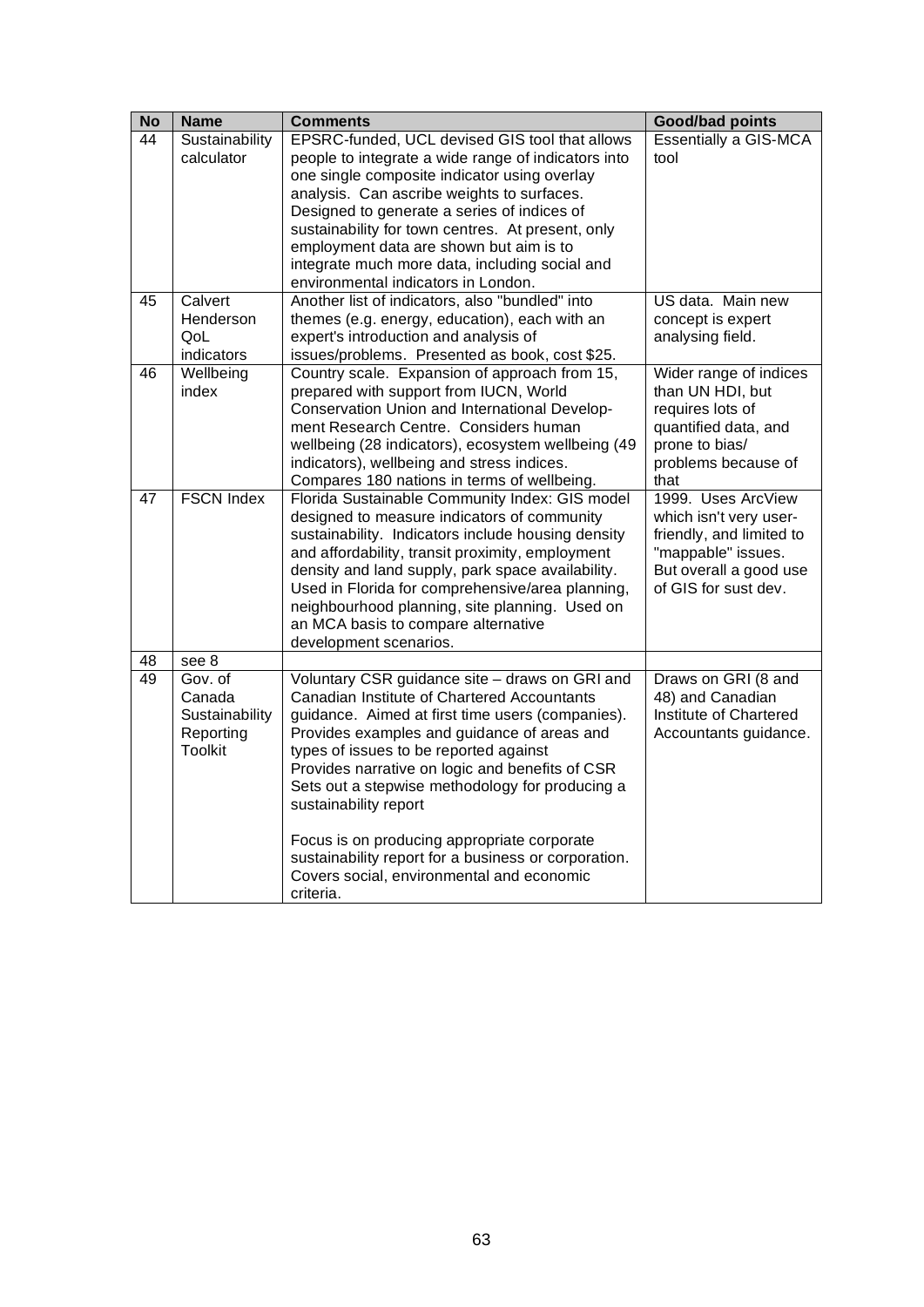| <b>No</b> | <b>Name</b>                                                | <b>Comments</b>                                                                                                                                                                                                                                                                                                                                                                                                                                                                                                                                                                                                                                                                                                                                                                                                                                                                                                                                                    | <b>Good/bad points</b>                                                                                                                                                                                                                                          |
|-----------|------------------------------------------------------------|--------------------------------------------------------------------------------------------------------------------------------------------------------------------------------------------------------------------------------------------------------------------------------------------------------------------------------------------------------------------------------------------------------------------------------------------------------------------------------------------------------------------------------------------------------------------------------------------------------------------------------------------------------------------------------------------------------------------------------------------------------------------------------------------------------------------------------------------------------------------------------------------------------------------------------------------------------------------|-----------------------------------------------------------------------------------------------------------------------------------------------------------------------------------------------------------------------------------------------------------------|
| 50        | Project<br>innovation<br>matrix                            | Not particularly technical: more a form of MCA.<br>Austrian technique that allows projects to be<br>compared based on the degree to which they<br>meet regional sustainable development<br>objectives. The model provides for: a weighting<br>of the objectives of regional development; an<br>assessment of individual projects concerning their<br>contributions to sustainable development;<br>classification of projects by "location of<br>innovation", i.e. whether the measures affect a<br>company, network etc.; classification by "type of<br>innovation", e.g. product, process, organizational<br>or social issues; an assessment of the effective<br>scope of the project; will the effects act at a local,<br>municipal, regional or supra-regional level; an<br>overview of current municipal and regional<br>projects and their respective contribution to<br>sustainable development and, deduced from this,<br>the need for further development. | Allows projects to be<br>compared based on<br>sustainable<br>development criteria<br>essentially formalises<br>what many decision-<br>makers probably do in<br>their heads.                                                                                     |
| 51        | Social impact<br>assessment                                | US govt. manual for assessing the social<br>implications of a project etc Presents matrix of<br>project stages v. SIA variables: population<br>characteristics, community/institutional structures,<br>political/social resources, individual/ family<br>changes and community resources. Like EIA, but<br>focusing on social issues                                                                                                                                                                                                                                                                                                                                                                                                                                                                                                                                                                                                                               | easy to understand,<br>principles can be<br>applied internationally.                                                                                                                                                                                            |
| 52        | Social<br>Analysis                                         | WB Source book: compilation of other sources.<br>A detailed overview/ synthesis of Social Analysis<br>methods and frameworks<br>"Revealing the complex relationships among<br>different groups and focusing on assets and<br>livelihoods, multidimensional social analysis asks<br>how people perceive, act on and negotiate their<br>interests."<br>Encompasses macro-social analysis, sociological<br>appraisal and social assessment. Explores<br>diversity and gender, institutions and behaviour,<br>stakeholders and participation, and social risk<br>And provides checklists / frameworks under each<br>category above                                                                                                                                                                                                                                                                                                                                     | Very detailed guidance<br>on good practice in<br>social assessment.<br>No one framework or<br>tool.<br>Compilation of other<br>sources<br>Definitely some useful<br>guidance / ideas,<br>though very complex<br>and long document is<br>far from user friendly. |
| 53        | Multi-scale<br>integrated<br>analysis of<br>sustainability | INRAN (Italy) devised systems and multi-criteria<br>model/approach for representing sustainability<br>trade-offs. Brings together elements of complex<br>thinking, including multi-scale mosaic effect,<br>impredicative loop analysis (dynamic budget<br>analysis), narratives for surfing complex time, etc.                                                                                                                                                                                                                                                                                                                                                                                                                                                                                                                                                                                                                                                     | Completely and totally<br>impenetrable. Might<br>be interesting at a<br>theoretical level but<br>likely to be of little use<br>in decision-making as<br>it stands.                                                                                              |
| 54        | <b>Full Cost</b><br>Accounting                             | Outlines the following four general steps of a<br>complete FCA analysis:<br>Identification of stakeholders and relevant<br>$\overline{\phantom{a}}$<br>values<br>Generation of project alternatives.<br>$\overline{\phantom{a}}$<br>Evaluation of the effects of each alternative<br>$\overline{\phantom{a}}$<br>on stakeholders.<br>Tabulation, adjustment, and reporting of<br>$\overline{\phantom{a}}$<br>results                                                                                                                                                                                                                                                                                                                                                                                                                                                                                                                                               | Useful overview of<br>process, but contains<br>little in way of<br>guidelines or checklist.                                                                                                                                                                     |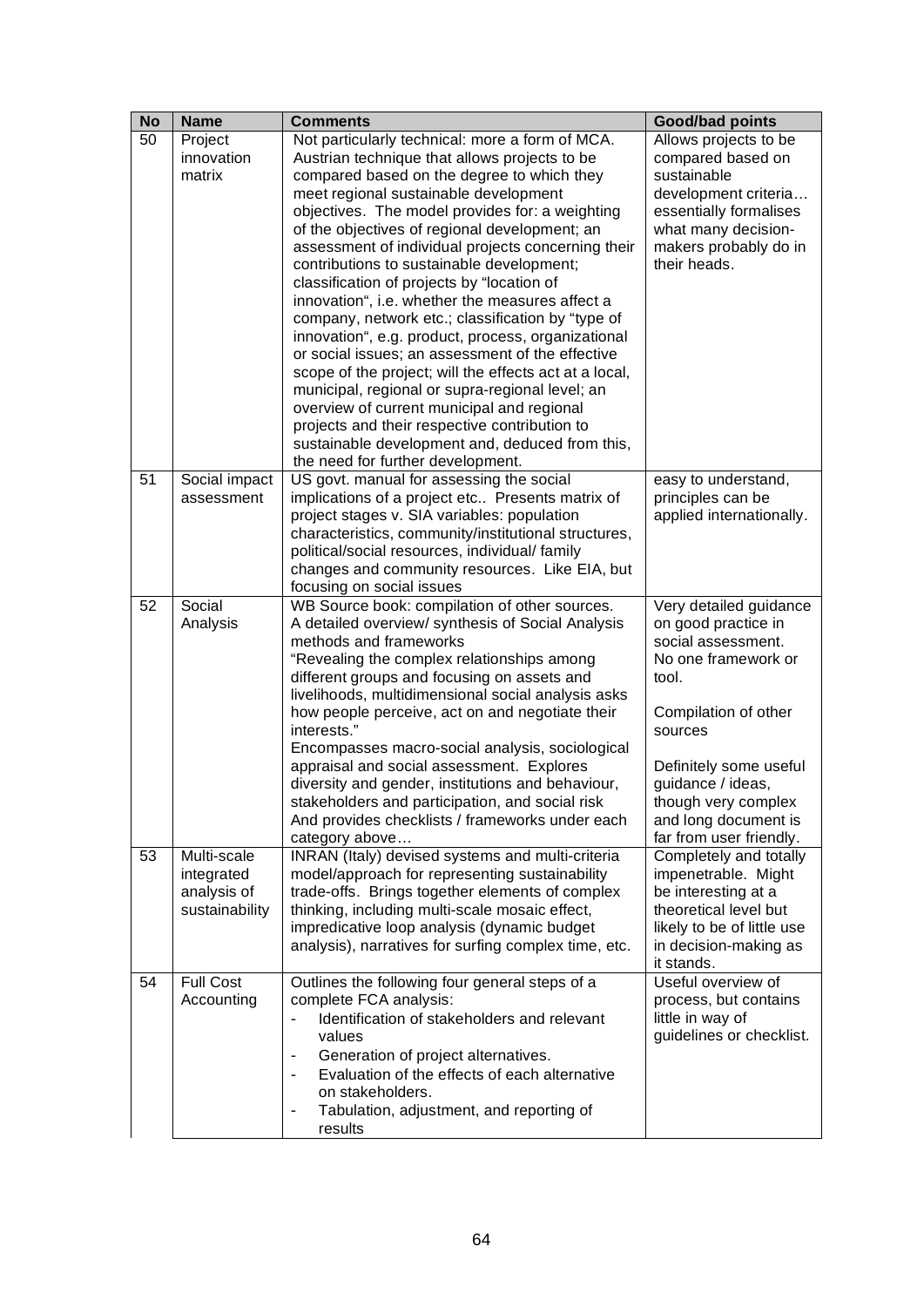| <b>No</b> | <b>Name</b>                                                                | <b>Comments</b>                                                                                                                                                                                                                                                                                                                                                                                                                                                                                                                                                                                                                                                                                                                                                                                 | Good/bad points                                                                                                                                                                                                                                                             |
|-----------|----------------------------------------------------------------------------|-------------------------------------------------------------------------------------------------------------------------------------------------------------------------------------------------------------------------------------------------------------------------------------------------------------------------------------------------------------------------------------------------------------------------------------------------------------------------------------------------------------------------------------------------------------------------------------------------------------------------------------------------------------------------------------------------------------------------------------------------------------------------------------------------|-----------------------------------------------------------------------------------------------------------------------------------------------------------------------------------------------------------------------------------------------------------------------------|
| 55        | Whole Life<br>Costing                                                      | PFI/PPP/PC project context. Research pro-<br>gramme by University of Dundee which aims to<br>develop a generic approach to whole life costing<br>which is expected to be of value to all the project<br>team (designer, contractor, facilities manager,<br>supplier, etc.) who might be involved in traditional<br>procurement or PFI, PPP, and PC projects. When<br>the cost data structure is populated, it will provide<br>the foundation from which the whole life costs of<br>different alternatives can be estimated and from<br>which the risks such as the technical and financial<br>risks related to WLC elements, operational risks,<br>etc. associated with, PFI, PPP and PC projects<br>can be assessed and minimised.                                                             | No obvious link to<br>social issues. Last<br>updated June 2002, so<br>unclear how up to date<br>it is.                                                                                                                                                                      |
| 56        | <b>Building Life</b><br><b>Cycle Cost</b>                                  | Individual building and US context. US National<br>Institute of Standards and technology computer<br>model: life cycle cost analysis which aims to help<br>analyse the economic costs of the whole life of a<br>building. Provides an economic analysis of<br>proposed capital investments that are expected to<br>reduce long-term operating costs of buildings or<br>buildings systems. Calculate Lowest Life-Cycle<br>Cost, Net Savings, Savings-to-Investment Ratio,<br>Adjusted Internal Rate of Return, and Payback<br>Period.                                                                                                                                                                                                                                                            | Seems to have already<br>been used widely in<br>the US by federal and<br>public sector orgs.<br>Unsure how it links<br>with 57. Converts<br>everything into money.<br>Considers whole life of<br>building, i.e. long term<br>(envir) as well as short<br>term (econ) costs. |
| 57        | <b>Building for</b><br>Environment<br>al and<br>Economic<br>Sustainability | Individual building or product (US) context US<br>National Institute of Standards and Technology<br>computer model. Measures the environmental<br>performance of building products by using the life-<br>cycle assessment approach specified in ISO<br>14000 standards. Analyses all stages in the life of<br>a product: raw material acquisition, manufacture,<br>transportation, installation, use, and recycling and<br>waste management. Economic performance is<br>measured using the ASTM standard life-cycle cost<br>method, which covers the costs of initial<br>investment, replacement, operation, maintenance<br>and repair, and disposal. Environmental and<br>economic performance are combined into an<br>overall performance measure using Multi-Attribute<br>Decision Analysis. | Unsure how it links<br>with 56. US context<br>only. Takes more than<br>an hour to download<br>and then I couldn't<br>figure out how to use<br>it, i.e. not obviously<br>user-friendly. No<br>social info that I could<br>find, though<br>economics were<br>mentioned.       |
| 58        | Life cycle<br>assessment:<br>Sima Pro 5                                    | Product context. Computer model to describe and<br>assess the product life cycle (life cycle inventory,<br>LCI) of the product. Essentially builds up a model<br>of a product lifecycle, and helps to understand the<br>environmental significance of inflows and<br>outflows. Focus is on environment, and on<br>human health to the extent that it is influenced by<br>the environment.                                                                                                                                                                                                                                                                                                                                                                                                       | Deals with product life<br>cycles only. Primarily<br>focuses on the<br>environment. Devised<br>by Dutch consultants.                                                                                                                                                        |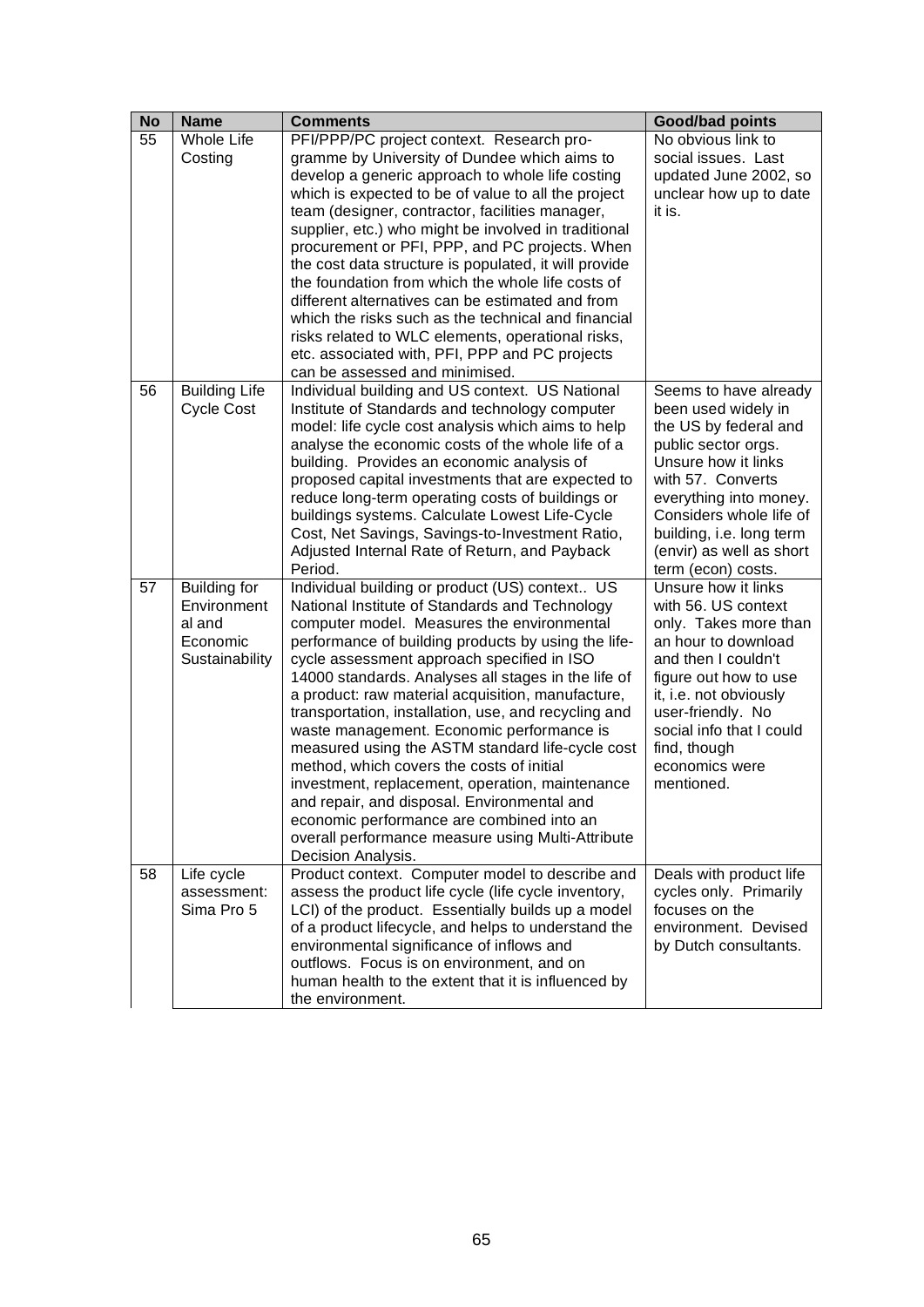| <b>No</b> | <b>Name</b>                                                | <b>Comments</b>                                                                                                                                                                                                                                                                                                                                                                                                                                                                                                                                                                                                                                                                                  | <b>Good/bad points</b>                                                                                                                                                                                                                                                      |
|-----------|------------------------------------------------------------|--------------------------------------------------------------------------------------------------------------------------------------------------------------------------------------------------------------------------------------------------------------------------------------------------------------------------------------------------------------------------------------------------------------------------------------------------------------------------------------------------------------------------------------------------------------------------------------------------------------------------------------------------------------------------------------------------|-----------------------------------------------------------------------------------------------------------------------------------------------------------------------------------------------------------------------------------------------------------------------------|
| 59        | <b>ENVEST</b>                                              | Individual building context BRE designed<br>software that helps to design environmentally<br>friendly buildings. Input building design (height,<br>number of storeys, window area, etc) and choices                                                                                                                                                                                                                                                                                                                                                                                                                                                                                              | Individual buildings<br>only.                                                                                                                                                                                                                                               |
|           |                                                            | of elements (external wall, roof covering, etc), and<br>ENVEST identifies those elements with the most<br>influence on the building's environmental impact,<br>and shows the effects of selecting different<br>materials. It also predicts the environmental                                                                                                                                                                                                                                                                                                                                                                                                                                     |                                                                                                                                                                                                                                                                             |
|           |                                                            | impact of various strategies for heating, cooling<br>and operating a building.                                                                                                                                                                                                                                                                                                                                                                                                                                                                                                                                                                                                                   |                                                                                                                                                                                                                                                                             |
| 60        | Long-Range<br>Energy<br>Alternatives<br>Planning<br>System | Software tool for integrated energy-environment<br>and greenhouse gas mitigation analysis devised<br>by Stockholm Environment Institute. Its scenarios<br>are based on comprehensive accounting of how<br>energy is consumed, converted and produced in a<br>given region or economy under a range of<br>alternative assumptions on population, economic<br>development, technology, price and so on. Using<br>LEAP, scenarios can be built and then compared<br>to assess their energy requirements, social costs<br>and benefits and environmental impacts. Users<br>can build simulations and data structures, but<br>doesn't estimate the impact of energy policies on<br>GDP or employment. | Nation or region scale,<br>focuses on energy and<br>environment, no visible<br>links to socio-<br>economic impacts.<br>Allows decision<br>makers to move<br>rapidly from policy<br>ideas to policy analysis<br>without having to<br>resort to using more<br>complex models. |
| 61        | Water<br>Evaluation<br>and Planning<br>System              | Software tool for integrated water management.<br>Tellus Institute (Stockholm Environment Institute).<br>Calculates water demand, supply, flows, and<br>storage, and pollution generation, treatment and<br>discharge under varying hydrologic and policy<br>scenarios. Evaluates water development and<br>management options, and takes account of<br>multiple and competing uses of water systems                                                                                                                                                                                                                                                                                              | Focuses on water, no<br>visible links to socio-<br>economic impacts                                                                                                                                                                                                         |
| 62        | Waste Plan                                                 | Tellus Institute software tool for waste planning<br>and analysis. User "builds" and runs a solid<br>waste management system: describe a<br>community or region's waste generation; routes<br>them into programs of source reduction, recycling,<br>composting, etc.; and then to existing or planned<br>waste management facilities.                                                                                                                                                                                                                                                                                                                                                            | As above                                                                                                                                                                                                                                                                    |
| 63        | PoleStar                                                   | Software tool enabling environmental pressures to<br>be assessed based on assumptions about future<br>scenarios. Data (hypothesised by user) is entered<br>under modules (households, transport, industry<br>etc.) and resource (energy, minerals, land, water)<br>and pollution (air, toxics, solid waste, water)<br>implications are calculated according to levels<br>assumed. Scenarios are developed to explore<br>alternative futures. A scenario is a set of future<br>economic, resource and environmental accounts,<br>based on assumptions developed by the user.<br>Enables different scenarios to be compared and<br>assessed against sustainable development<br>targets.            | Can be used at<br>regional, national and<br>global scales.<br>Dependent on data<br>assumptions of user.<br>Very much a 'black-<br>box' No clear link to<br>socio-economic or<br>social factors                                                                              |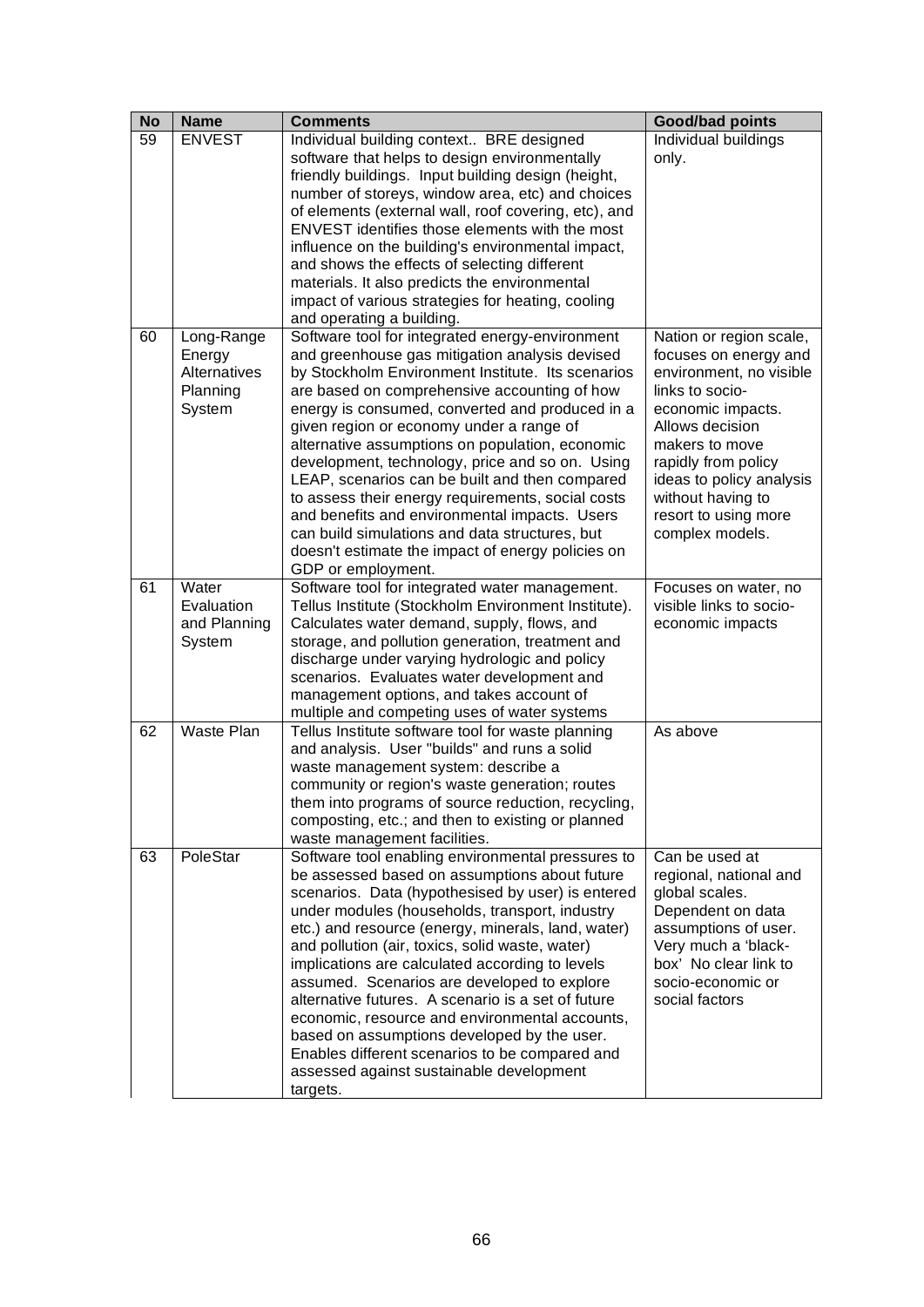| <b>No</b> | <b>Name</b>     | <b>Comments</b>                                                             | Good/bad points                      |
|-----------|-----------------|-----------------------------------------------------------------------------|--------------------------------------|
| 64        | P2/FINANCE      | Pollution Prevention Financial Analysis and Cost                            | Relatively simple to                 |
|           |                 | Evaluation System. Excel based assessment tool                              | use. Deal solely with                |
|           |                 | for calculating long term financial / profit                                | financial analysis of                |
|           |                 | implications of investment / technology decisions.                          | investment decisions.                |
|           |                 | Calculates Net Present Value and profitability                              | No visible social, or                |
|           |                 | based on assumptions input by user as to                                    | socio-economic link.                 |
|           |                 | resource use and costs of new technology.                                   |                                      |
| 65        | E2/FINANCE      | Energy and Environment Financial Analysis and                               |                                      |
|           |                 | Cost Evaluation System. E2/Finance software                                 |                                      |
|           |                 | could not be used (downloaded but not working)                              |                                      |
|           |                 | however user guide suggests that E2 carries out                             |                                      |
|           |                 | the identical function to P2 in relation to energy                          |                                      |
|           |                 | relevant investments and technology.                                        |                                      |
| 66        | <b>EXMOD</b>    | <b>Environmental externalities</b>                                          |                                      |
| 67        | <b>EXMOBILE</b> | Vehicle Environmental Strategies                                            |                                      |
| 68        | NI equality     | Section 75 of the Northern Ireland Act 1998                                 | Considers different                  |
|           | impact          | requires government departments to have due                                 | aspects of equality                  |
|           | assessment      | regard to the need to promote equality of                                   | (religious equality                  |
|           |                 | opportunity between:                                                        | being particularly                   |
|           |                 | • Persons of different religious belief, political                          | important in NI). Well               |
|           |                 | opinion, racial group, age, marital status or                               | used and understood.                 |
|           |                 | sexual orientation;                                                         | Pretty straightforward               |
|           |                 | • Men and women generally;                                                  | impact assessment but                |
|           |                 | • Persons with dependants and persons without.                              | focusing on equality.                |
|           |                 | Involves consideration of available data and                                |                                      |
|           |                 | research, assessment of impacts, mitigation                                 |                                      |
|           |                 | measures, consultation, decisions, publication,                             |                                      |
| 69        | Strategic       | monitoring.<br>Environmental impact assessment for policies,                |                                      |
|           | environment-    | plans and programmes. Required by European                                  | Only partly covers<br>socio-economic |
|           | tal             | Directive 2001/42/EC.                                                       | issues, primarily                    |
|           | assessment      |                                                                             | environmental. EC                    |
|           |                 |                                                                             | Directive covers plans               |
|           |                 |                                                                             | and programmes, not                  |
|           |                 |                                                                             | policies.                            |
| 70        | "rural          | Rural proofing developed by Countryside Agency                              | Though in rural context              |
|           | proofing"       | for the UK government to ensure that all                                    | covers a good range of               |
|           |                 | its domestic policies take account of rural                                 | social, infrastructure,              |
|           |                 | circumstances and needs                                                     | economic and                         |
|           |                 | Using a 'checklist' as policies are developed,                              | environmental issues.                |
|           |                 | policy makers can systematically:                                           |                                      |
|           |                 | consider whether their policy is likely to have<br>$\overline{\phantom{a}}$ | Simple to use checklist              |
|           |                 | a different impact in rural areas, because of                               | of 15 questions, which               |
|           |                 | particular rural circumstances or needs;                                    | could be applied /                   |
|           |                 | make a proper assessment of those impacts,<br>$\blacksquare$                | used in broad range of               |
|           |                 | if they are likely to be significant                                        | circumstances                        |
|           |                 | adjust the policy, where appropriate, with                                  |                                      |
|           |                 | solutions to meet rural needs and                                           |                                      |
|           |                 | circumstances                                                               |                                      |
|           |                 | Checklist is a 'screening' tool to indicate whether                         |                                      |
|           |                 | more thorough impact assessment / consultation                              |                                      |
|           |                 | is required                                                                 |                                      |
| 71        | <b>MAGIC</b>    | Multi-Agency Geographic Information for the                                 | National and regional                |
|           |                 | Countryside. A one-stop shop for rural and                                  | levels only;                         |
|           |                 | countryside information, e.g. designations,                                 | countryside                          |
|           |                 | floodplain, agricultural land classification etc.                           | information only; one                |
|           |                 |                                                                             | layer at a time only.                |
|           |                 |                                                                             | User friendly.                       |